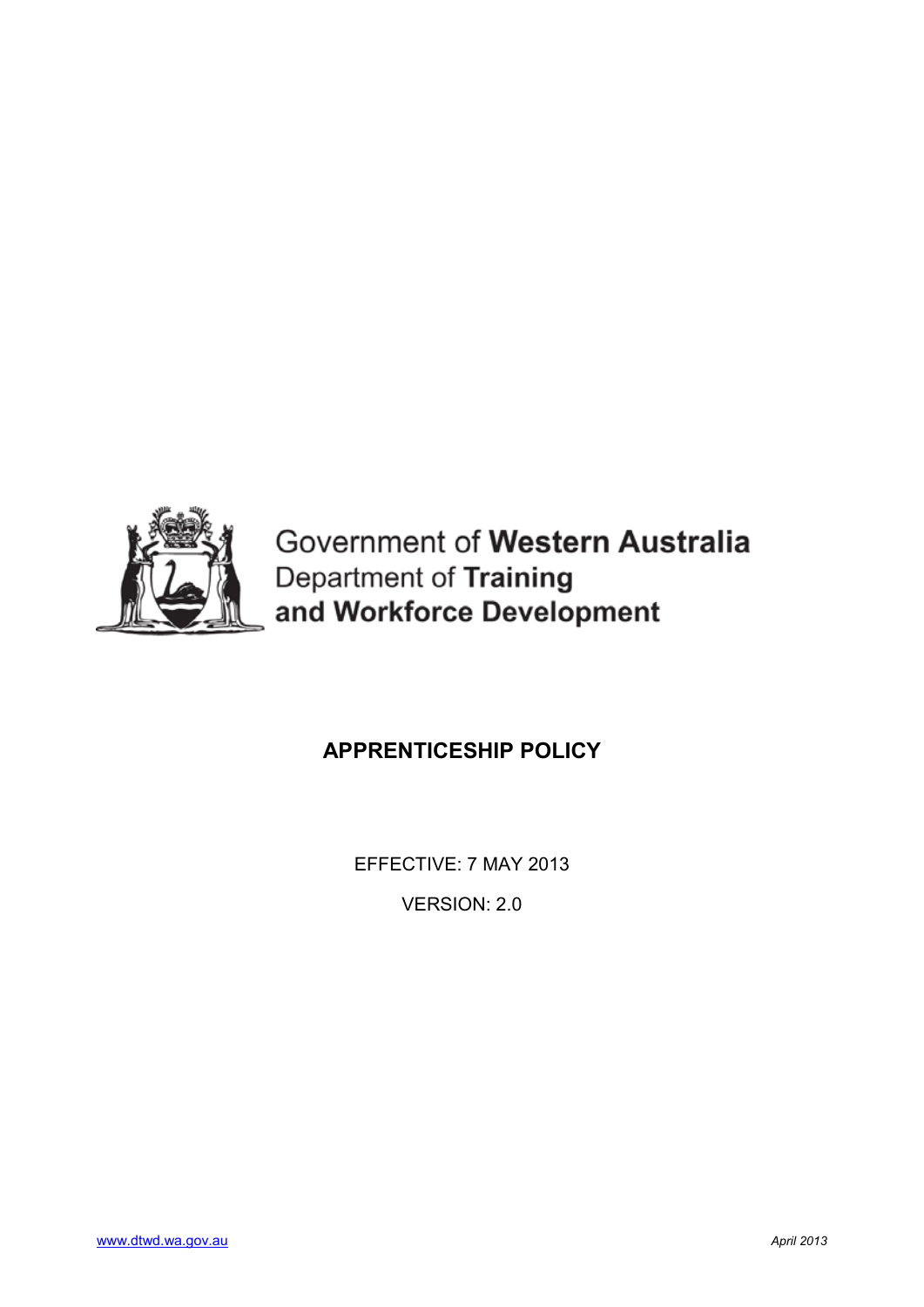## **CONTENTS**

| 1              |                   |                                                                         |  |  |
|----------------|-------------------|-------------------------------------------------------------------------|--|--|
| 2              |                   |                                                                         |  |  |
| 3              |                   |                                                                         |  |  |
| 4              |                   |                                                                         |  |  |
| 5              |                   |                                                                         |  |  |
|                | 5.1               |                                                                         |  |  |
|                | 5.2               |                                                                         |  |  |
| 6              |                   |                                                                         |  |  |
|                | 6.1               |                                                                         |  |  |
| $\overline{7}$ |                   |                                                                         |  |  |
|                | 7.1<br>7.2<br>7.3 | ROLES, RESPONSIBILITIES AND ELIGIBILITY CRITERIA OF PARTIES11<br>2<br>3 |  |  |
|                |                   | THE DEPARTMENT OF TRAINING AND WORKFORCE DEVELOPMENT 14                 |  |  |
| 8              |                   | REDUCTION TO THE NOMINAL TERM OF A TRAINING CONTRACT  15                |  |  |
|                | 8.1               | MANDATORY REDUCTION TO NOMINAL TERM (PRE-APPRENTICESHIP                 |  |  |
|                | 8.2               |                                                                         |  |  |
| 9              |                   |                                                                         |  |  |
|                | 9.1               |                                                                         |  |  |
|                | 9.2               |                                                                         |  |  |
| 10             |                   |                                                                         |  |  |
|                | 10.1              |                                                                         |  |  |
|                |                   |                                                                         |  |  |
|                | 10.2              | RE-SKILLING AND UP-SKILLING THE CURRENT WORKFORCE  19                   |  |  |
| 11             |                   |                                                                         |  |  |
|                | 11.1              |                                                                         |  |  |
|                | 11.2              |                                                                         |  |  |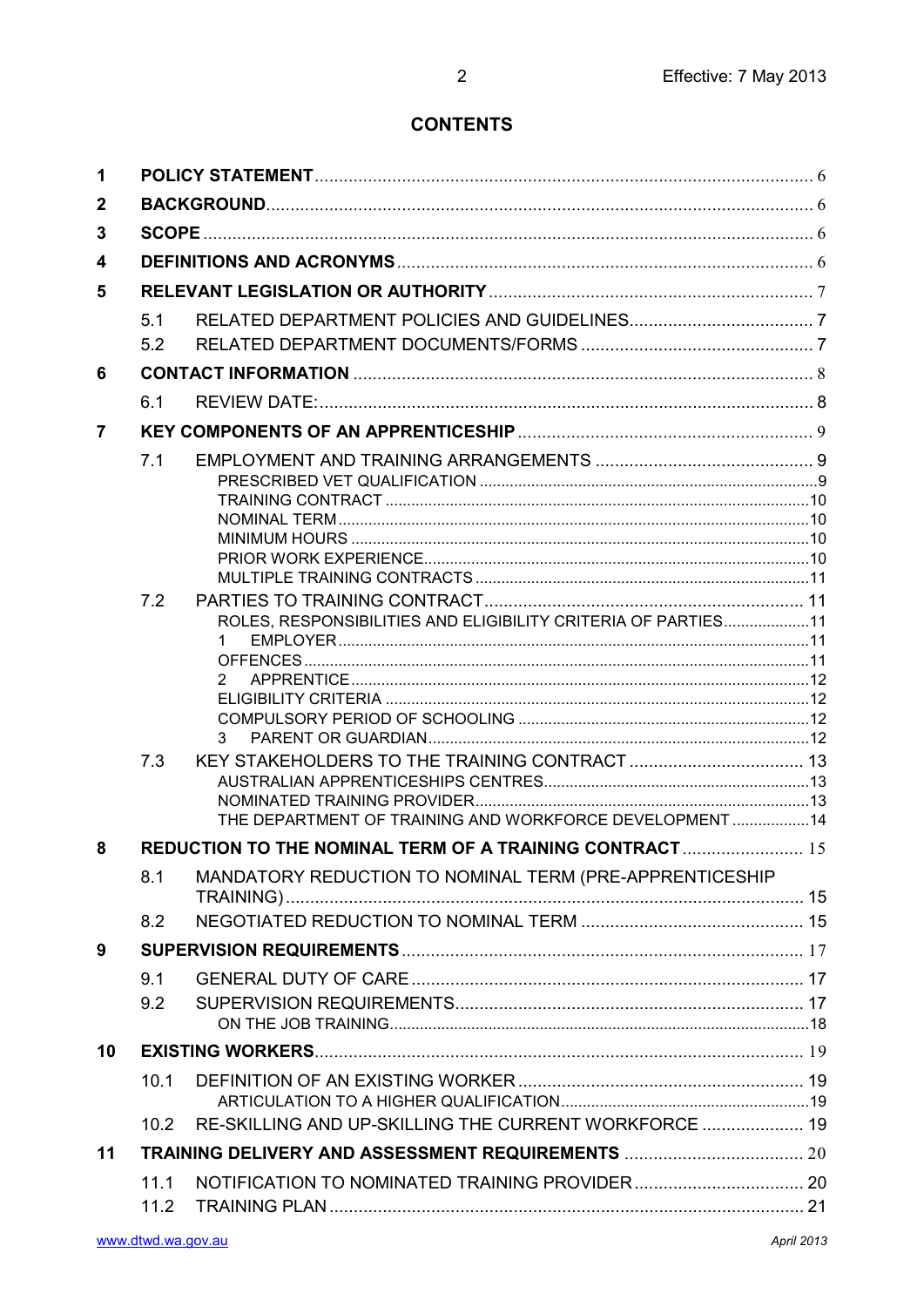|    | 11.3 |                                                                                                                  |  |
|----|------|------------------------------------------------------------------------------------------------------------------|--|
|    |      | EMPLOYER UNABLE TO TRAIN IN SOME ASPECTS OF QUALIFICATION 21                                                     |  |
|    |      | EMPLOYER UNABLE TO TRAIN IN ALL ASPECTS OF QUALIFICATION 22                                                      |  |
|    |      | WHEN THE EMPLOYER IS A GROUP TRAINING ORGANISATION22                                                             |  |
|    | 11.4 |                                                                                                                  |  |
|    |      |                                                                                                                  |  |
|    |      |                                                                                                                  |  |
|    |      |                                                                                                                  |  |
|    |      |                                                                                                                  |  |
|    |      |                                                                                                                  |  |
|    |      |                                                                                                                  |  |
|    | 11.5 |                                                                                                                  |  |
|    |      |                                                                                                                  |  |
|    |      |                                                                                                                  |  |
|    |      | RESPONSIBILITIES OF THE NOMINATED TRAINING PROVIDER 25                                                           |  |
|    |      |                                                                                                                  |  |
|    |      |                                                                                                                  |  |
|    | 11.6 |                                                                                                                  |  |
|    | 11.7 |                                                                                                                  |  |
|    | 11.8 |                                                                                                                  |  |
|    | 11.9 |                                                                                                                  |  |
|    |      | 11.10 PROVIDING A REPORT ON APPRENTICE'S PERFORMANCE 27                                                          |  |
|    |      |                                                                                                                  |  |
|    |      |                                                                                                                  |  |
|    |      | 11.12 TRAINING PROVIDER UNABLE TO DELIVER ON TRAINING PLAN  27                                                   |  |
|    |      | 11.13 AUDITING OF TRAINING AND ASSESSMENT DELIVERY 27                                                            |  |
| 12 |      | <b>COMMENCEMENT AND REGISTRATION OF A TRAINING CONTRACT  28</b>                                                  |  |
|    | 12.1 |                                                                                                                  |  |
|    | 12.2 | ACTION REQUIRED BEFORE THE END OF THE PROBATION PERIOD  29                                                       |  |
|    |      |                                                                                                                  |  |
|    |      |                                                                                                                  |  |
|    | 12.3 |                                                                                                                  |  |
|    | 12.4 |                                                                                                                  |  |
|    |      |                                                                                                                  |  |
|    |      |                                                                                                                  |  |
|    | 12.5 | APPEALING DECISION FOR REFUSAL OF REGISTRATION  31                                                               |  |
|    | 12.6 |                                                                                                                  |  |
|    | 12.7 |                                                                                                                  |  |
| 13 |      |                                                                                                                  |  |
|    | 13.1 | VARIATIONS THAT CAN BE MADE TO A TRAINING CONTRACT 32                                                            |  |
|    | 13.2 | SPECIFIC INFORMATION FOR THE TYPE OF VARIATION 33                                                                |  |
|    |      | 1                                                                                                                |  |
|    |      | VARIATIONS TO THE NOMINATED TRAINING PROVIDER34<br>2                                                             |  |
|    |      | 3                                                                                                                |  |
|    |      | 4                                                                                                                |  |
|    |      | VARIATIONS TO OTHER DETAILS OF A TRAINING CONTRACT 35<br>5                                                       |  |
|    | 13.3 | CHANGE TO COMPLETION DATE OF A TRAINING CONTRACT 35<br>ROLE OF THE EMPLOYER, APPRENTICE AND TRAINING PROVIDER 35 |  |
|    |      |                                                                                                                  |  |
|    |      |                                                                                                                  |  |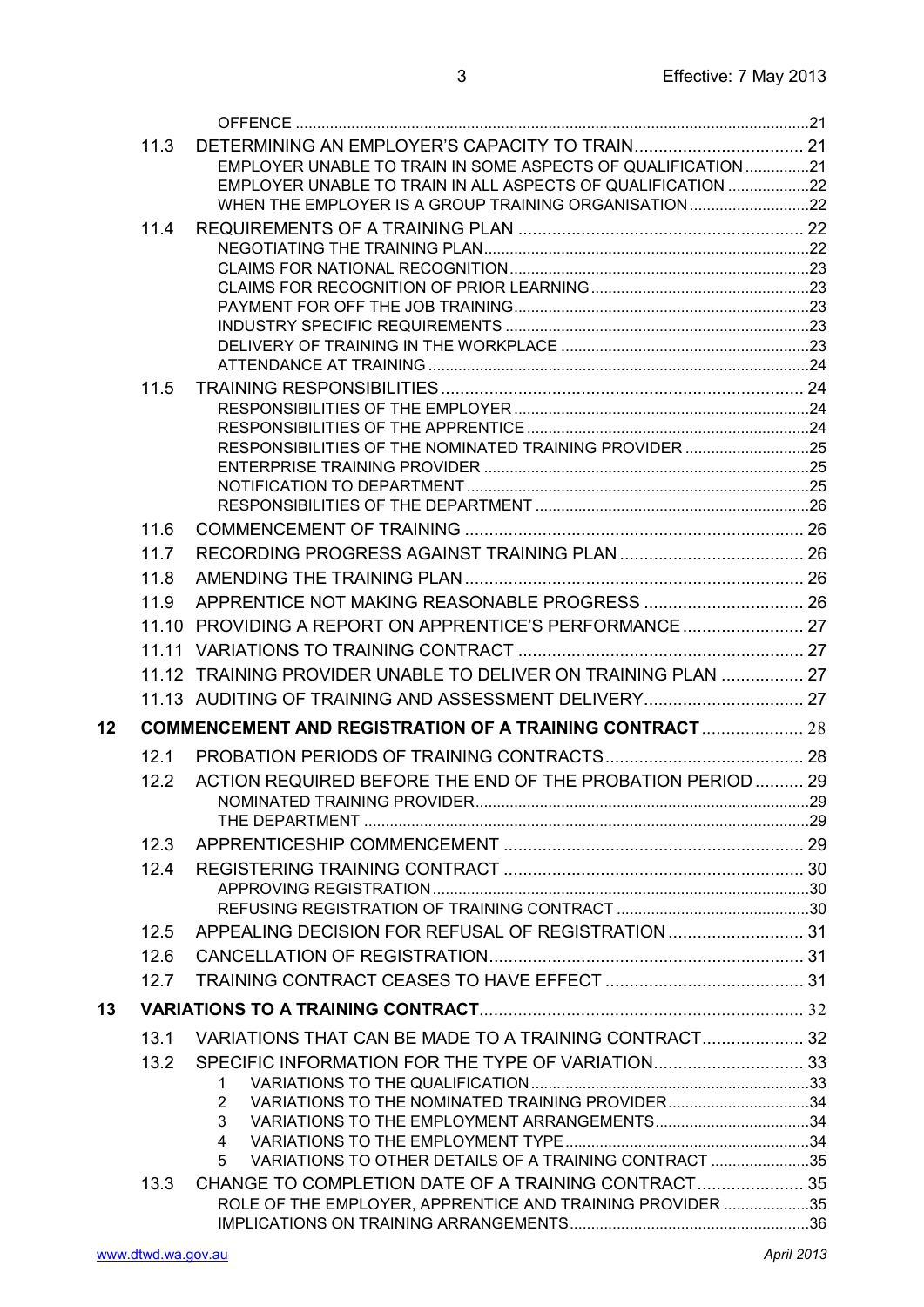|    | 13.4            |                                                            |  |
|----|-----------------|------------------------------------------------------------|--|
| 14 |                 |                                                            |  |
|    | 14.1            |                                                            |  |
|    |                 |                                                            |  |
|    | 14.2            |                                                            |  |
|    | 14.3            |                                                            |  |
|    | 14.4            | PROBATION PERIOD FOR ASSIGNMENT OF TRAINING CONTRACT 38    |  |
|    | 14.5            |                                                            |  |
|    | 14.6            |                                                            |  |
|    | 14.7            |                                                            |  |
| 15 |                 |                                                            |  |
|    | 15 <sub>1</sub> |                                                            |  |
|    | 15.2            |                                                            |  |
|    |                 |                                                            |  |
|    |                 |                                                            |  |
|    |                 |                                                            |  |
|    | 15.3            | REQUESTING TERMINATION OF A TRAINING CONTRACT 41           |  |
|    |                 | 1<br>2 <sub>1</sub>                                        |  |
|    |                 |                                                            |  |
|    |                 |                                                            |  |
|    | 15.4            | CONFIRMING TERMINATION OF A TRAINING CONTRACT  43          |  |
|    | 15.5            |                                                            |  |
|    | 15.6            |                                                            |  |
| 16 |                 |                                                            |  |
|    | 16.1            |                                                            |  |
|    |                 |                                                            |  |
|    |                 | REQUESTING SUSPENSION OF A TRAINING CONTRACT  45           |  |
|    | 16.2            |                                                            |  |
|    | 16.3            | CONFIRMING SUSPENSION OF A TRAINING CONTRACT 46            |  |
|    | 16.4            |                                                            |  |
|    | 16.5            |                                                            |  |
|    | 16.6            |                                                            |  |
|    | 16.7            |                                                            |  |
| 17 |                 |                                                            |  |
|    | 17.1            |                                                            |  |
|    | 17.2            |                                                            |  |
|    |                 |                                                            |  |
|    |                 |                                                            |  |
|    | 17.3            | CONDITIONS OF SUSPENSION FOR ALLEGED SERIOUS MISCONDUCT 49 |  |
|    |                 |                                                            |  |
|    | 17.4            |                                                            |  |
|    | 17.5            | TRAINING CONTRACT TO BE RE-INSTATED OR TERMINATED  49      |  |
|    |                 |                                                            |  |
|    |                 |                                                            |  |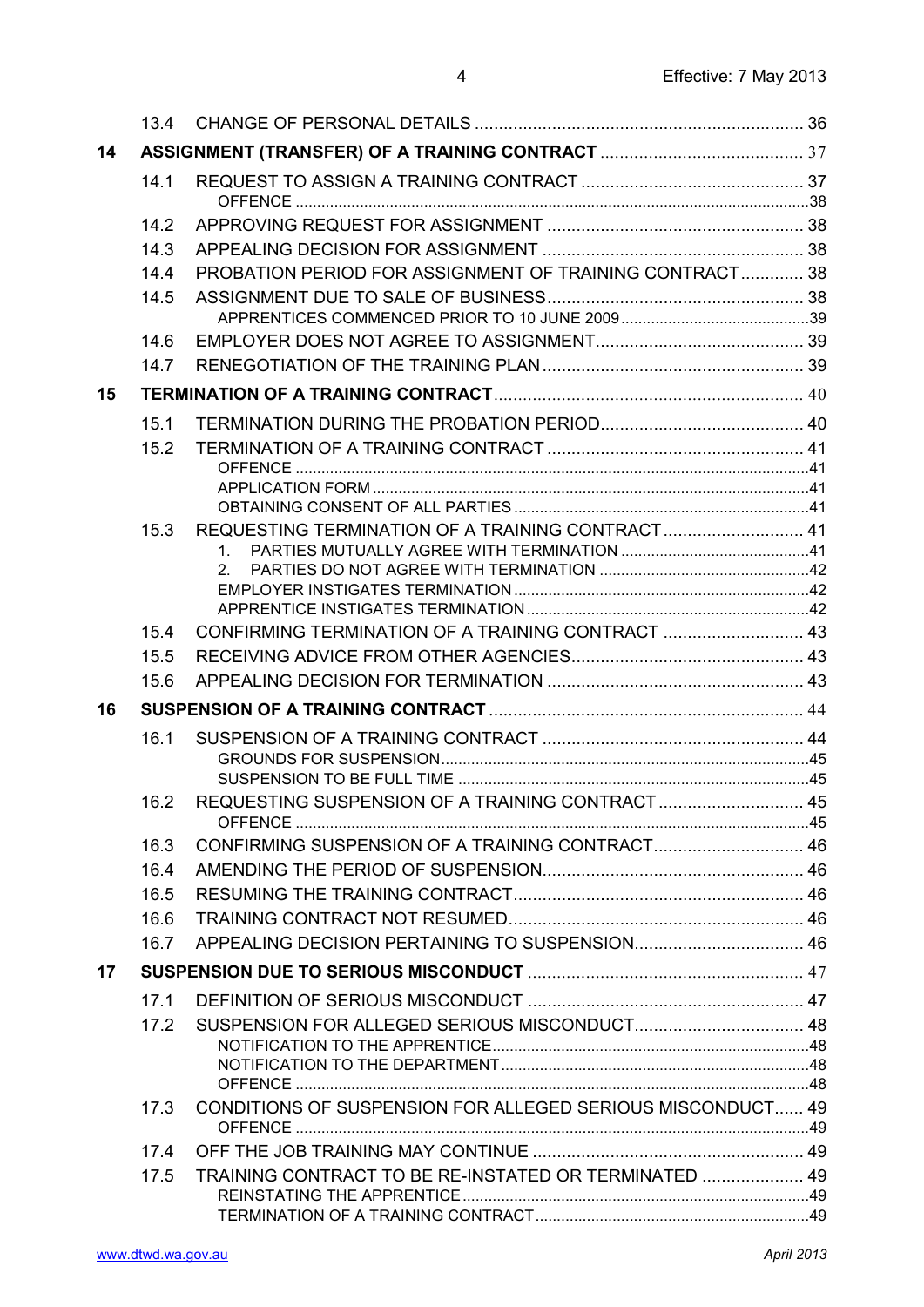|    | 17.6 |                                                                |  |
|----|------|----------------------------------------------------------------|--|
|    |      |                                                                |  |
|    |      |                                                                |  |
|    | 17.7 |                                                                |  |
|    | 17.8 | APPEALING DECISION PERTAINING TO SERIOUS MISCONDUCT 50         |  |
| 18 |      |                                                                |  |
|    | 18.1 |                                                                |  |
|    | 18.2 |                                                                |  |
|    |      |                                                                |  |
|    |      |                                                                |  |
|    | 18.3 |                                                                |  |
| 19 |      |                                                                |  |
|    | 19.1 |                                                                |  |
|    | 19.2 |                                                                |  |
|    | 19.3 |                                                                |  |
|    | 19.4 |                                                                |  |
|    | 19.5 |                                                                |  |
|    | 19.6 | <b>COMPLETING A TRAINING CONTRACT WHILE ON THE REGISTER 54</b> |  |
| 20 |      | <b>COMPLETION OF TRAINING CONTRACT AND CERTIFICATION </b> 55   |  |
|    | 20.1 |                                                                |  |
|    | 20.2 |                                                                |  |
|    |      | COMPETENCE ACHIEVED BEFORE THE COMPLETION DATE56               |  |
|    |      | COMPETENCE NOT ACHIEVED BEFORE THE COMPLETION DATE 56          |  |
|    | 20.3 | COMPLETION FOR PERSON ON OUT OF CONTRACT REGISTER  56          |  |
|    | 20.4 | RESPONSIBILITIES OF NOMINATED TRAINING PROVIDER  57            |  |
|    | 20.5 |                                                                |  |
|    | 20.6 |                                                                |  |
|    |      |                                                                |  |
|    |      |                                                                |  |
| 21 |      |                                                                |  |
|    |      |                                                                |  |
| 22 |      |                                                                |  |

*All policy and procedural statements contained within this document are lawful orders for the purposes of section 80(a) of the Public Sector Management Act 1994 (WA) and are therefore to be observed by all Department of Training and Workforce Development employees.*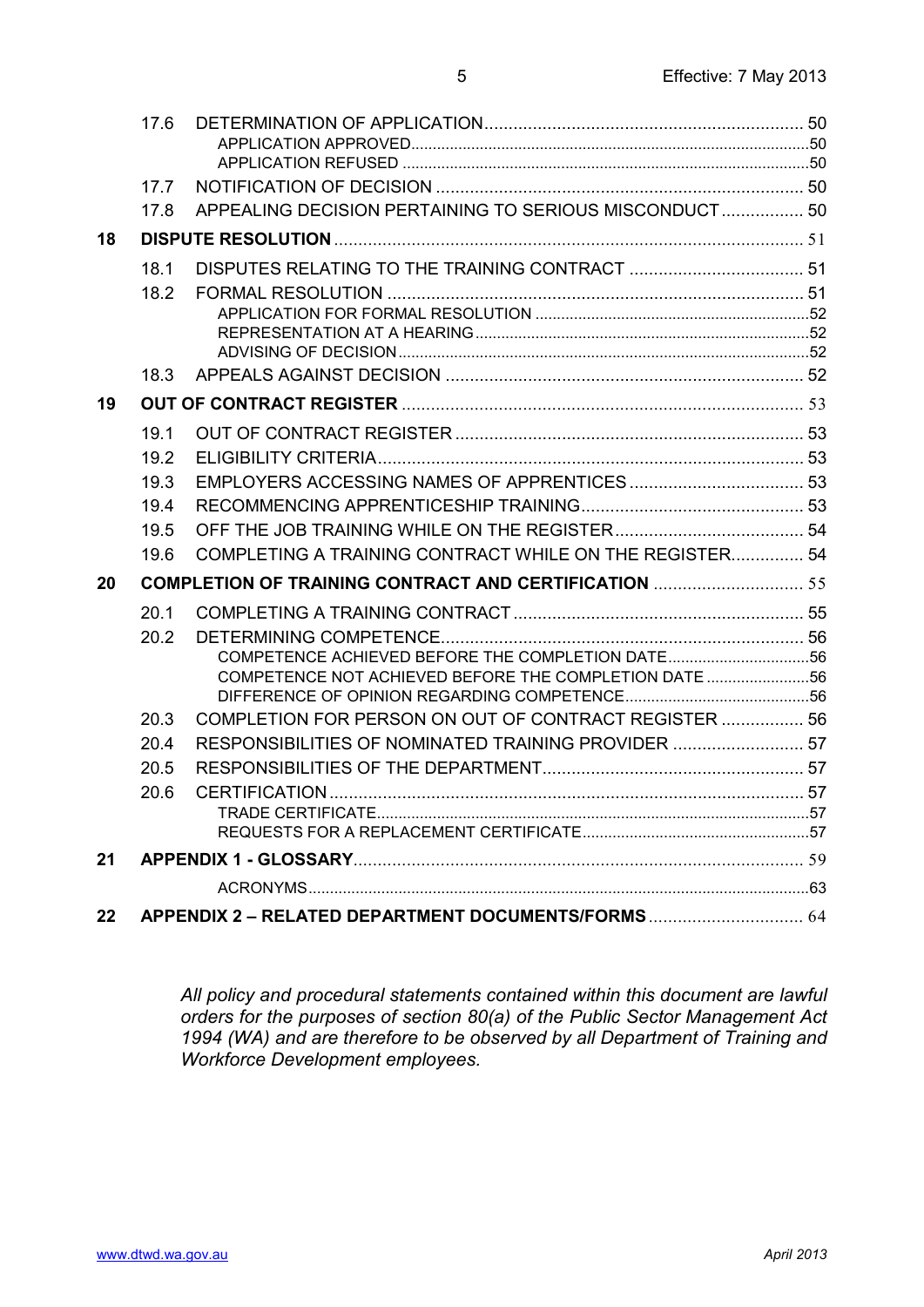Policies associated with the apprenticeship system in Western Australia have been produced based on key events of the training contract. The document has been divided into sections pertaining to these events.

## <span id="page-5-0"></span>1 POLICY STATEMENT

The purpose of this policy is to provide direction to organisations/persons associated with the apprenticeship system in Western Australia and to provide support in the interpretation of the *Vocational Education and Training Act 1996* and *Vocational Education and Training (General) Regulations 2009*.

This policy does not contain information on school based training and reference should be made to the specific *School Based Apprenticeship and Traineeship Policy.*

## <span id="page-5-1"></span>2 BACKGROUND

The repeal of the *Industrial Training Act 1975* and the amendments to the *Vocational Education and Training Act 1996* introduced a new legislative framework to modernise vocational education and training, including apprenticeships and traineeships.

This legislation provides a single apprenticeship and traineeship system, consistent with other states and territories; streamlines the process for establishing new apprenticeship schemes; provides greater flexibility in apprenticeships; increases the level of protection and support for all types of apprenticeships, including traineeships, with the aim of increasing completion rates.

For this reason, the term apprentice is an umbrella term referring to apprentices, trainees, interns or cadets and the term apprenticeship will refer to contract arrangements for an apprenticeship, traineeship, cadetship or internship, unless specified otherwise.

Training contracts are registered, managed and monitored by the Department of Training and Workforce Development (the Department).

## <span id="page-5-2"></span>3 SCOPE

This document informs vocational education and training (VET) practitioners including Australian Apprenticeships Centres, Training Councils, registered training providers, group training organisations, Department employees and other stakeholders, including employers of apprentices and apprentices of the requirements associated with the commencement, registration, variation and completion of the training contract.

## <span id="page-5-3"></span>4 DEFINITIONS AND ACRONYMS

Refer to Glossary at Appendix 1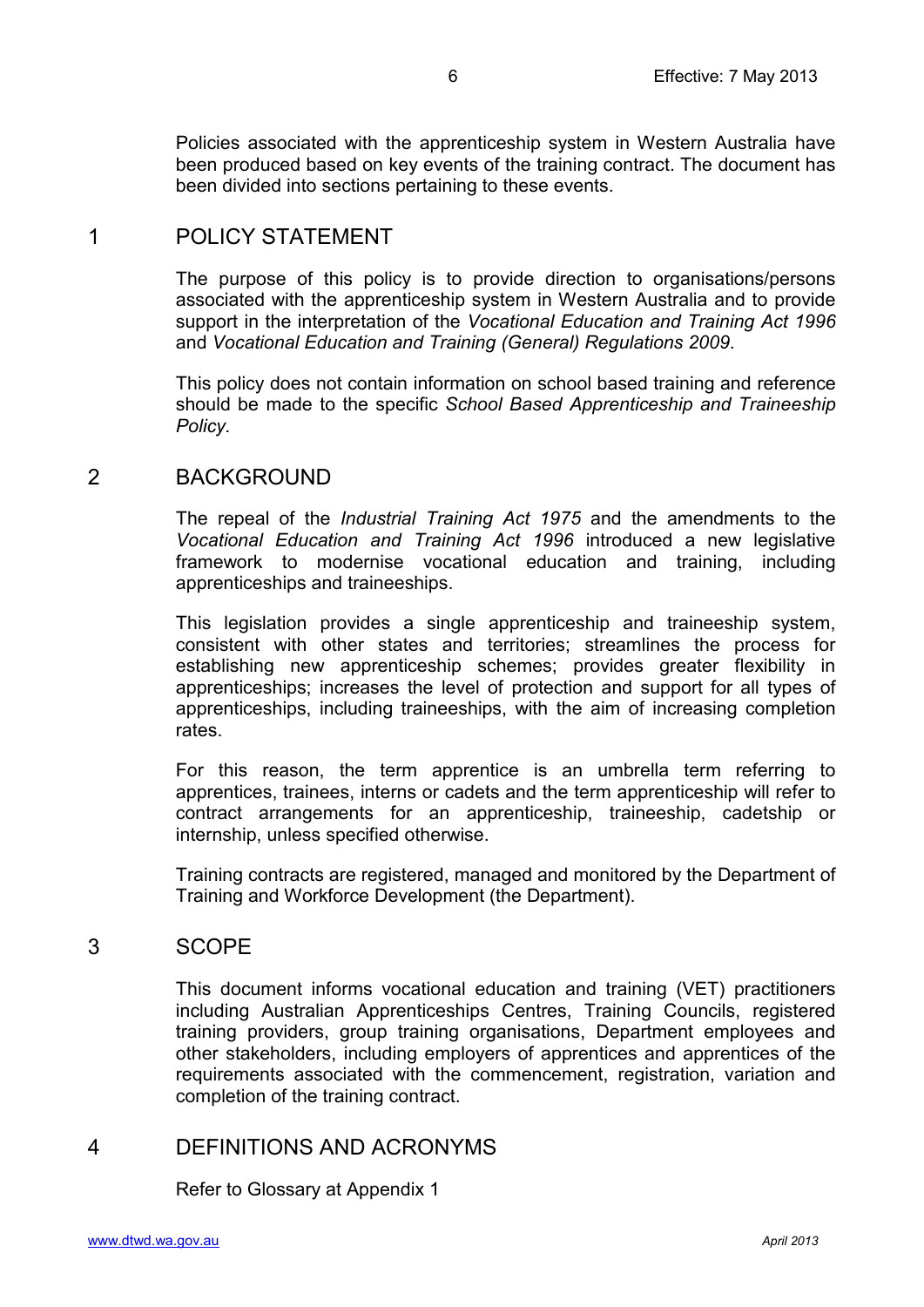# <span id="page-6-0"></span>5 RELEVANT LEGISLATION OR AUTHORITY

*[Vocational Education and Training Act 1996](http://www.slp.wa.gov.au/legislation/statutes.nsf/main_mrtitle_1030_homepage.html)*

*[Vocational Education and Training \(General\) Regulations 2009](http://www.slp.wa.gov.au/legislation/statutes.nsf/main_mrtitle_10795_homepage.html)*

*[Vocational Education and Training \(Colleges\) Regulations 1996](http://www.slp.wa.gov.au/legislation/statutes.nsf/main_mrtitle_2153_homepage.html)*

Australian Qualifications Framework

Australian Quality Training Framework 2010

*Standards for Vocational Education and Training Accredited Courses*

*[Children and Community Services Act 2004](http://www.slp.wa.gov.au/legislation/statutes.nsf/main_mrtitle_132_homepage.html)*

*[Occupational Safety and Health Act 1984](http://www.slp.wa.gov.au/legislation/statutes.nsf/main_mrtitle_650_homepage.html)*

*[Occupational Safety and Health Regulations 1996](http://www.slp.wa.gov.au/legislation/statutes.nsf/main_mrtitle_1853_homepage.html)*

*[School Education Act 1999](http://slp.wa.gov.au/legislation/statutes.nsf/main_actsif.htm)*

Industry specific legislation, Awards, standards and/or Codes of Practice

## <span id="page-6-1"></span>5.1 **RELATED DEPARTMENT POLICIES AND GUIDELINES**

Duty of Care Policy for Minors attending TAFE Colleges

Establishment and Variation of Apprenticeships Guidelines

Trade Skills Recognition Policy: RPL for Class A and Class B Qualifications

Western Australian Training Package Transition Policy and Guidelines

Travel and Accommodation Allowance (TAA) Policy for Apprentices

User Choice in Western Australia Policy

VET Fees and Charges Policy

School Based Apprenticeship and Traineeship Policy

Trade Certificate Policy

## <span id="page-6-2"></span>5.2 **RELATED DEPARTMENT DOCUMENTS/FORMS**

Refer to Appendix 2.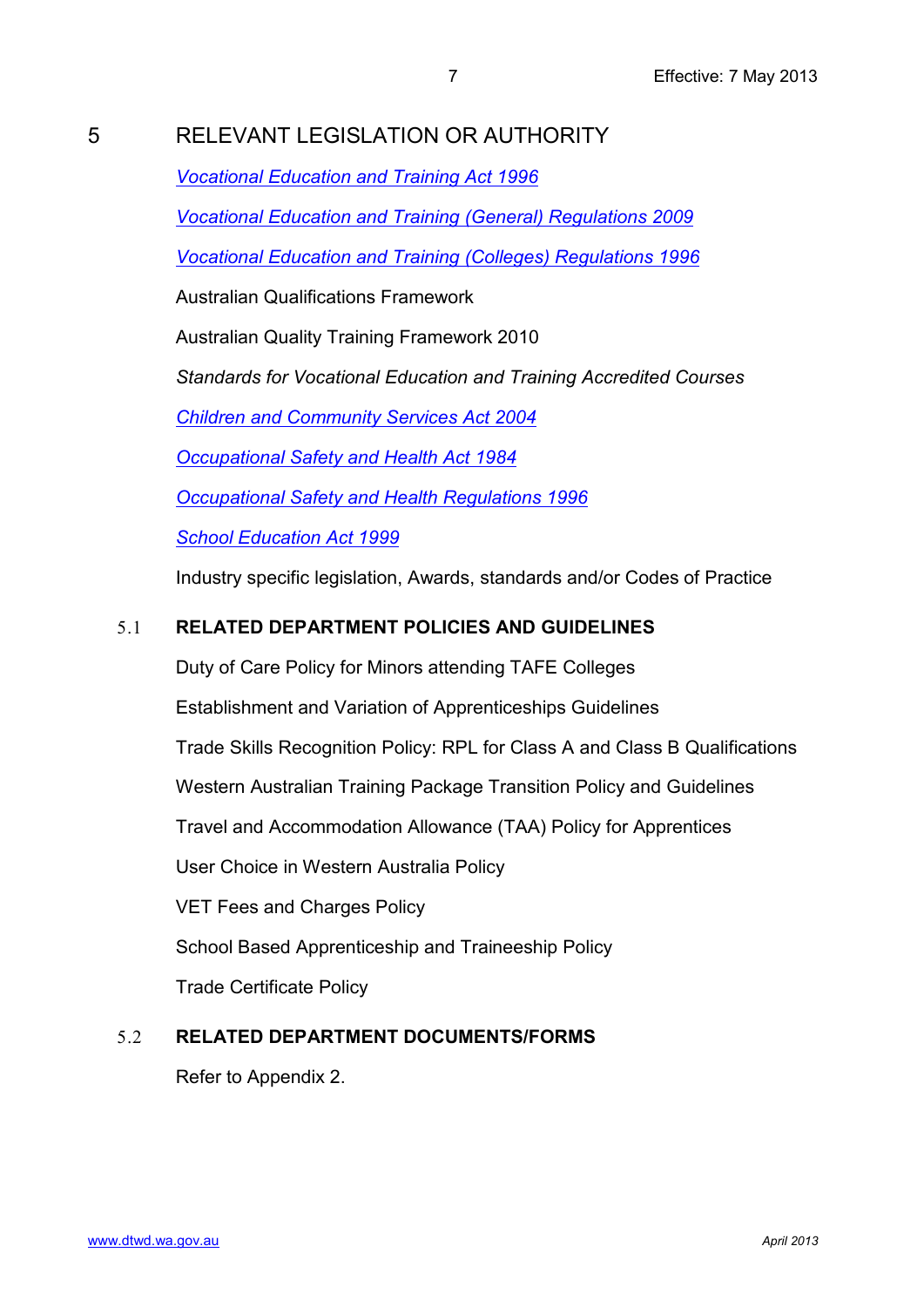## <span id="page-7-0"></span>6 CONTACT INFORMATION

Office of the Director General

Department of Training and Workforce Development

Optima Centre, Building B, 16 Parkland Road, Osborne Park WA 6017

T: (08) 6551 5000

Specific queries relating to this policy should be referred to the following branches within the Department. For issues relating to:

- the development of policy and/or continuous improvement, contact Policy, Planning and Research;
- the implementation of the policy and/or operational matters contact ApprentiCentre.

### <span id="page-7-1"></span>6.1 REVIEW DATE:

The review date for this policy is: 7 May 2014.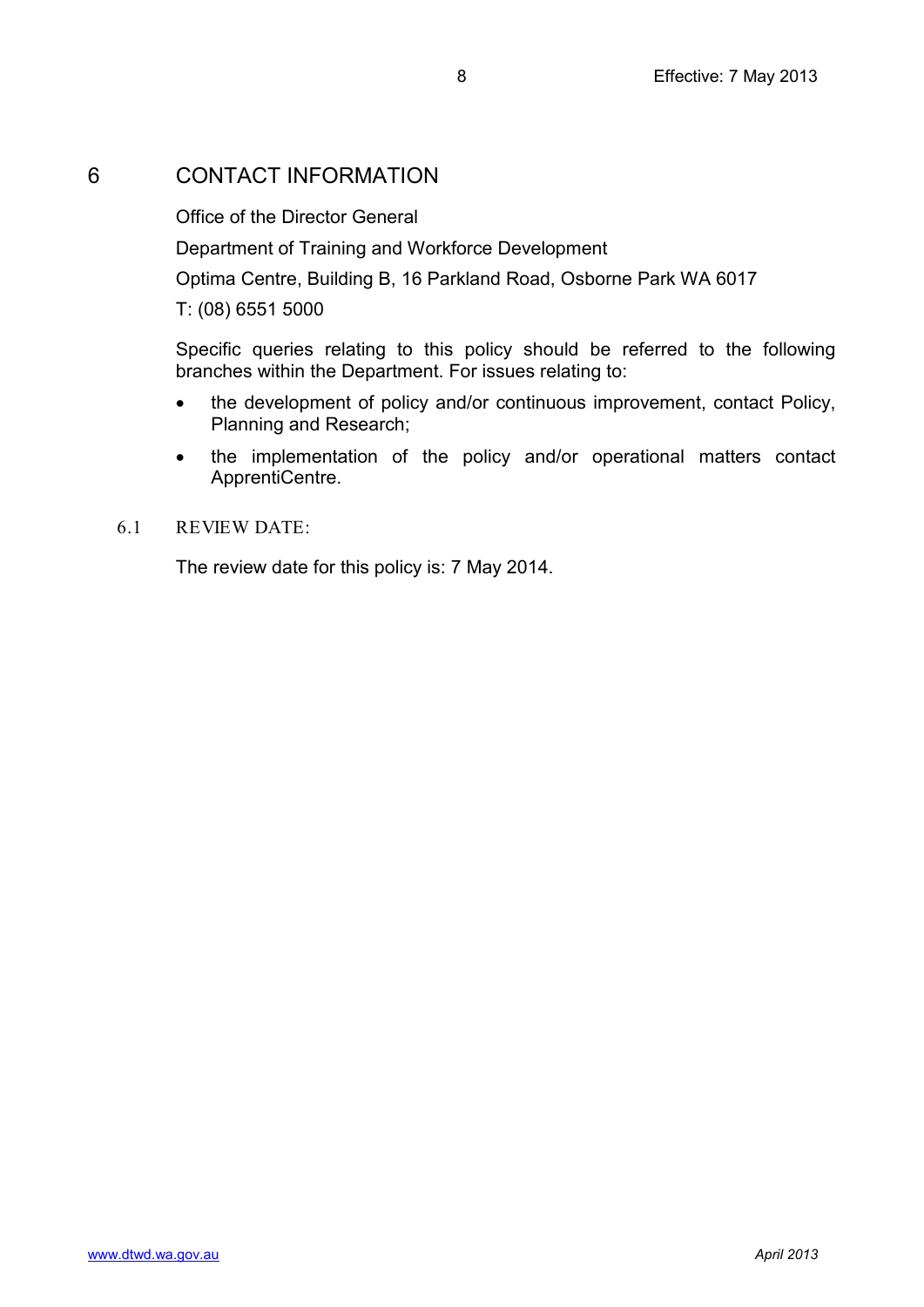## <span id="page-8-0"></span>7 KEY COMPONENTS OF AN APPRENTICESHIP

This policy provides an overview of the fundamentals of the apprenticeship system in Western Australia and roles and responsibilities of parties to the training contract and key stakeholders.

This policy covers the following:

- 7.1 Employment and Training arrangements
- 7.2 Parties to the training contract
- 7.3 Key stakeholders to the training contract

For further information:

This policy is supported by the:

*Vocational Education and Training Act 1996* and in particular, sections 60A through to and including 60I; and

*Vocational Education and Training Regulations 2009* and in particular, Part 4 and Part 5, Schedule 1 and Schedule 2.

*[Reduction to the nominal term of a training contract](#page-14-0)*

*[Supervision requirements](#page-16-0)*

*[Existing Workers](#page-18-0)*

*[Training delivery and assessment requirements](#page-19-0)*

*[Commencement and registration of a training contract](#page-27-0)*

## <span id="page-8-1"></span>7.1 **EMPLOYMENT AND TRAINING ARRANGEMENTS**

For the purpose of this policy, the term apprenticeship refers to apprenticeships, traineeships, cadetships or internships, unless otherwise stated. This equally applies to the term apprentice.

The training contract forms the basis of the apprenticeship and outlines the obligations and conditions of employment (such as full time, part time) and training.

The training plan outlines the competencies of the qualification that is being undertaken and documents the on and off the job training delivery and assessment requirements.

## <span id="page-8-2"></span>PRESCRIBED VET QUALIFICATION

The qualification to be undertaken as an apprenticeship must be listed on the *[Public Register of Prescribed Vocational Education](http://www.vetinfonet.dtwd.wa.gov.au/VETpolicyandguidelines/Pages/ClassABRegisters.aspx) and Training [Qualifications](http://www.vetinfonet.dtwd.wa.gov.au/VETpolicyandguidelines/Pages/ClassABRegisters.aspx)*.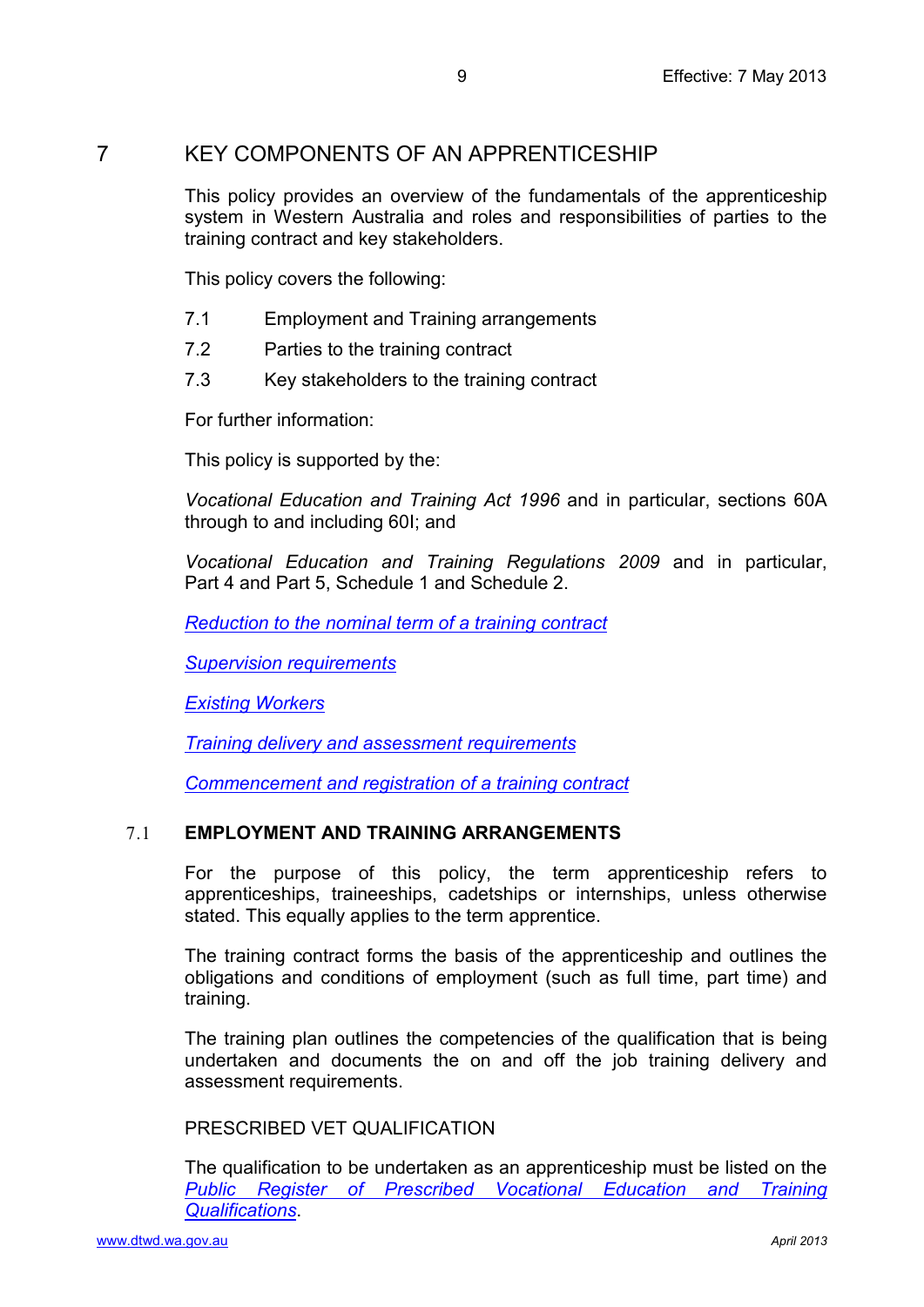Details provided on the training contract must comply with information stated in the register, in particular matters about the qualification as determined by the Minister; including:

- the preferred title for a person undertaking the qualification such as, an apprentice, a trainee, an intern, a cadet or some other term;
- the nominal period;
- availability of part time working arrangements;
- if training is available under school based training arrangements; and
- any conditions applicable to the classification of the qualification.

Information on establishing and/or varying a qualification classification can be obtained from the *[Establishment and Variations to Apprenticeship](http://www.stb.wa.gov.au/SiteCollectionDocuments/Guidelines%20for%20the%20Establishment%20and%20Variation%20of%20Apprenticeships%20-%20V1.9.pdf)  [Classifications Policy.](http://www.stb.wa.gov.au/SiteCollectionDocuments/Guidelines%20for%20the%20Establishment%20and%20Variation%20of%20Apprenticeships%20-%20V1.9.pdf)*

#### <span id="page-9-0"></span>TRAINING CONTRACT

A training contract indicating the intention to undertake apprenticeship training must comply with the requirements and format as indicated in the *Vocational Education and Training Act 1996* and must be signed by the parties.

#### <span id="page-9-1"></span>NOMINAL TERM

The calculation of the nominal term is based on the minimum hours of employment and training. The nominal term for a qualification is prescribed in the *[Public Register of Prescribed Vocational Education](http://www.vetinfonet.dtwd.wa.gov.au/VETpolicyandguidelines/Pages/ClassABRegisters.aspx) and Training [Qualifications](http://www.vetinfonet.dtwd.wa.gov.au/VETpolicyandguidelines/Pages/ClassABRegisters.aspx)*.

For the purposes of training, where an apprentice is employed between 15 to 30 hours inclusive per week, the nominal training period will be calculated at 1.5 to 1 ratio of the stated full time nominal term.

#### <span id="page-9-2"></span>MINIMUM HOURS

The minimum hours for employment (inclusive of any off the job training) for an apprentice are 15 to 20 hours per week depending on the qualification as indicated on the *[Public Register of Prescribed Vocational Education](http://www.vetinfonet.dtwd.wa.gov.au/VETpolicyandguidelines/Pages/ClassABRegisters.aspx) and [Training Qualifications](http://www.vetinfonet.dtwd.wa.gov.au/VETpolicyandguidelines/Pages/ClassABRegisters.aspx)*.

#### <span id="page-9-3"></span>PRIOR WORK EXPERIENCE

Persons with substantial work experience or other claims for reduction to the duration of the nominal term may negotiate appropriate credit with their employer and specify this on the training contract. Applications should be in accordance with the *[Reduction to the nominal term of a training contract](#page-14-0)*.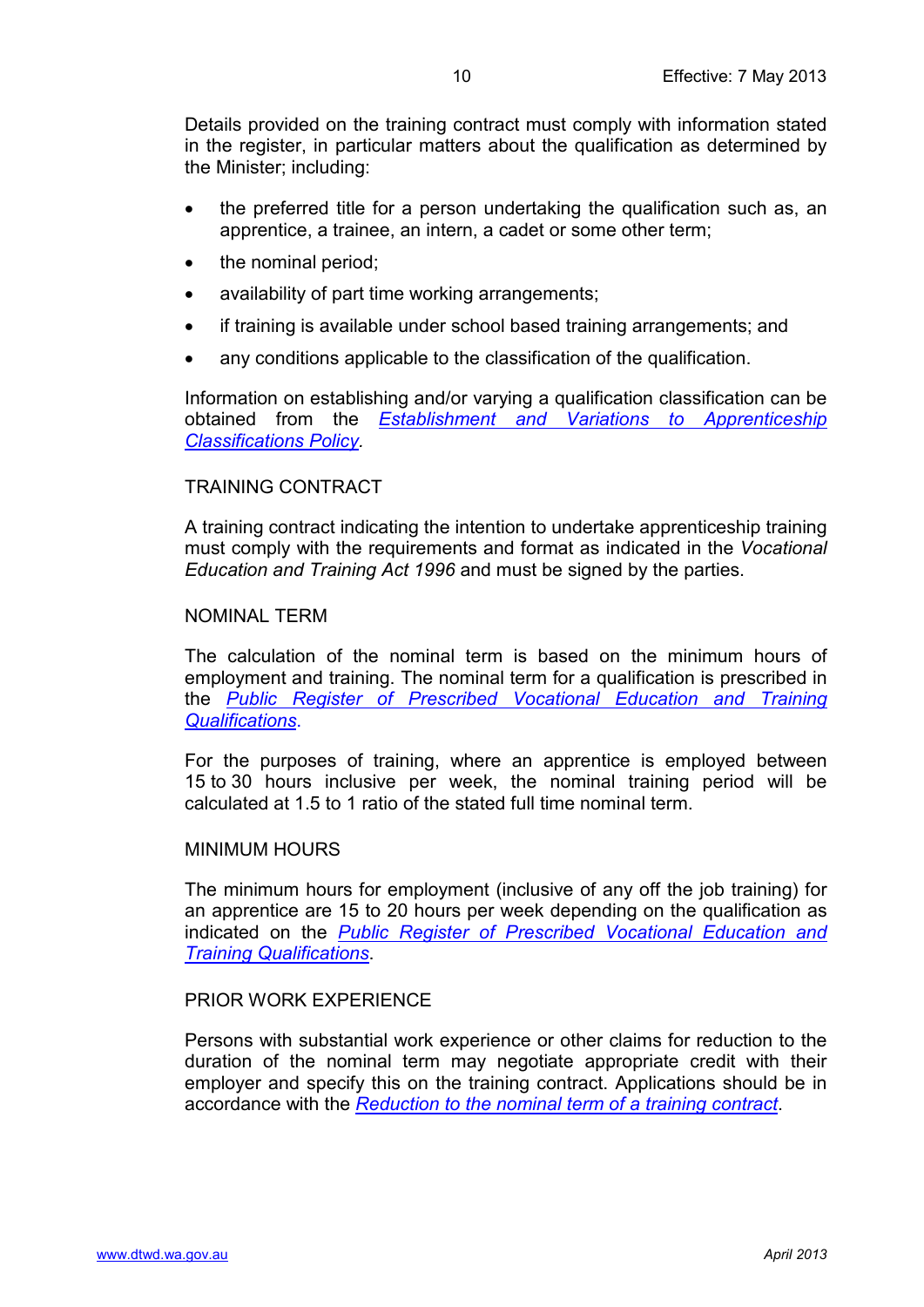### <span id="page-10-0"></span>MULTIPLE TRAINING CONTRACTS

An apprentice may engage in multiple training contracts where the apprentice and the employer/s can demonstrate the workability of the arrangement. Approval must be sought from the Department's ApprentiCentre before signing a training contract.

In approving a multiple training contract, the Department's ApprentiCentre will seek advice from all parties to the contract including the nominated training provider/s.

### <span id="page-10-1"></span>7.2 **PARTIES TO TRAINING CONTRACT**

A training contract involves the following participants:

- 1. Employer (includes a group training organisation);
- 2. Employee willing to undertake training (known as the apprentice); and
- 3. Parent or Guardian (where the apprentice is under 18 years of age).

<span id="page-10-2"></span>ROLES, RESPONSIBILITIES AND ELIGIBILITY CRITERIA OF PARTIES

The parties to the training contract have different roles and responsibilities. Further information is contained in the training contract.

#### <span id="page-10-3"></span>1 EMPLOYER

A person wishing to employ an apprentice must comply with:

- the terms and conditions outlined in the training contract:
- all legislative requirements of an employer, such as but not limited to wage and employment conditions, insurance covering the business and its employees and occupational health safety and welfare requirements;
- any industrial and/or licensing obligations; and
- the *[National Code of Good Practice](http://www.apprenticeshipscentre.com.au/WWW_ABAC/media/ABAC/News/National-code-of-good-practice.pdf)*.

#### <span id="page-10-4"></span>**OFFENCES**

An employer must not:

- enter into a training contract with an apprentice unless the qualification is a class A or class B qualification (listed on the *[Public Register of](http://www.vetinfonet.dtwd.wa.gov.au/VETpolicyandguidelines/Pages/ClassABRegisters.aspx)  [Prescribed Vocational Education](http://www.vetinfonet.dtwd.wa.gov.au/VETpolicyandguidelines/Pages/ClassABRegisters.aspx) and Training Qualifications*)*;* or
- train an employee in any class A or class B qualification (listed on the *[Public Register of Prescribed Vocational Education](http://www.vetinfonet.dtwd.wa.gov.au/VETpolicyandguidelines/Pages/ClassABRegisters.aspx) and Training [Qualifications](http://www.vetinfonet.dtwd.wa.gov.au/VETpolicyandguidelines/Pages/ClassABRegisters.aspx)*) except under training contract arrangements.

Penalties apply for these offences under section 60D of the *Vocational Education and Training Act 1996*.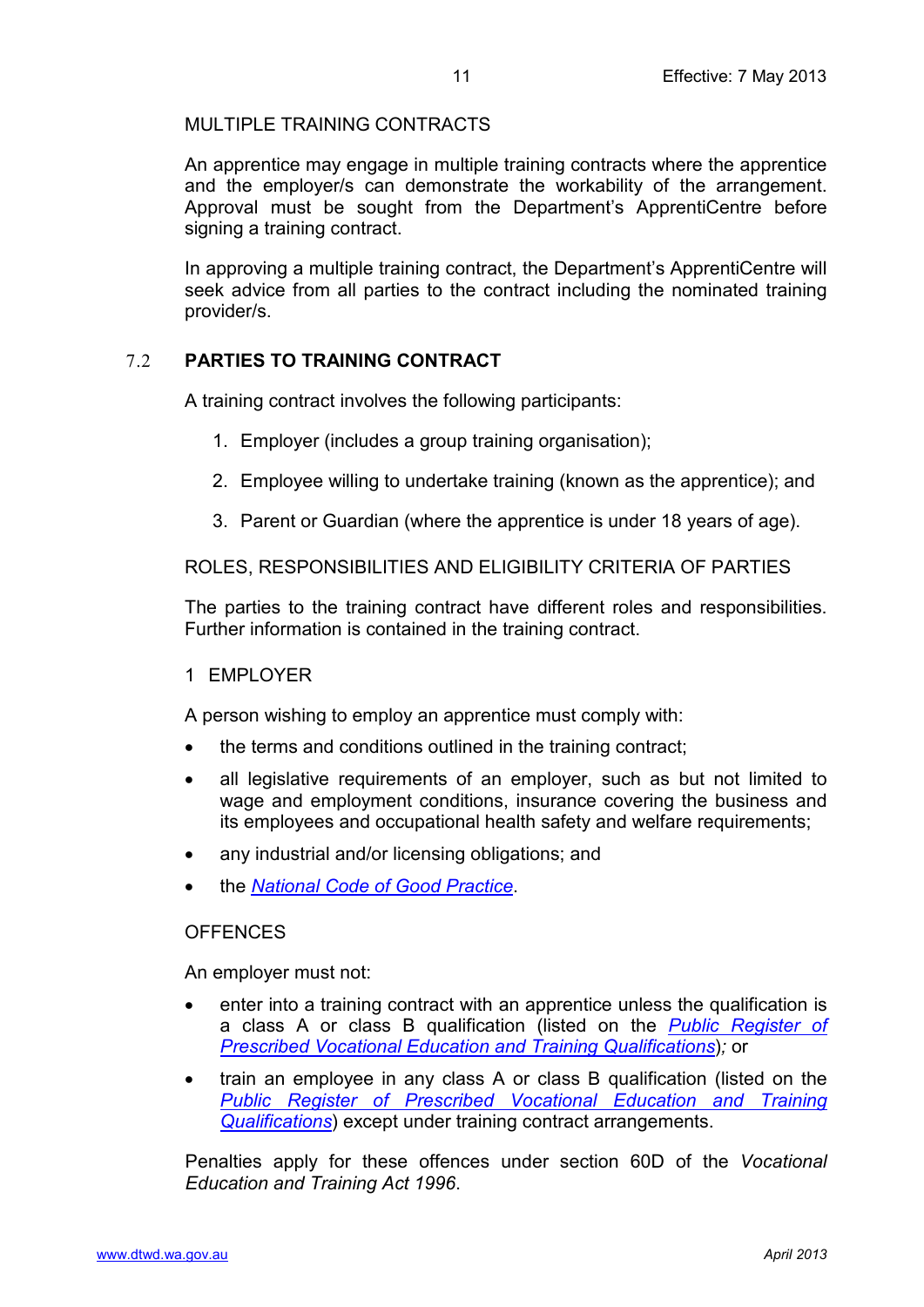## <span id="page-11-0"></span>2 APPRENTICE

A person undertaking an apprenticeship is bound by the conditions of the training contract.

## <span id="page-11-1"></span>ELIGIBILITY CRITERIA

A person wishing to undertake apprenticeship training must:

- be at least [1](#page-11-4)5 years of age<sup>1</sup>;
- be of minimum school leaving age [2](#page-11-5) (refer to *[Compulsory Period of](#page-11-2)  [Schooling](#page-11-2)*);
- $\bullet$  be an Australian resident<sup>[3](#page-11-6)</sup>;
- not be an existing worker (only applies to traineeship qualifications). For further information refer to the section on *[Existing Workers.](#page-18-0)*
- not be a sole trader or partner in the business identified in the training contract as the employer; and
- not be in a sub-contracting arrangement with the employer.

## <span id="page-11-2"></span>COMPULSORY PERIOD OF SCHOOLING

Where an apprentice commences an apprenticeship (other than under School Based Apprenticeship arrangements) prior to the completion of his/her compulsory period of schooling, he/she must satisfy any requirements of the *School Education Act 1999* and any relevant Department of Education policies (such as, Notice of Arrangements or school exemption). Evidence from the school principal should be sought before the student enters into a training contract.

*Note:* Full time secondary students can only undertake a school based apprenticeship and can not be party to a part time or full time apprenticeship.

## <span id="page-11-3"></span>3 PARENT OR GUARDIAN

A parent/guardian is required as a signatory to the training contract where the child (prospective apprentice) is under 18 years of age.

Under the legislation a parent/guardian means:

is an Australian citizen; or

 $\overline{a}$ 

- holds a permanent visa; or
- holds a visa sub-class 309, 310, 820, 826, 851 or 457 (other than the primary holder of 457).

New Zealand passport holders may be registered in a training contract provided they have been resident in Australia for 6 months or more.

[www.dtwd.wa.gov.au](http://www.dtwd.wa.gov.au/) *April 2013* For all other visa categories advice please contact Education and Training International on (08) 9218 2100.

<span id="page-11-4"></span><sup>1</sup> In accordance with Part 7 of the *Children and Community Services Act 2004*

<span id="page-11-5"></span><sup>2</sup> In accordance with the *School Education Act 1999*

<span id="page-11-6"></span><sup>3</sup> For the purpose of this policy, the *Vocational Education and Training (Colleges) Regulations 1996* definition of an Australia resident is a person who: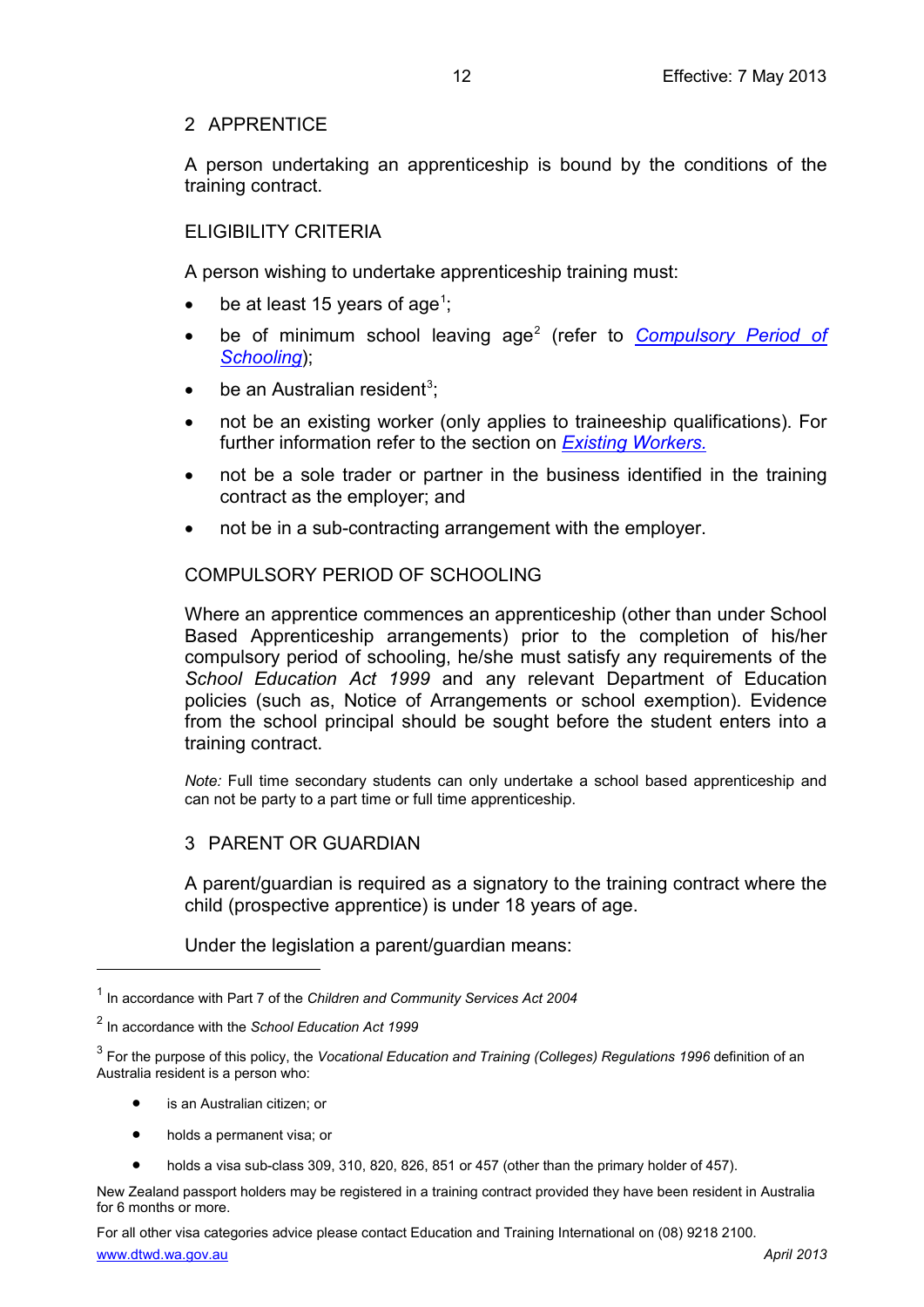- a person who has legal responsibility for the long term care, welfare and development of the child; or
- a person who has legal responsibility for the day to day care, welfare and development of the child; or
- if in the opinion of the Department's ApprentiCentre as delegate of the chief executive, there is no person with legal responsibility as identified above available at the relevant time, an adult person who is responsible for the child.

Where a child seeking to become an apprentice, does not have a working relationship with his/her parent/guardian, the Department's ApprentiCentre as delegate of the chief executive may on application from the child, certify that the child has the capacity to enter into the training contract.

## <span id="page-12-0"></span>7.3 **KEY STAKEHOLDERS TO THE TRAINING CONTRACT**

The following key stakeholders are responsible for the administration, regulation, delivery and assessment of training in Western Australia.

<span id="page-12-1"></span>AUSTRALIAN APPRENTICESHIPS CENTRES

Australian Apprenticeships Centres (AACs) are contracted by the Australian Government to promote apprenticeships and to assist employers to engage an apprentice. They provide information, administration services and support to employers and apprentices.

AACs assist with the completion of training contracts and provide advice to the parties on the options available for the selection of apprenticeships and training providers. They assess, approve and process payment of Australian Government incentives to eligible employers, and personal benefits to eligible apprentices as well as carry out a monitoring support service to the employers and apprentices. For more details refer to: *[http://www.australianapprenticeships.gov.au](http://www.australianapprenticeships.gov.au/)*

## <span id="page-12-2"></span>NOMINATED TRAINING PROVIDER

Nominated training providers under a training contract, means the registered training provider who, having been selected by the parties to the contract, has agreed to be the training provider who will:

• determine that the qualification on the training contract is applicable and can be supported in the workplace;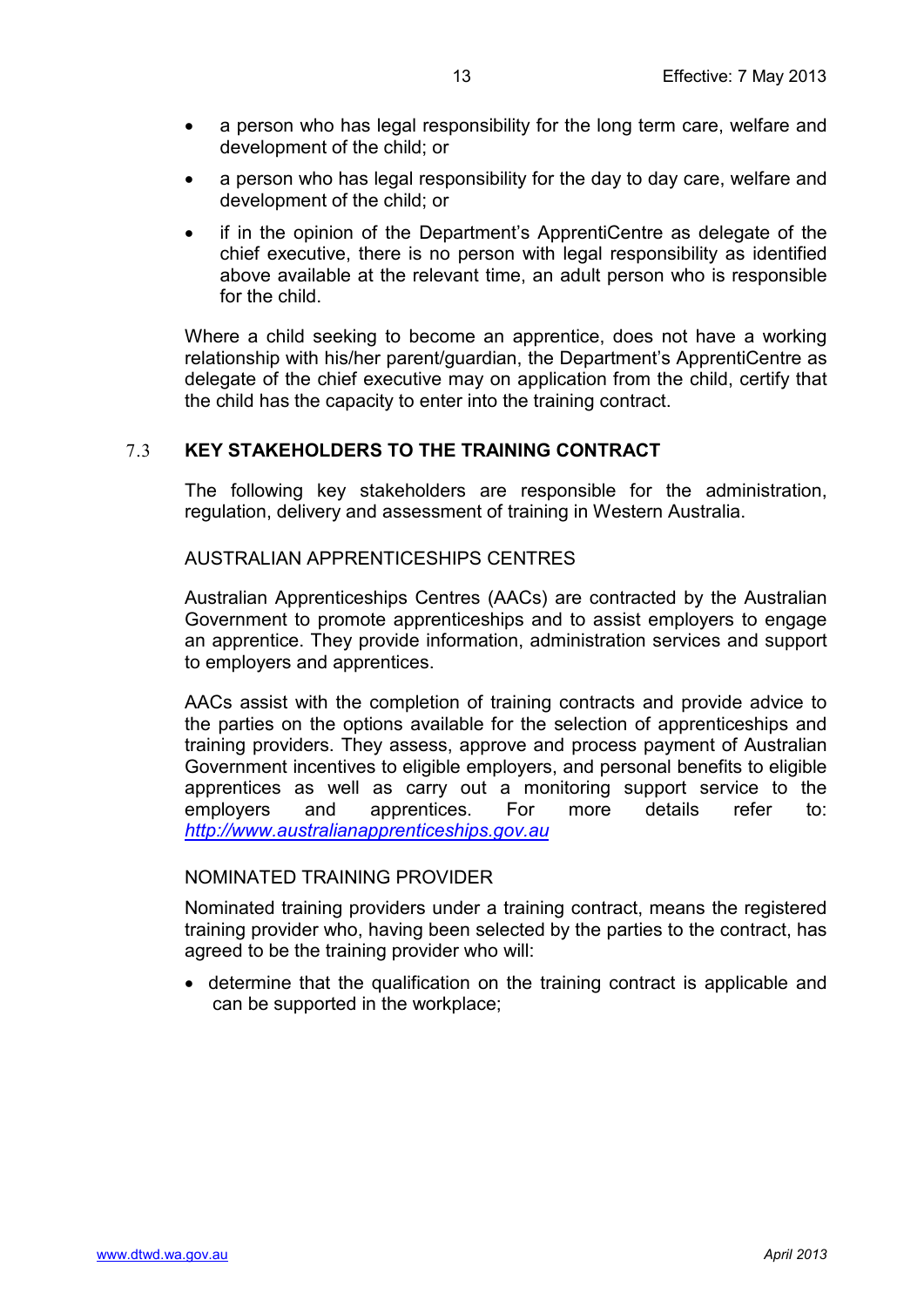- prepare in conjunction with the parties, a training plan outlining the training delivery assessment requirements;
- deliver and assess training as negotiated in the training plan; and
- issue certification confirming competence.

<span id="page-13-0"></span>THE DEPARTMENT OF TRAINING AND WORKFORCE DEVELOPMENT

The Department of Training and Workforce Development (the Department) is responsible for the administration and regulation of the training contract. This is achieved through the:

### **Chief Executive**

As described in the *Vocational Education and Training Act 1996*, refers to the chief executive officer of the department of the Public Service principally assisting the Minister to administer the Act.

The functions of the chief executive are detailed in the *Vocational Education and Training Act 1996*. The chief executive may delegate any or all of these functions to any person.

## **ApprentiCentre**

A section within the Department of Training and Workforce Development responsible for regulating and administering the apprenticeship system through Part 7 of the *Vocational Education and Training Act 1996*.

ApprentiCentre supports employers and apprentices throughout the apprenticeship with the aim of maximising successful outcomes. Refer to: *[www.trainingwa.wa.gov.au/apprenticentre](http://www.trainingwa.wa.gov.au/apprenticentre)*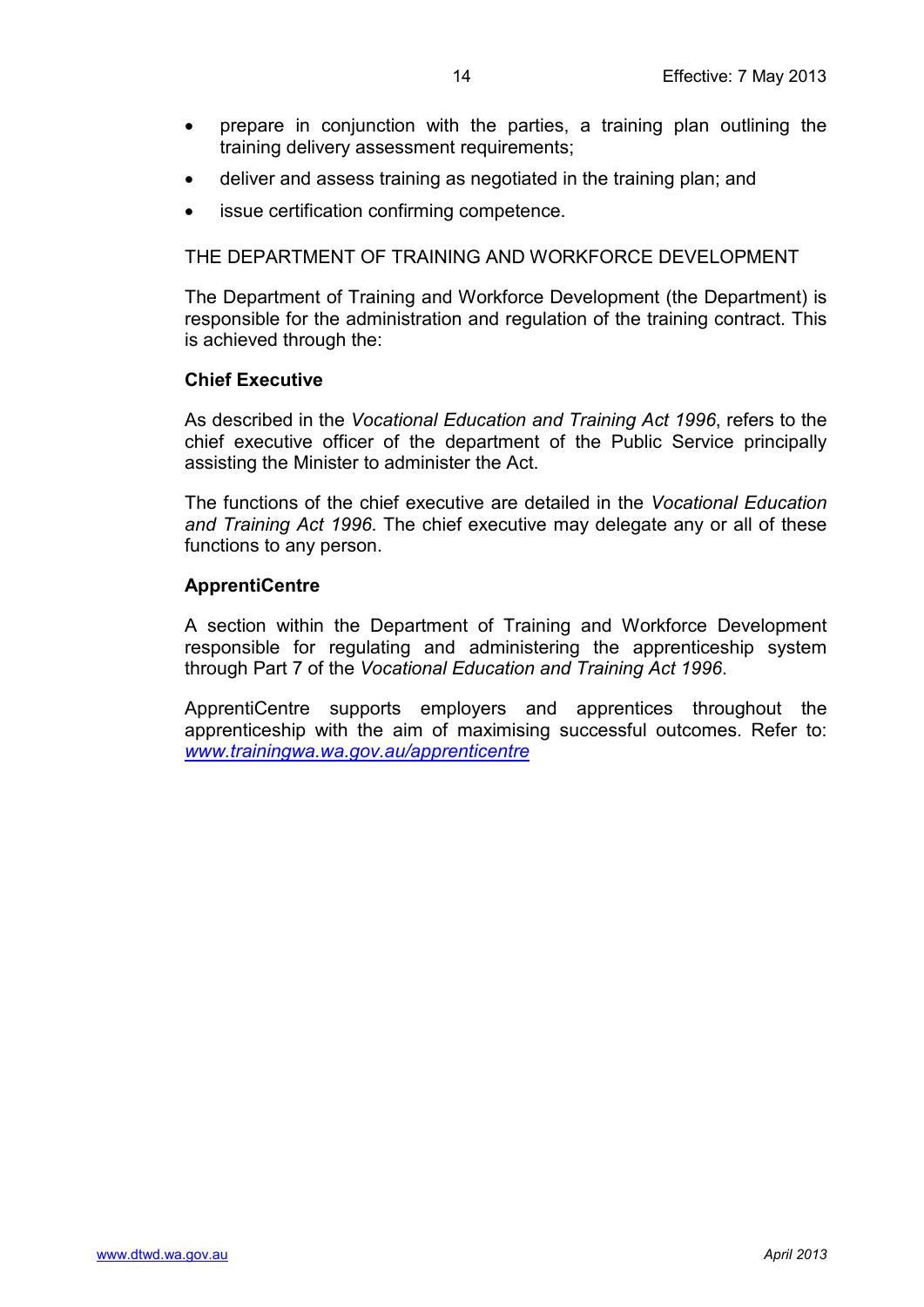## <span id="page-14-0"></span>8 REDUCTION TO THE NOMINAL TERM OF A TRAINING **CONTRACT**

The term of a training contract can be reduced to reflect prior relevant experience or qualifications of a person commencing an apprenticeship. This policy outlines the instances in which the term of the training contract can be reduced.

This policy covers the following:

- 8.1 Mandatory reduction to nominal term (pre-apprenticeship training)
- 8.2 Negotiated reduction to nominal term

This policy is supported by the:

*Vocational Education and Training Act 1996* and in particular, sections 60C and 60E; and

*Vocational Education and Training Regulations 2009* and in particular, Part 4 and Part 5, Schedule 1 and Schedule 2.

*[Key components of an apprenticeship](#page-8-0)*

*[Commencement and registration of a training contract](#page-27-0)*

*[Training delivery and assessment requirements](#page-18-4)*

## <span id="page-14-1"></span>8.1 **MANDATORY REDUCTION TO NOMINAL TERM (PRE-APPRENTICESHIP TRAINING)**

A person entering into a training contract who can demonstrate or produce evidence that he/she has completed an approved certificate I or II qualification which is relevant to the prescribed VET qualification being undertaken, will be granted a mandatory reduction of three months to the nominal term.

Where an apprentice receives a three month reduction to the nominal term the application of the reduction will be in accordance with an industrial instrument/award.

## <span id="page-14-2"></span>8.2 **NEGOTIATED REDUCTION TO NOMINAL TERM**

A person with prior relevant learning or work experience, including previous apprenticeship training, may negotiate a reduction to the nominal term with their employer. Supporting evidence must be submitted with the training contract.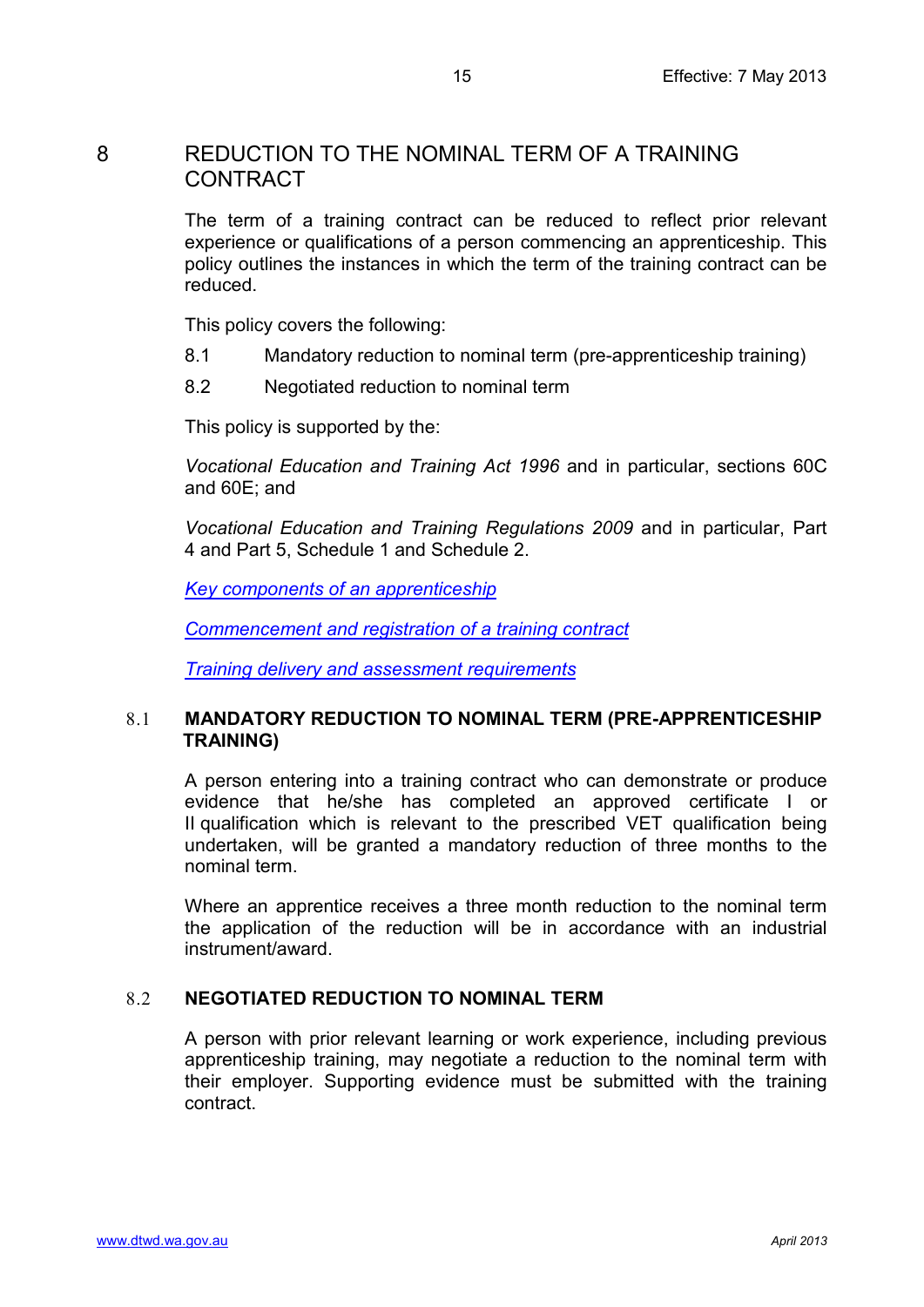If a formal recognition of prior learning (RPL) is necessary, this must be negotiated at the same time as the training plan. RPL with the nominated training provider must occur during the probation period. In determining the amount of reduction to the nominal term, the Department's ApprentiCentre will consult with the nominated training provider to ensure the qualification can be achieved within the amended term.

Where an apprentice receives a reduction to the nominal term through negotiated arrangements, application of the reduction will be in accordance with an industrial instrument/award.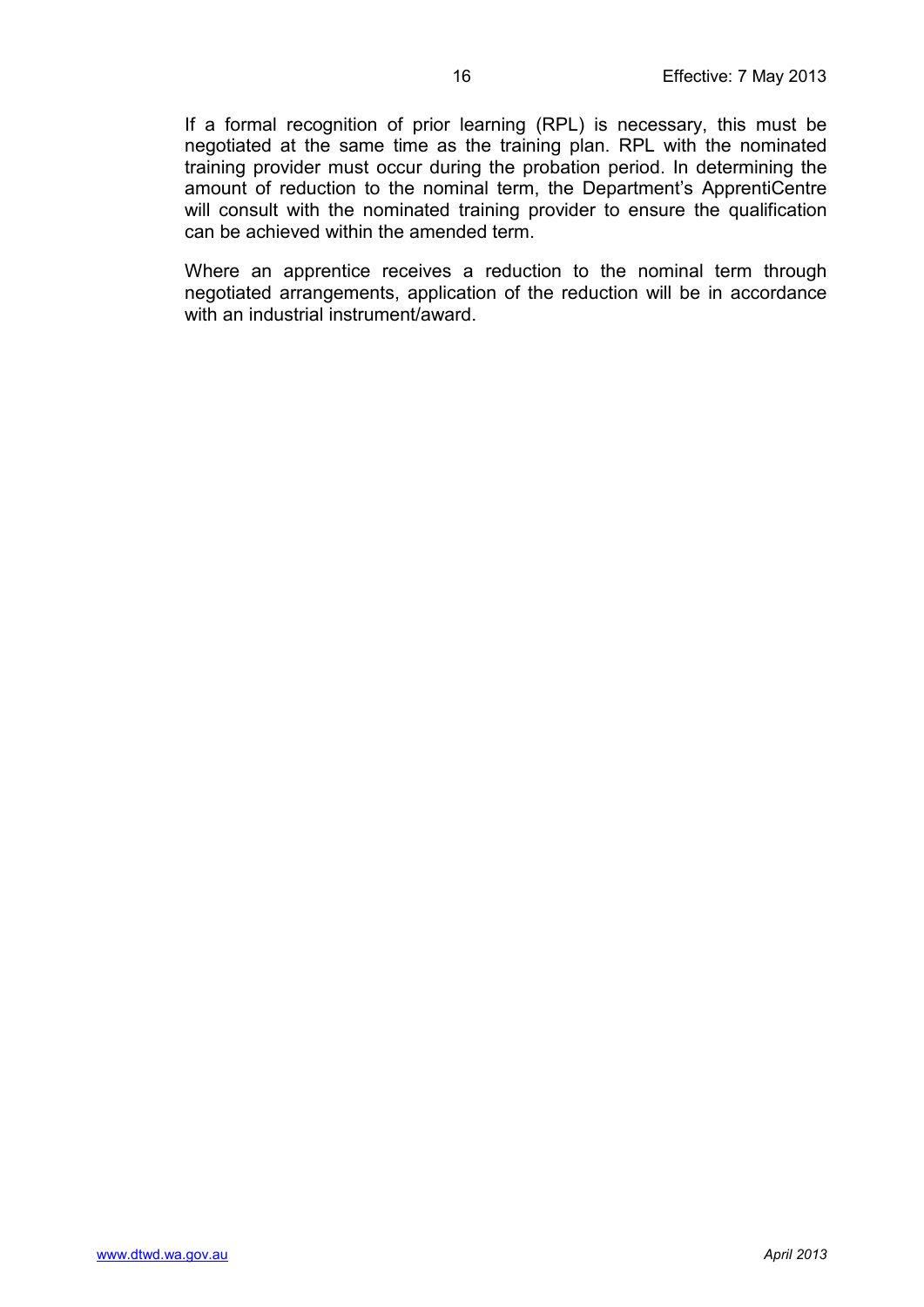## <span id="page-16-0"></span>9 SUPERVISION REQUIREMENTS

The apprentice to tradesperson/qualified person ratio as stipulated in the industrial awards differs across trade and occupational areas. The majority of specified ratios do not recognise the increase of skill levels as the apprentice progresses and that supervision and training requirements may vary accordingly.

This policy serves to ensure that apprentices are provided with appropriate levels of supervision to ensure industry and individual requirements relating to both training and occupational health and safety needs are met.

It should be noted that this policy does not override the *Occupational Safety and Health Act 1984* (the OSH Act) or any prescribed industry specific legislation or standards.

This policy covers the following:

- 9.1 General duty of care
- 9.2 Supervision requirements

Related policies include:

*[Key components of an apprenticeship](#page-8-0)*

*[Commencement and registration of a training contract](#page-27-0)*

*[Training delivery and assessment requirements](#page-18-4)*

## <span id="page-16-1"></span>9.1 **GENERAL DUTY OF CARE**

General duty of care and general duties describe duties that the *OSH Act*  places upon people (employers and apprentices) to ensure their own safety at work and that of others who are at the workplace or who might be injured by the work. These general duties are aimed at preventing anyone being killed, injured or contracting an illness because of work or activities at a workplace, including using plant or equipment.<sup>[4](#page-16-3)</sup>

## <span id="page-16-2"></span>9.2 **SUPERVISION REQUIREMENTS**

 $\overline{a}$ 

A person employing an apprentice shall:

- a) ensure that supervision is carried out by a qualified tradesperson or competent workplace supervisor;
- b) consider the type of work being undertaken;
- c) have regard to the level of competence of the apprentice being supervised or to be supervised; and

<span id="page-16-3"></span>[www.dtwd.wa.gov.au](http://www.dtwd.wa.gov.au/) *April 2013* <sup>4</sup>Department of Commerce; Guidance Note General duty of care in Western Australian Workplaces 2005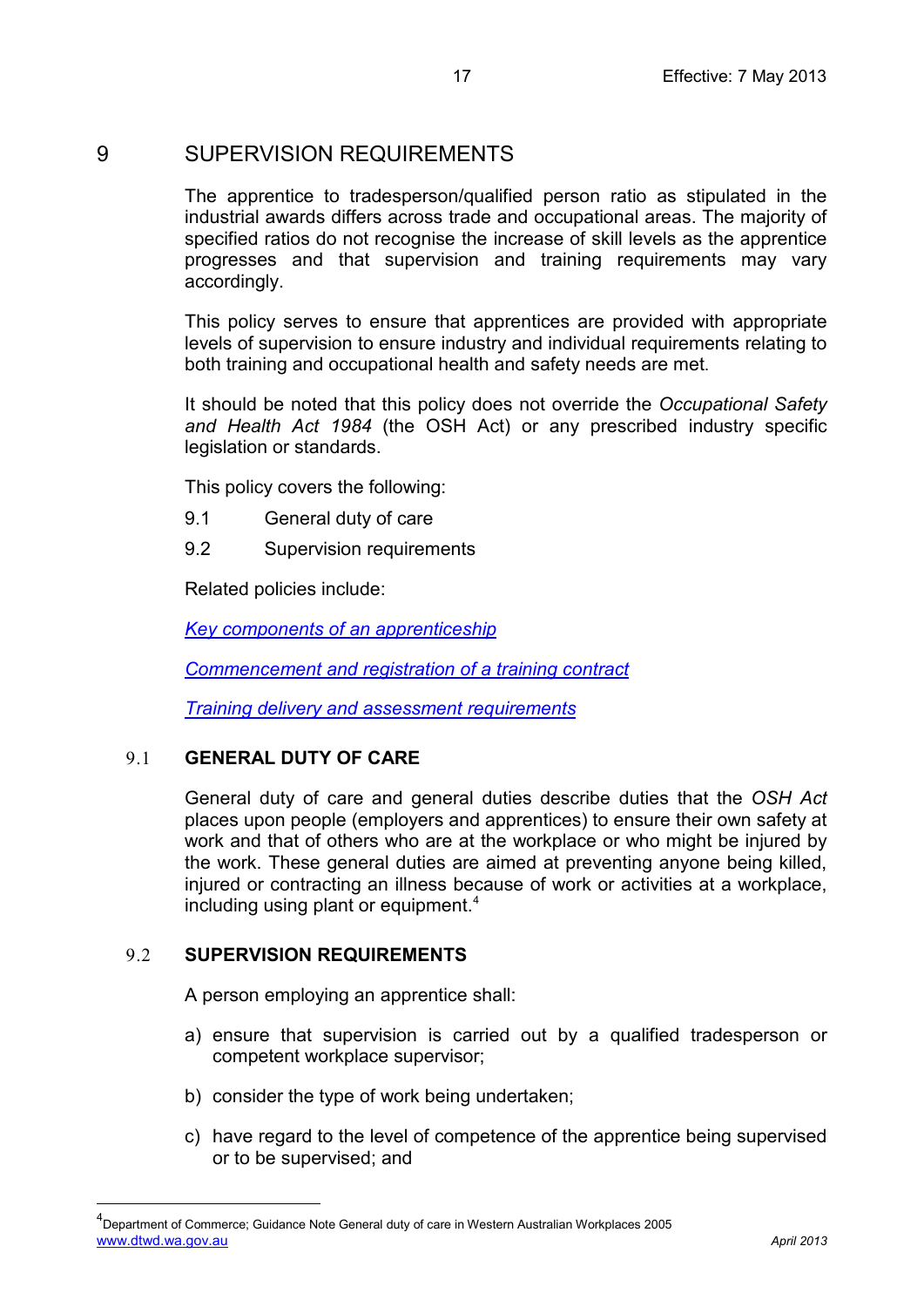d) have regard to the location and general circumstances in which the work is being carried out.

The above does not override the *Occupational Safety and Health Act 1984 or the duty of care as may be prescribed in industry specific legislation.*

### <span id="page-17-0"></span>ON THE JOB TRAINING

An employer must provide the appropriate facilities and qualified person/s to support the training and supervision of apprentice/s in the workplace. Where applicable the supervisor should hold a current occupational licence as deemed appropriate for their industry.

The level of supervision provided should be aimed at facilitating the successful achievement of the relevant competencies for each individual. It should be reassessed on a regular basis by taking into account the stage of the apprenticeship and the knowledge and previous experience and training the apprentice has received in a particular task.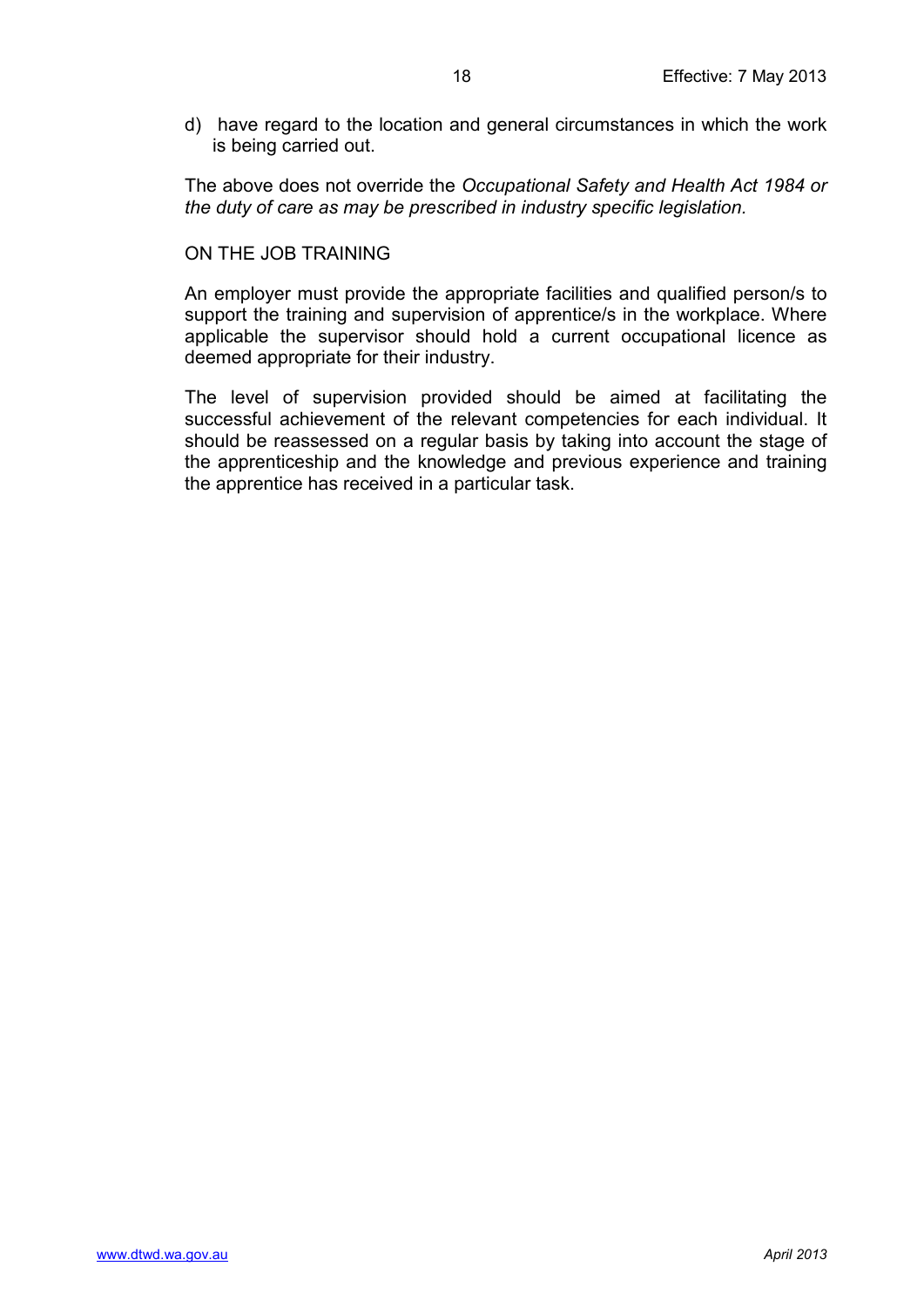## <span id="page-18-0"></span>10 EXISTING WORKERS

This policy provides information about the eligibility criteria and requirements for an existing worker who wants to commence training under a training contract.

This policy covers the following:

- 10.1 Definition of an Existing Worker
- 10.2 Re-skilling and up-skilling the current workforce

Related policies include:

*[Key components of a training contract](#page-8-0)*

*[Supervision requirements](#page-16-0)*

*[Commencement and registration of](#page-27-0) a training contract*

### <span id="page-18-1"></span>10.1 **DEFINITION OF AN EXISTING WORKER**

This definition does not apply to apprenticeships.

An existing worker is defined as a person employed with the same employer for more than three months full time or 12 months part time, immediately before the commencement date of the traineeship.

Traineeships are listed on the *[Public Register of Prescribed Vocational](http://www.vetinfonet.dtwd.wa.gov.au/VETpolicyandguidelines/Pages/ClassABRegisters.aspx)  Education and [Training Qualifications](http://www.vetinfonet.dtwd.wa.gov.au/VETpolicyandguidelines/Pages/ClassABRegisters.aspx)* .

<span id="page-18-2"></span>ARTICULATION TO A HIGHER QUALIFICATION

Trainees completing a training contract are eligible to progress to a higher level qualification with the same employer but must enter into a new training contract within three months of the completion date of the first qualification.

## <span id="page-18-3"></span>10.2 **RE-SKILLING AND UP-SKILLING THE CURRENT WORKFORCE**

The re-skilling or up-skilling of existing workers may occur:

- due to the needs of an individual employer; or
- through an identified need of an industry sector (as acknowledged by the relevant training council).

<span id="page-18-4"></span>Under delegation from the chief executive, the Department's ApprentiCentre may allow an employer to train workers under traineeship arrangements. A written request seeking approval to the proposal must be submitted to the Department's ApprentiCentre. Employers may complete the template referred to in Appendix 2.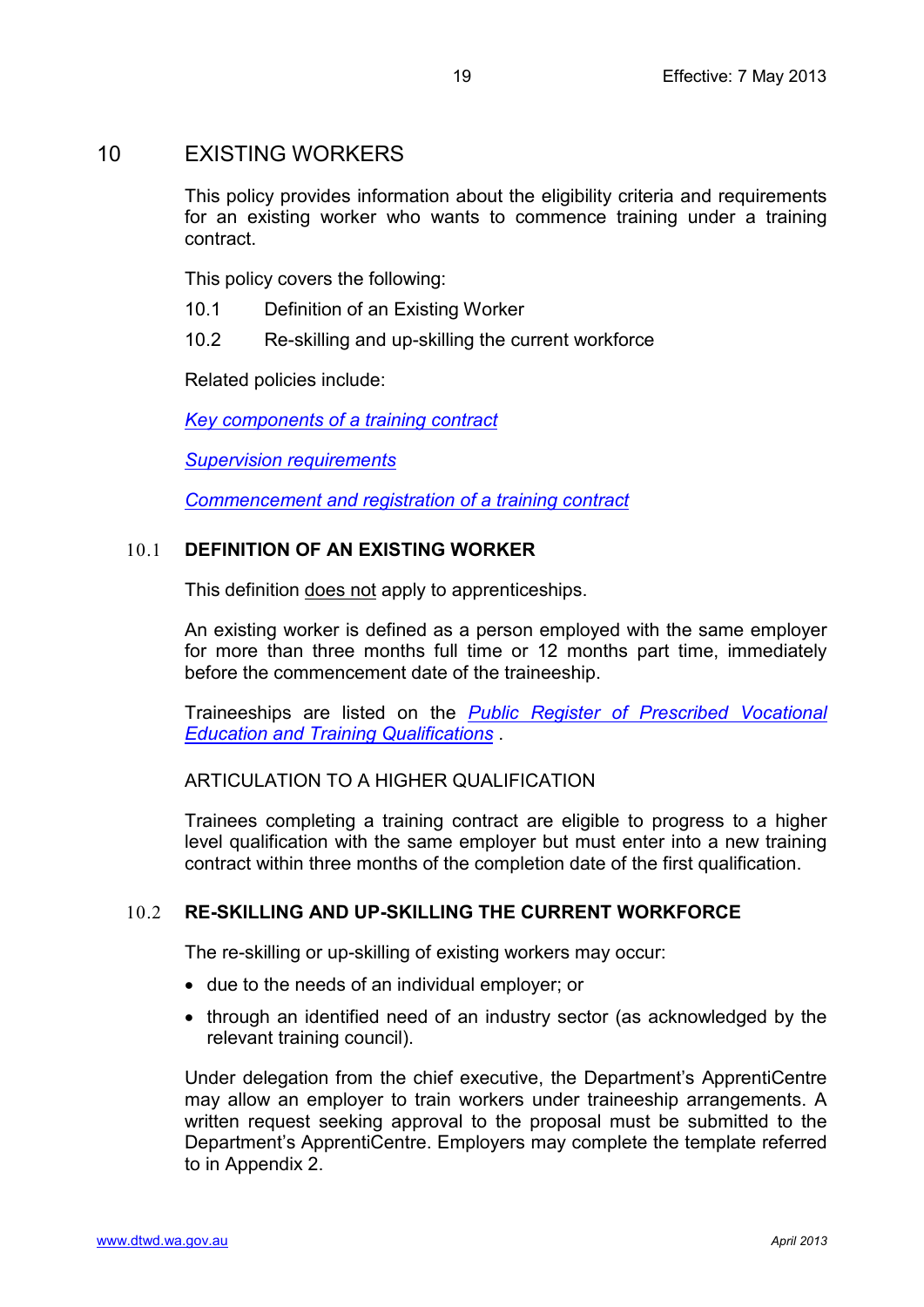## <span id="page-19-0"></span>11 TRAINING DELIVERY AND ASSESSMENT REQUIREMENTS

This policy relates to the on the job and off the job training requirements associated with apprenticeship training.

This policy covers the following:

- 11.1 Notification to nominated training provider
- 11.2 Training plan
- 11.3 Determining an employer's capacity to train
- 11.4 Requirements of a training plan
- 11.5 Training responsibilities
- 11.6 Commencement of training
- 11.7 Recording progress against training plan
- 11.8 Amending the training plan
- 11.9 Apprentice not making reasonable progress
- 11.10 Providing a report on apprentice's progress
- 11.11 Variations to training contract
- 11.12 Training provider unable to deliver on training plan
- 11.13 Auditing training and assessment delivery

This policy is supported by the:

*Vocational Education and Training Act 1996* and in particular, sections 60D 60E, 60F and 60I; and

*Vocational Education and Training Regulations 2009* and in particular, regulations 43, 45, 46, 52, 53 and 54.

*[Key components of a training contract](#page-8-0)*

*[Supervision requirements](#page-16-0)*

*[Commencement and registration of](#page-27-0) a training contract*

*Variations to [a training contract](#page-31-0)*

*[Dispute resolution](#page-50-0)*

*[Completion of a training contract and certification](#page-54-0)*

## <span id="page-19-1"></span>11.1 **NOTIFICATION TO NOMINATED TRAINING PROVIDER**

The Department will notify the training provider that it has been identified as the nominated training provider on the training contract.

The training provider has **14 days** to reject its selection as nominated trainer. The decision to reject the nomination of training provider should be based on the training provider's inability to deliver the required training adequately at that time and within the term of the training contract.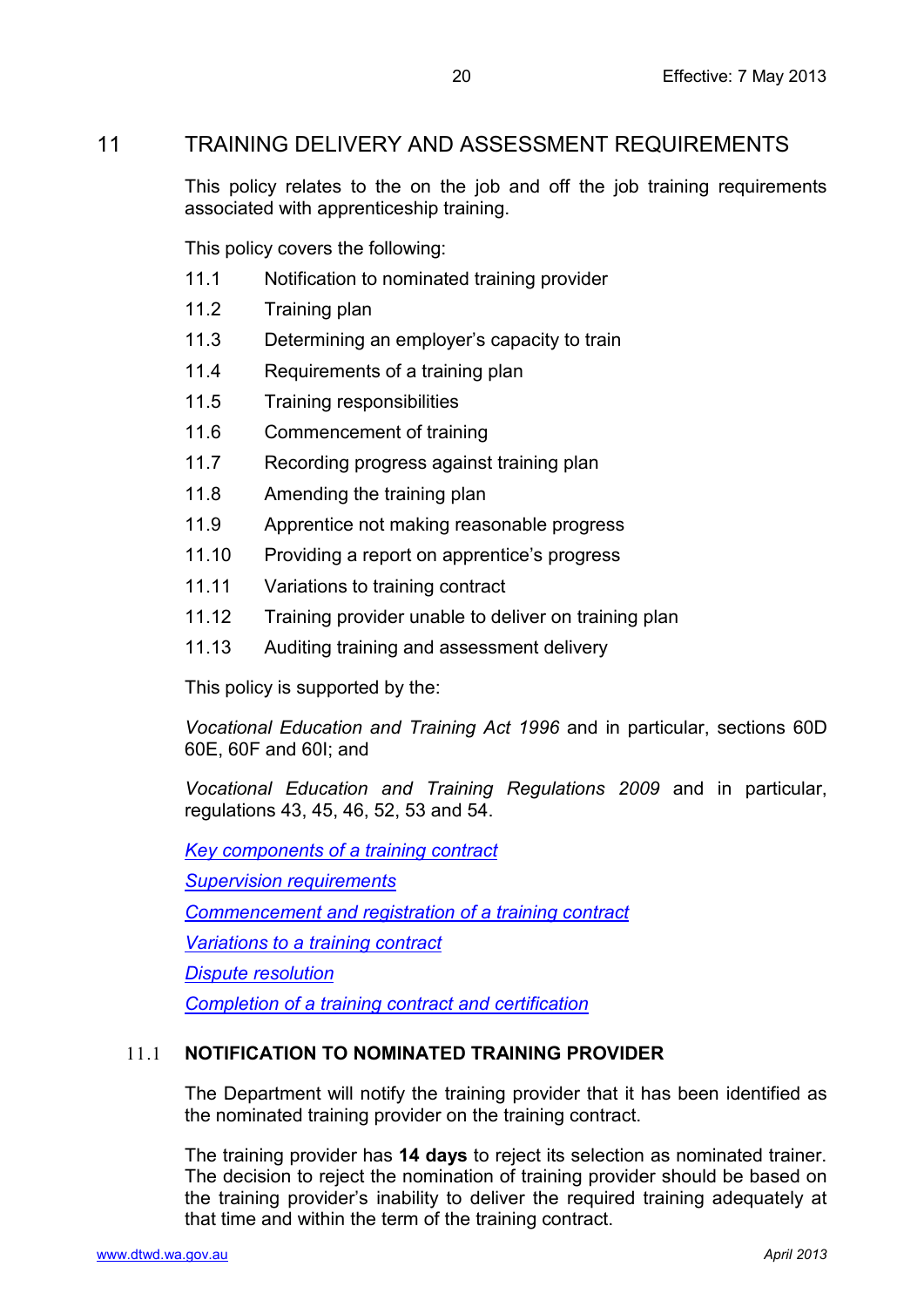## <span id="page-20-0"></span>11.2 **TRAINING PLAN**

The training provider must arrange for the training plan to be negotiated and signed in accordance with the *Vocational Education and Training (General) Regulations 2009,* by the employer, apprentice and the training provider.

The complying training plan should be signed within:

- six weeks after the date on which the training contract is signed by the parties; or
- the probation period for the contract.

whichever is the longer. Where the employer, apprentice or provider, as the case may be does not sign within the stated period, an offence is committed.

The training provider is to confirm with the Department's ApprentiCentre when the training plan has been developed and signed by all parties.

Where any of the parties to the contract is reluctant to sign or is non responsive to the training provider requests, the training provider should notify the Department's ApprentiCentre.

#### <span id="page-20-1"></span>**OFFENCE**

If the employer, the apprentice, or nominated training provider under the training contract fails to sign a complying training plan within the required timeframe, an offence is committed. The Department may apply penalties in accordance with regulation 43 of the *Vocational Education and Training (General) Regulations 2009.*

## <span id="page-20-2"></span>11.3 **DETERMINING AN EMPLOYER'S CAPACITY TO TRAIN**

In preparing the training plan, the training provider should determine and be satisfied that the employer has the resources, capacity and the skilled workforce to successfully and safely train the apprentice in the nominated qualification.

In determining the employer's capacity to train, the training provider should be aware of specific industry requirements relevant to the training of apprentices, in particular those relating to supervisory levels and licensing regulations.

#### <span id="page-20-3"></span>EMPLOYER UNABLE TO TRAIN IN SOME ASPECTS OF QUALIFICATION

Where the employer is unable to train in some components of the qualification, the training provider should negotiate with the parties to determine how this gap in training could be bridged.

Where an alternative employer and/or venue are required, this should be recorded on the training plan. Arrangements for any associated payments, insurance issues and other industrial relation matters are the responsibility of the employer.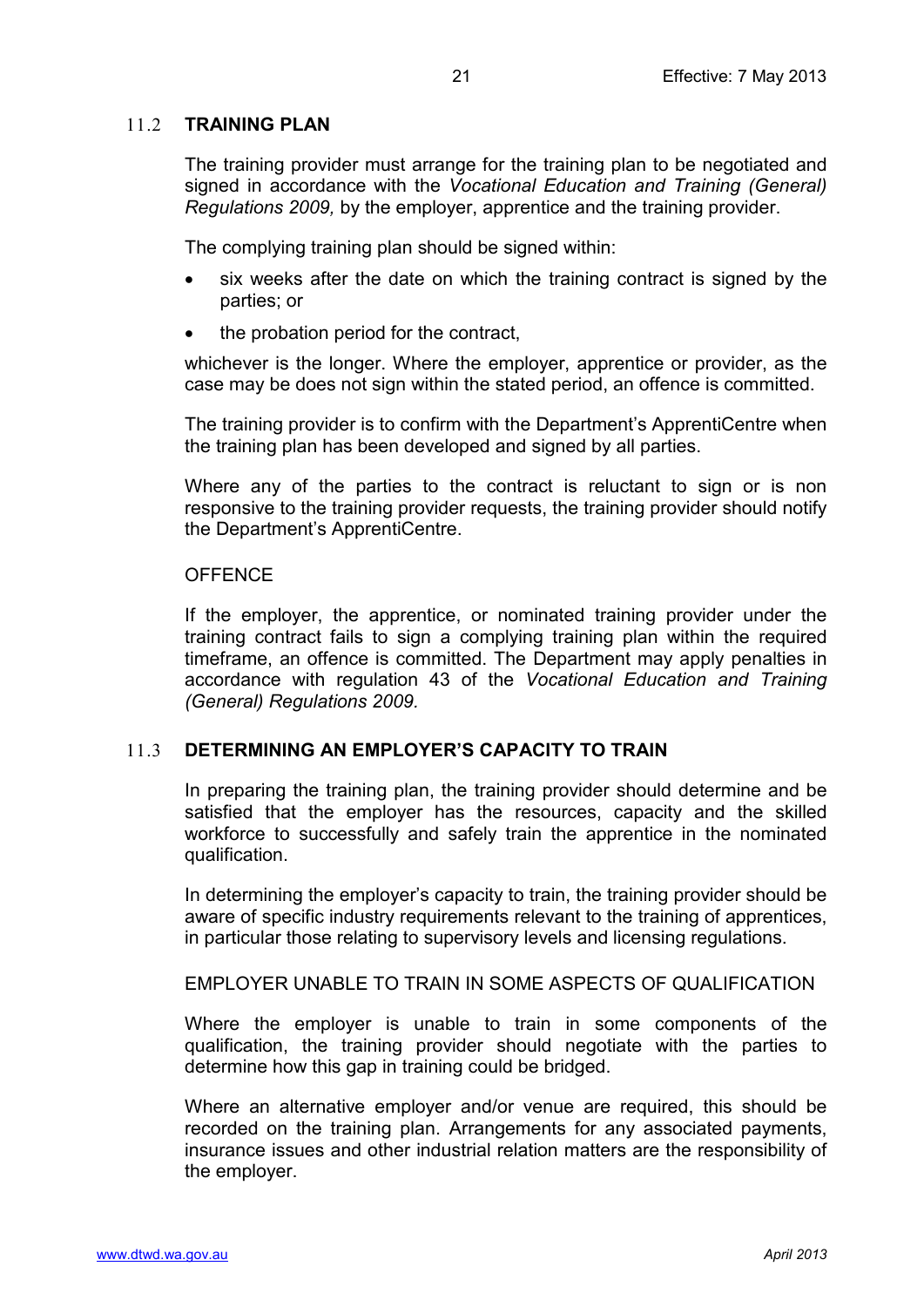<span id="page-21-0"></span>EMPLOYER UNABLE TO TRAIN IN ALL ASPECTS OF QUALIFICATION

Where the training provider considers that the employer does not have the capacity to train the apprentice in the nominated qualification, the training provider must report this immediately to the Department's ApprentiCentre as the delegate of the chief executive.

The training provider should outline why the employer is unable to meet the training requirements of the qualification together with any appropriate recommendation to redeem the situation.

The chief executive or his/her delegate may cancel the registration of a training contract if satisfied that the employer is unable to train the apprentice adequately or is not a fit and proper person<sup>[5](#page-21-4)</sup> to enter into the contract.

<span id="page-21-1"></span>WHEN THE EMPLOYER IS A GROUP TRAINING ORGANISATION

A group training organisation (GTO) as an employer is bound by the same obligations and responsibilities as any employer and must work with the training provider to negotiate a suitable training plan.

GTOs are required to comply with the *National Standards for Group Training Organisations* to ensure that apprentices are managed to support the quality and breadth of training and to guarantee that all work based learning requirements are met.

#### <span id="page-21-2"></span>11.4 **REQUIREMENTS OF A TRAINING PLAN**

The training plan can be in any format the training provider prefers however the training plan must clearly state the following:

- the approved VET course the apprentice is undertaking according to the training contract;
- the training delivery and assessment strategy, both the on the job and off the job training that will be provided to the apprentice;
- when the training and assessment will be provided to the apprentice;
- where the training and assessment will be provided to the apprentice;
- how the training and assessment will be provided to the apprentice; and
- who (employer and/or training provider) will provide the training and assessment to the apprentice.

#### <span id="page-21-3"></span>NEGOTIATING THE TRAINING PLAN

 $\overline{a}$ 

Under the training contract employers and apprentices must work with their training provider to develop a training plan that underpins all training necessary to achieve the selected qualification over the nominal term of the training contract.

<span id="page-21-4"></span>[www.dtwd.wa.gov.au](http://www.dtwd.wa.gov.au/) *April 2013*  $<sup>5</sup>$  A fit and proper person, for the purpose of the registration of a training contract, relates to an employer's training</sup> record and treatment of previous and/or current apprentices.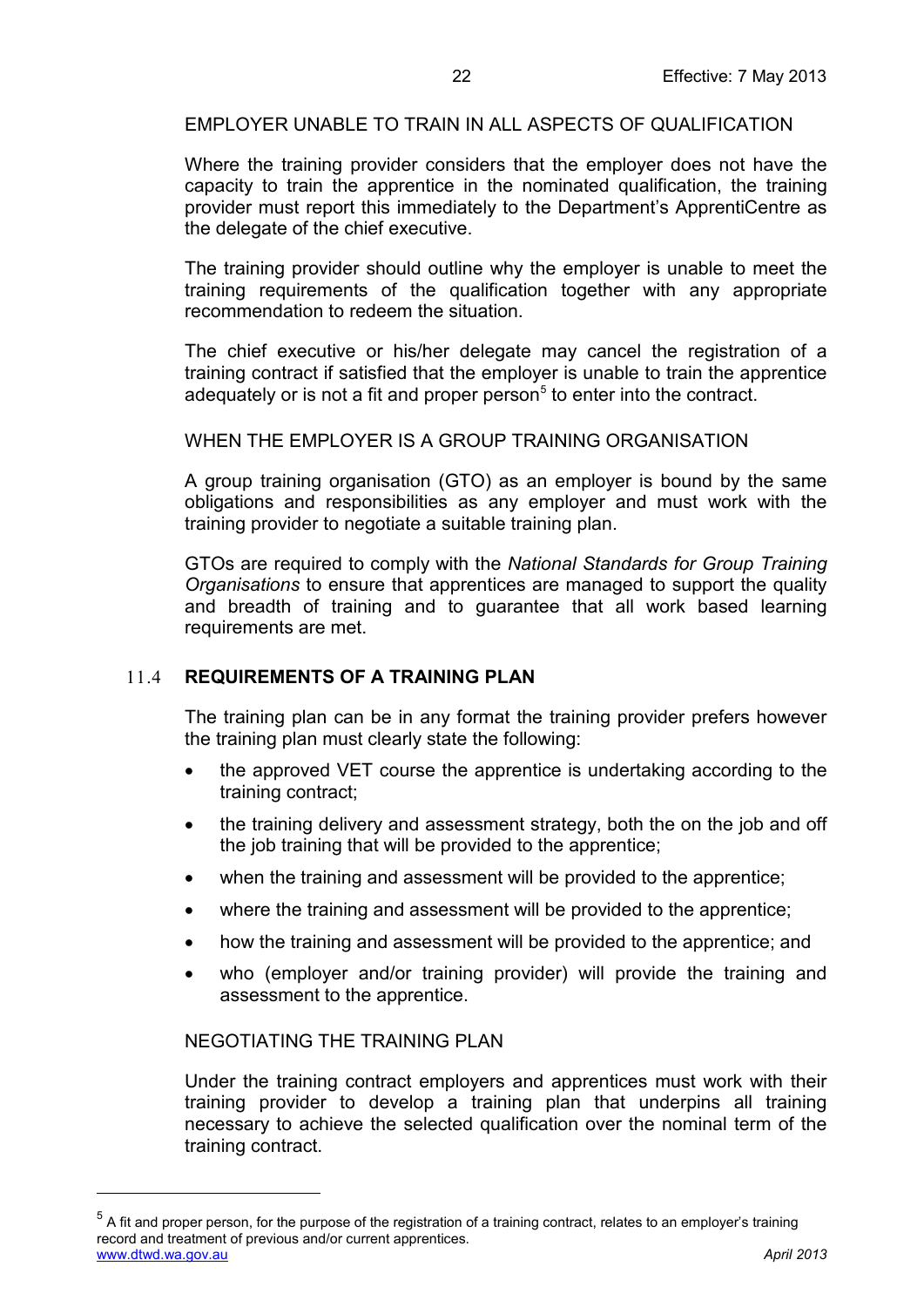A training provider must establish any individual learning requirements an apprentice may have before the commencement of training. This will identify any access and equity strategies and/or learning methods that may need to be adopted to maximise the apprentice's prospect of achieving the competencies required for their chosen qualification.

### <span id="page-22-0"></span>CLAIMS FOR NATIONAL RECOGNITION

Training providers must provide national recognition for units of competency previously completed and deemed competent. These units of competency should be incorporated into the training plan.

Where a person recommences training and the training package has a revised version, the nominated training provider should determine the best education and training outcome for the apprentice.

#### <span id="page-22-1"></span>CLAIMS FOR RECOGNITION OF PRIOR LEARNING

Where the apprentice claims previous learning (not nationally recognised or informal) or work/life experience relevant to the apprenticeship, the employer and apprentice should discuss this with the nominated training provider.

Where the parties are seeking credit to reduce the term of the training contract, the training provider must liaise with the Department's ApprentiCentre regarding the assessment results.

#### <span id="page-22-2"></span>PAYMENT FOR OFF THE JOB TRAINING

All off the job training and assessment delivered in the workplace forms part of the apprentice's normal paid working hours. Time allocated for formal study must be clearly stated on the training plan.

Any training not detailed on the training plan is considered voluntary.

#### <span id="page-22-3"></span>INDUSTRY SPECIFIC REQUIREMENTS

Any industry specific requirements necessary for the attainment of the nominated qualification must be recorded on the training plan. This includes identifying any licensing requirements.

## <span id="page-22-4"></span>DELIVERY OF TRAINING IN THE WORKPLACE

Where the training plan identifies training and assessment conducted in the workplace:

- adequate time must be set aside within normal working hours (paid) to enable the apprentice to meaningfully attend to their training obligations in the training plan;
- there should be an appropriate learning environment to support the apprentice to undertake their studies; and
- the employer, apprentice and the training provider must agree to the terms of this arrangement when the training plan is negotiated.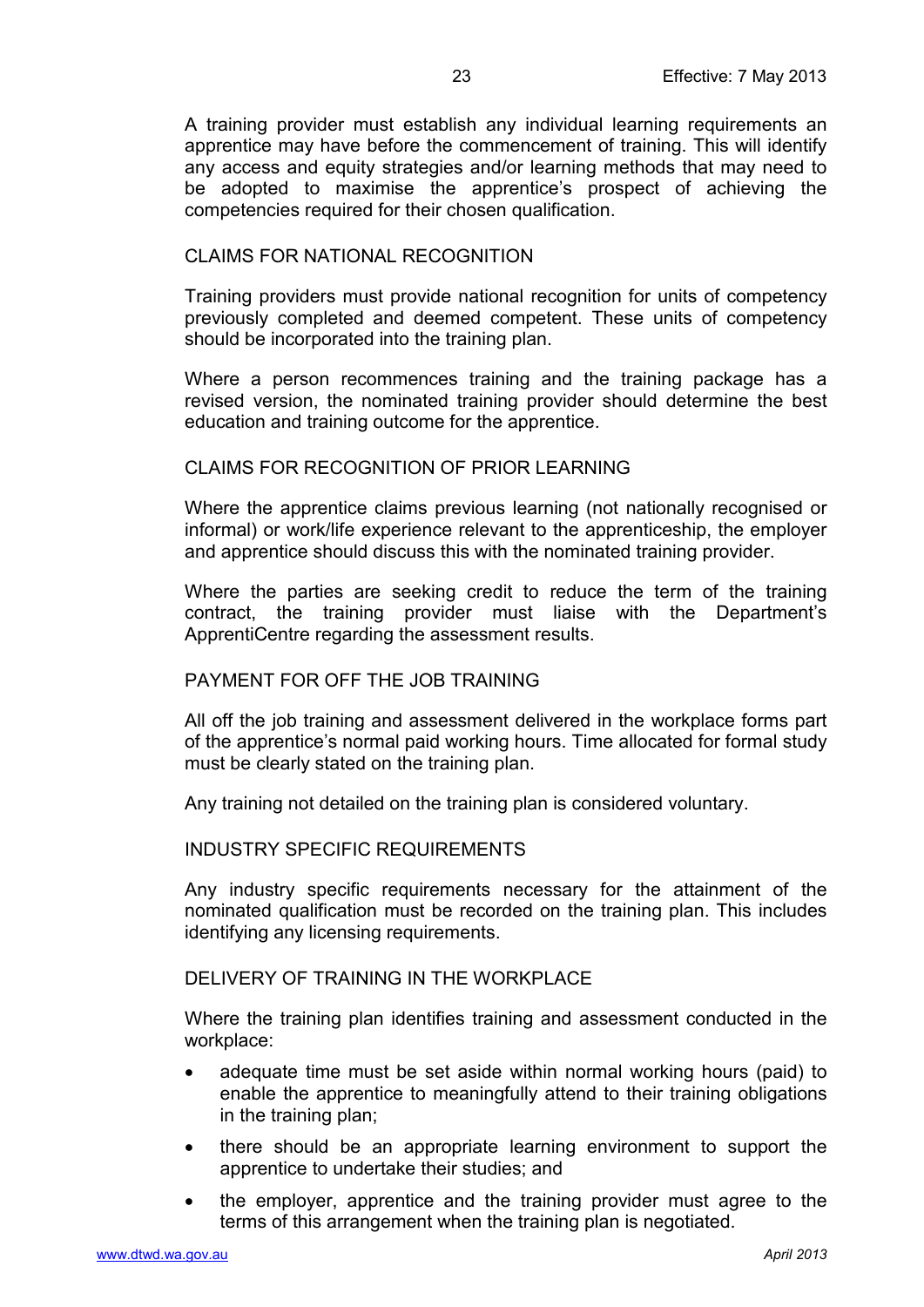## <span id="page-23-0"></span>ATTENDANCE AT TRAINING

In the case of apprentices:

- on Fly In/Fly Out employment arrangements; or
- who are employed by nationally based employers who rotate staff across jurisdictions;

attendance at the training provider's premises must be in the same State/Territory as the registration of the training contract.

Interstate attendance for training is only permitted where there is no training provider scoped to deliver the qualification in Western Australia.

## <span id="page-23-1"></span>11.5 **TRAINING RESPONSIBILITIES**

Under the terms of the training contract, the employer, apprentice, guardian and nominated training provider have responsibilities and obligations to ensure that the on the job and off the job training requirements are fulfilled.

## <span id="page-23-2"></span>RESPONSIBILITIES OF THE EMPLOYER

The employer under the terms of the training contract agrees to:

- employ and train the apprentice as agreed in the training plan and ensure the apprentice understands the choices that he/she has regarding the training;
- provide the appropriate facilities and experienced people to facilitate the training and supervise the apprentice while at work, in accordance with the training plan;
- ensure the apprentice receives on the job training and assessment in accordance with the training plan;
- provide work that is relevant and appropriate to the vocation and also to the achievement of the qualification referred to in the training contract;
- release the apprentice from work to attend any training and assessment specified in the training plan;
- pay the apprentice the appropriate wage to attend any training and assessment specified in the training plan. Any time spent by the apprentice in performing his/her obligations under the contract whether at the employer's workplace or not, is to be taken for all purposes (including the payment or remuneration) to be time spent working for the employer;
- work with the training provider and the apprentice to ensure the training plan is followed, keep training records up to date, and monitor and support the apprentice's progress; and
- notify the Department's ApprentiCentre within **five working days** if completion of the training contract has been jeopardised.

<span id="page-23-3"></span>RESPONSIBILITIES OF THE APPRENTICE

The apprentice, under the terms of the training contract agrees to: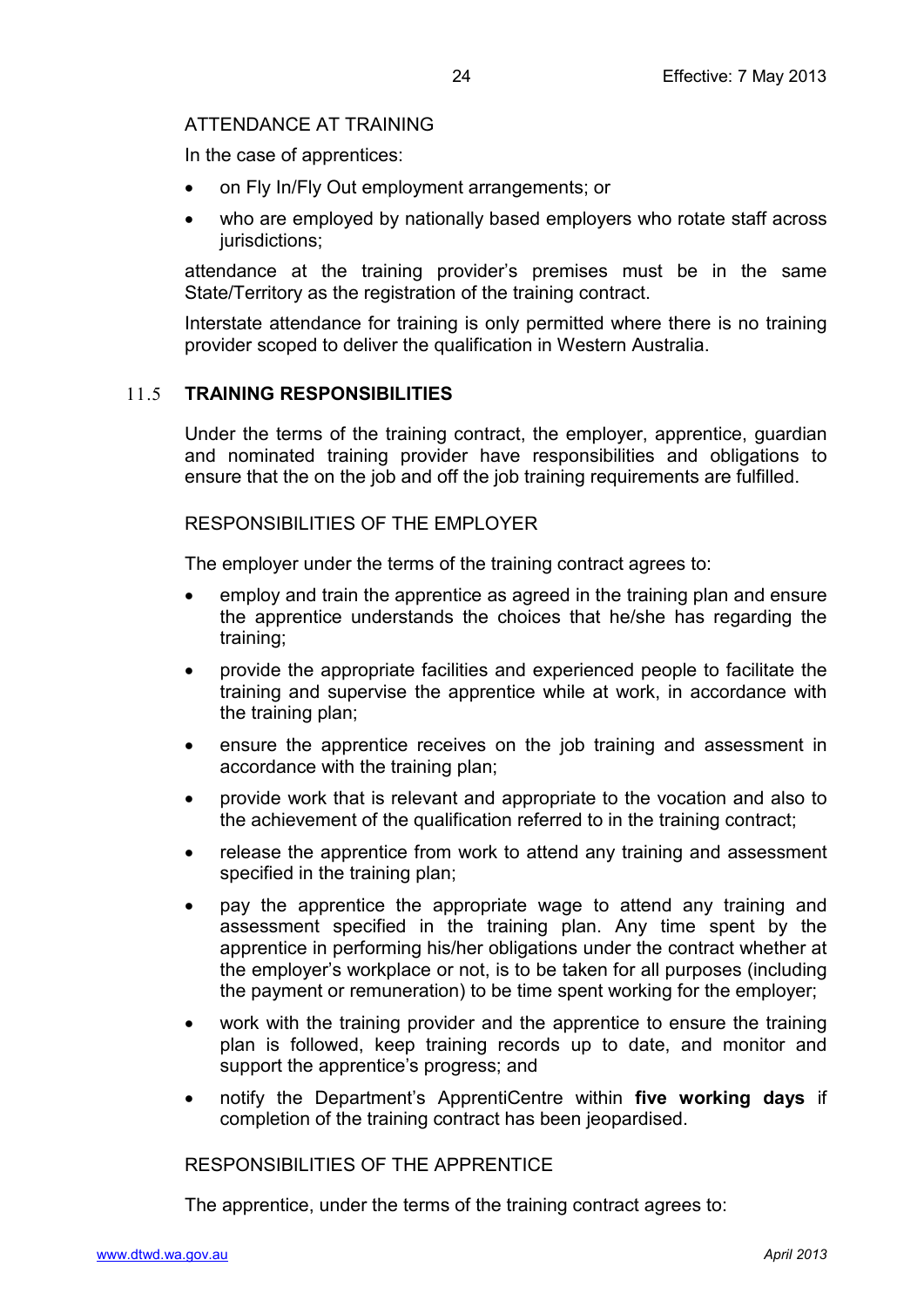- work towards achieving the qualification stated in the training contract; and
- undertake any training and assessment in the training plan.

The apprentice must comply with the training provider's terms and conditions of enrolment and code of conduct or similar for students.

The apprentice, unless stated in the Award is responsible for the payment of fees and charges associated with the off the job training component.

<span id="page-24-0"></span>RESPONSIBILITIES OF THE NOMINATED TRAINING PROVIDER

The nominated training provider must comply with the requirements of the *Vocational Education and Training Act 1996*, the AQTF, the AQF and the relevant training package.

The training provider is responsible for:

- negotiating a training plan within the specified timeframe;
- complying with the *Guidelines on Training Package Transition Arrangements in Western Australia*;
- determining the employer's capacity to train;
- training and assessment of the qualification;
- ensuring absenteeism by the apprentice is reported to the employer and the Department's ApprentiCentre, as appropriate;
- recording the achievement of competencies regularly;
- issuing the AQF certificate; and
- complying with the Travel and Accommodation Allowance, where appropriate.

#### <span id="page-24-1"></span>ENTERPRISE TRAINING PROVIDER

Where the employer is also the training provider (enterprise training provider), in addition to the above requirements, the person authorised to sign on behalf of the employer must not be the person also authorised to sign for the training provider.

#### <span id="page-24-2"></span>NOTIFICATION TO DEPARTMENT

The training provider should notify the Department's ApprentiCentre as soon as practicable of any issues that may put the apprentice's training at risk, this may include:

- when the apprentice is unlikely to obtain the qualification (including selection of incorrect qualification);
- any poor attendance record of the apprentice at any approved VET training required for the qualification (more than three consecutive occasions);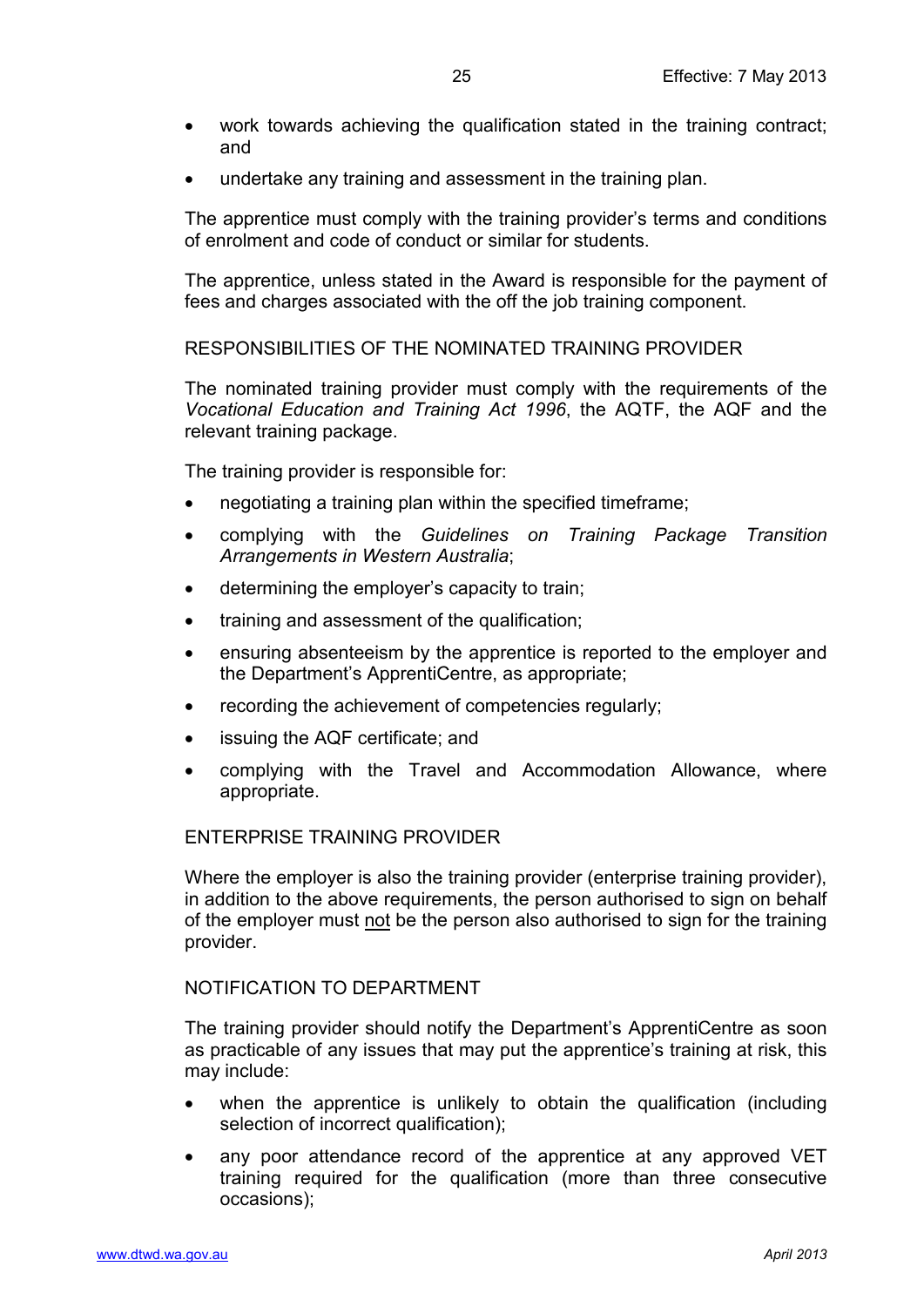- an employer not complying with the agreed training plan including not releasing the apprentice to attend any off the job training; or
- any poor attendance or performance of the apprentice at his/her workplace that is affecting progress against the agreed training plan.

<span id="page-25-0"></span>RESPONSIBILITIES OF THE DEPARTMENT

The Department's ApprentiCentre is responsible for:

- supporting the employer, apprentice and nominated training provider during the training contract; and
- ensuring that any advice from the nominated training provider regarding the apprentice's progress or the parties' participation in training is investigated in a timely manner and the training provider is informed of the action taken.

### <span id="page-25-1"></span>11.6 **COMMENCEMENT OF TRAINING**

Training under apprenticeship arrangements should begin from the commencement date of the training contract. The employer should conduct an induction for the apprentice into the workplace including occupational health safety and welfare training and any other industry specific requirements.

### <span id="page-25-2"></span>11.7 **RECORDING PROGRESS AGAINST TRAINING PLAN**

The training provider must regularly review the apprentice's progress to record competencies achieved during the course of the training contract.

The achievement of competence as it applies to on and off the job training must be confirmed and recorded by both the employer and the training provider.

The training provider may choose to develop a training record book or training journal to record progression of competence.

#### <span id="page-25-3"></span>11.8 **AMENDING THE TRAINING PLAN**

The training plan is considered an active document, and with the agreement of the parties it can be amended during the training contract. Amendments may include but are not limited to a change of training delivery type; dates of delivery, selection and/or sequence of competencies. It does not include a change of qualification as such a change would necessitate a variation to the training contract.

#### <span id="page-25-4"></span>11.9 **APPRENTICE NOT MAKING REASONABLE PROGRESS**

Where an apprentice fails to achieve particular competence by the date scheduled in the training plan or is failing to make reasonable progress overall, action must be taken to remedy the situation and to enable the apprentice to complete within the nominal term.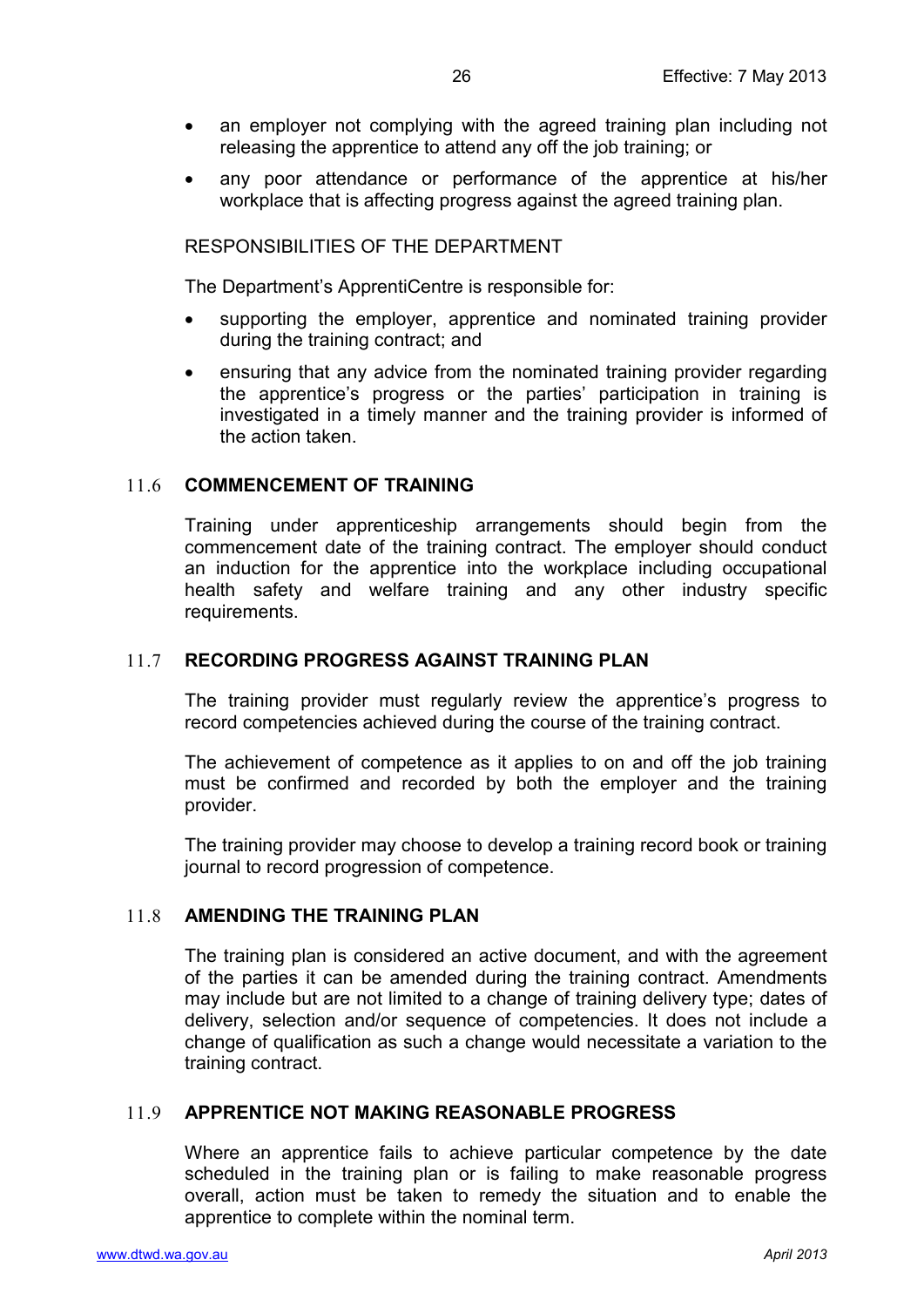The training provider, employer and apprentice must work together to negotiate a strategy to assist the apprentice to continue towards successful completion of the training contract.

The strategy may include but is not limited to:

- extra tuition and workplace assessment;
- broader workplace experience; and
- rescheduling of the timetable for achieving particular competencies to align with a time when workplace experiences will be available.

The training plan should be reviewed and amended accordingly.

The training provider must notify the Department's ApprentiCentre as indicated in *[section 11.5](#page-23-1)*.

#### <span id="page-26-0"></span>11.10 **PROVIDING A REPORT ON APPRENTICE'S PERFORMANCE**

The Department's ApprentiCentre under delegation of the chief executive may seek information from the training provider regarding the progress and training of an apprentice.

#### <span id="page-26-1"></span>11.11 **VARIATIONS TO TRAINING CONTRACT**

The Department's ApprentiCentre will notify the nominated training provider of any variations to the training contract. The nominated training provider should review the training plan to ensure that the variation is reflected.

#### <span id="page-26-2"></span>11.12 **TRAINING PROVIDER UNABLE TO DELIVER ON TRAINING PLAN**

Where a training provider is no longer in a position to support the delivery of training and assessment requirements for an apprentice, it should:

- advise the Department's ApprentiCentre immediately of the reasons it cannot continue as the nominated training provider.
- liaise with the parties to determine an alternative training provider to support the continuation of training; and
- update the training plan to reflect the apprentice's current level of competence.

### <span id="page-26-3"></span>11.13 **AUDITING OF TRAINING AND ASSESSMENT DELIVERY**

The delivery and assessment of training including the development of training plans may be audited in accordance with state and national regulations.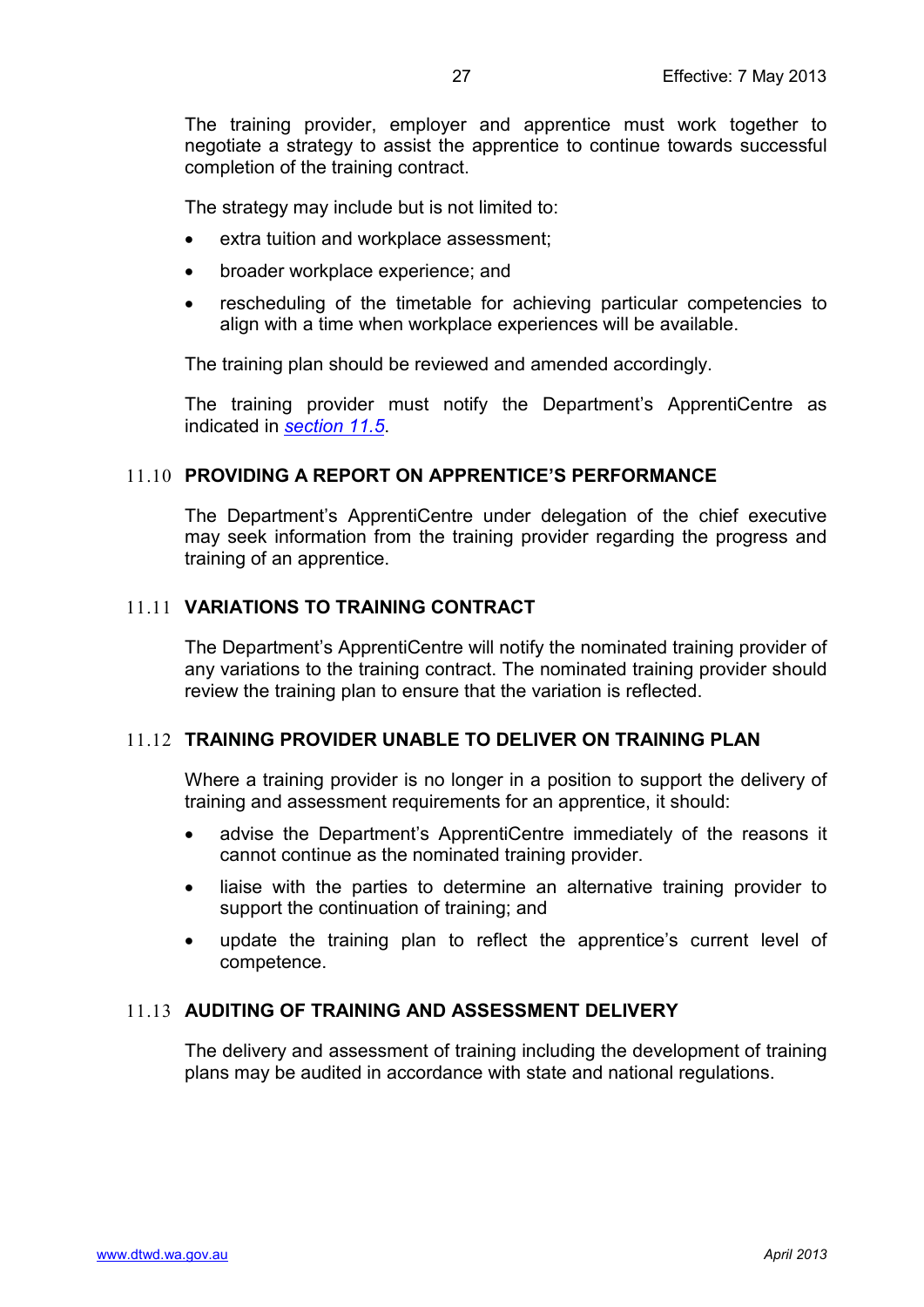## <span id="page-27-0"></span>12 COMMENCEMENT AND REGISTRATION OF A TRAINING CONTRACT

This policy provides an overview of the requirements associated with the commencement and registration of a training contract.

This policy covers the following:

- 12.1 Probation periods of training contracts
- 12.2 Action required before to the end of the probation period
- 12.3 Apprenticeship commencement
- 12.4 Registering training contract
- 12.5 Appealing decision for refusal of registration
- 12.6 Cancellation of registration
- 12.7 Training contract ceases to have effect

This policy is supported by the:

*Vocational Education and Training Act 1996* and in particular, sections 60D, 60E, 60F and 60H; and

*Vocational Education and Training Regulations 2009* and in particular, regulations 39, 41, 42 and Schedule 1.

*[Key components of an apprenticeship](#page-8-0)*

*[Supervision requirements](#page-16-0)*

*[Training delivery and assessment requirements](#page-19-0)*

*[Variations to a training contract](#page-31-0)*

*[Dispute resolution](#page-50-0)*

## <span id="page-27-1"></span>12.1 **PROBATION PERIODS OF TRAINING CONTRACTS**

The probationary period of the training contract begins on the commencement date of employment as stated in question three of the training contract and is included in the nominal term of the apprenticeship.

The probationary period provides an opportunity for the parties to assess their compatibility and to determine the apprentice's suitability for the vocation.

The period of probation is the shorter of:

- three months; or
- the period that is one-twelfth of the contract's nominal period.

The probation period must not be less than one month.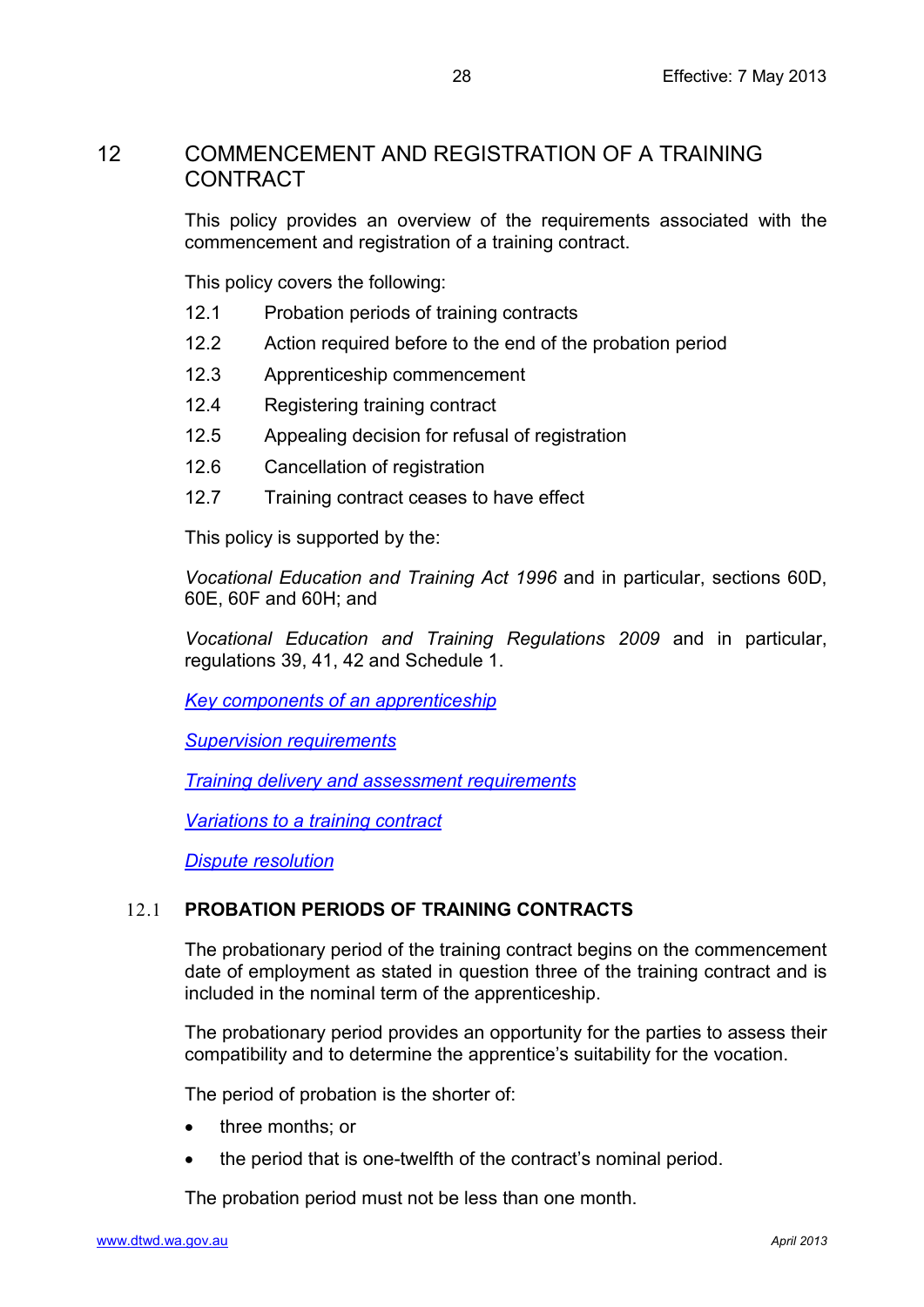A party to a training contract may:

- withdraw from the contract during this period, provided that the appropriate notice is given. The applicable award or industrial agreement usually states the amount of notice that has to be given. Prior approval from the Department's ApprentiCentre as delegate of the chief executive is not required in this event however the employer must notify the Department's ApprentiCentre as delegate of the chief executive within **five working days** of the apprentice leaving their employment.
- apply in writing to the Department's ApprentiCentre as delegate of the chief executive to extend the initial period of probation. However, the extension must not exceed the original period of probation. The application must be made before to the completion of the original probation period.

## <span id="page-28-1"></span><span id="page-28-0"></span>12.2 **ACTION REQUIRED BEFORE THE END OF THE PROBATION PERIOD**

#### NOMINATED TRAINING PROVIDER

During the period of probation the nominated training provider must:

- negotiate a suitable training plan with the parties to the training contract;
- establish any applications for RPL; and
- determine the employer's capacity to train the apprentice.

If the employer, the apprentice, or nominated training provider under the training contract fails to sign a complying training plan within the required timeframe, an offence is committed. The Department may apply penalties in accordance with regulation 43 of the *Vocational Education and Training (General) Regulations 2009.*

#### <span id="page-28-2"></span>THE DEPARTMENT

During the period of probation the Department's ApprentiCentre as delegate of the chief executive is to:

- determine that the employer is a fit and proper person<sup>5</sup> to enter into a training contract; and
- where requested at question 24 on the training contract, consider and approve the amount of credit, if any that will apply.

#### <span id="page-28-3"></span>12.3 **APPRENTICESHIP COMMENCEMENT**

When the training contract is registered by the Department's ApprentiCentre as delegate of the chief executive, the commencement date on the training contract as provided at question three will become effective.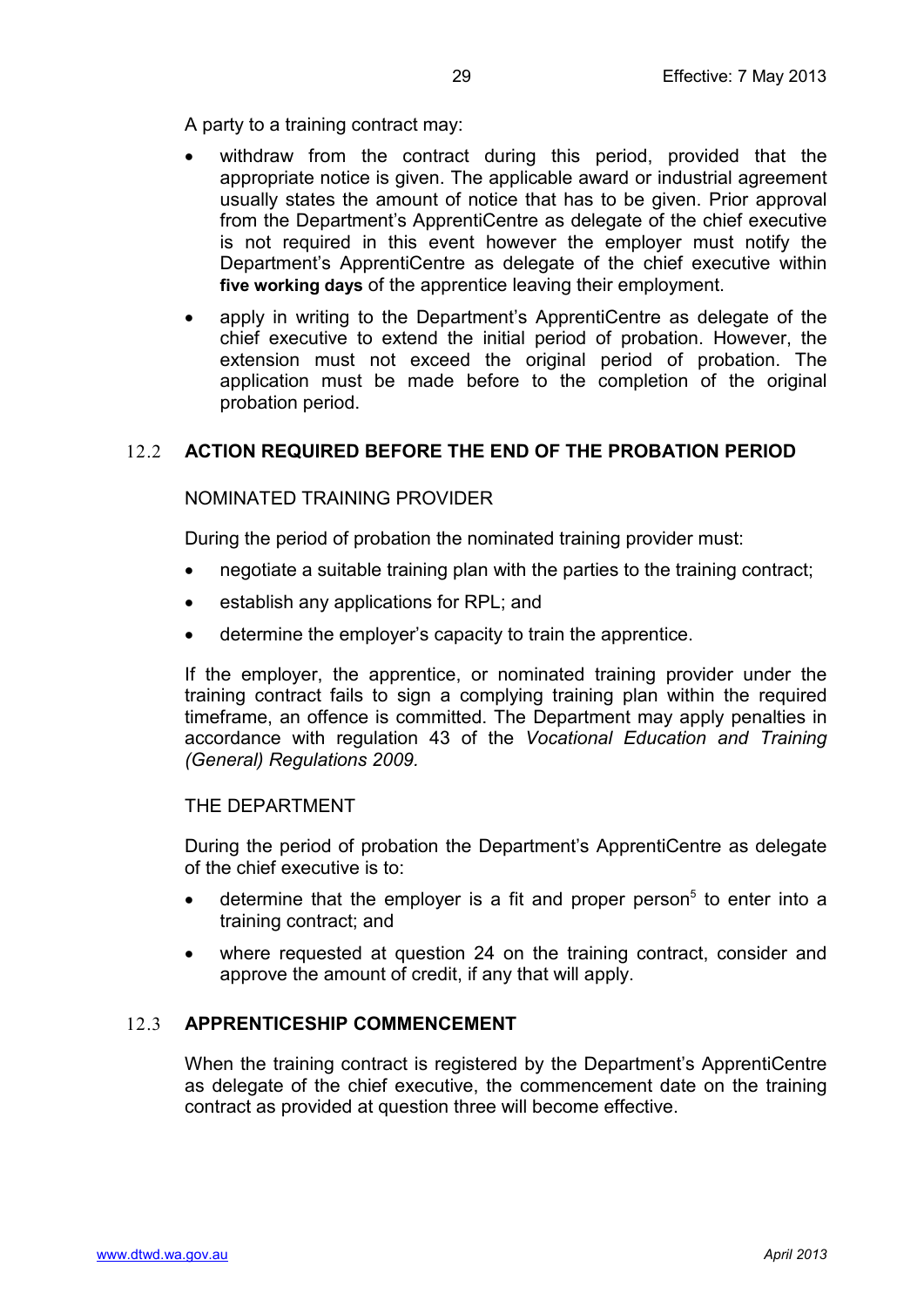## <span id="page-29-0"></span>12.4 **REGISTERING TRAINING CONTRACT**

The Department's ApprentiCentre as delegate of the chief executive must register or refuse a training contract as soon as practicable after it has been lodged.

### <span id="page-29-1"></span>APPROVING REGISTRATION

The Department's ApprentiCentre under delegation of the chief executive will register the training contract where:

- it is lodged within the required timeframe of **21 days**;
- all information provided in the training contract is appropriate;
- the apprentice meets eligibility criteria; and
- the employer is suitable and has the capacity to train.

*Note:*

Organisations such as labour hire companies who engage in hiring out arrangements can have up to 10 apprentices in training at any one time before requiring registration as a Group Training Organisation.

Registration of the training contract will be confirmed in writing to the parties to the training contract.

## <span id="page-29-2"></span>REFUSING REGISTRATION OF TRAINING CONTRACT

The Department's ApprentiCentre under delegation of the chief executive may refuse to register a training contract within the required timeframe if:

- the contract was not lodged within the required timeframe; or
- the stated qualification is inappropriate; or
- the training contract does not meet the Department's requirements\*; or
- the employer is unsuitable or lacks the capacity to train the apprentice; or
- the apprentice does not meet the eligibility criteria; or
- the parties no longer want to continue with the apprenticeship; or
- for any reason prescribed in the regulations.

\* For GTOs, this includes providing details of the host employer as requested on the training contract.

Where the Department's ApprentiCentre as delegate of the chief executive refuses the registration of a training contract, the parties to the training contract must be given written notice of the decision, including reasons.

30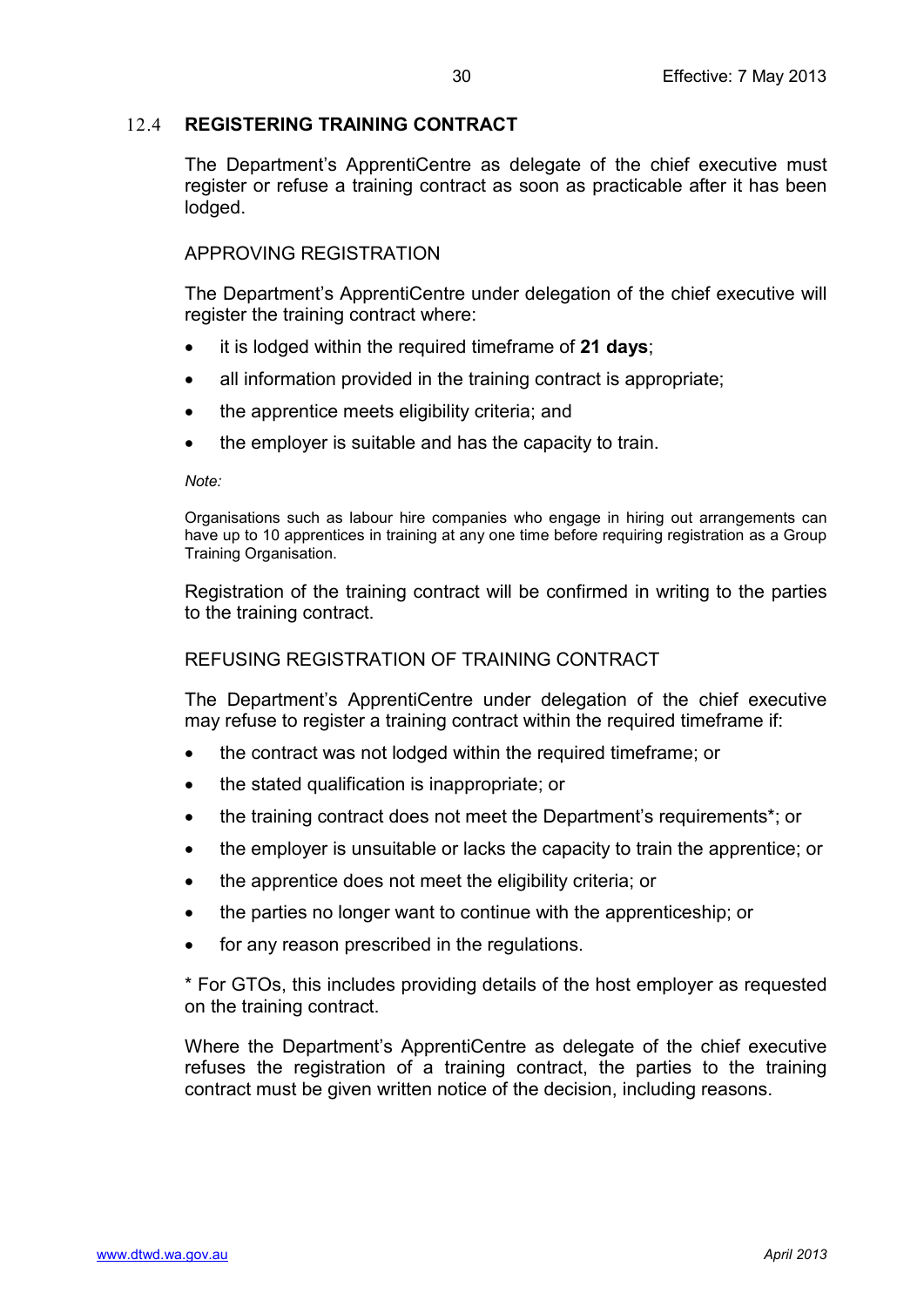## <span id="page-30-0"></span>12.5 **APPEALING DECISION FOR REFUSAL OF REGISTRATION**

A person who is dissatisfied by a decision made by the chief executive or his/her delegate under Section 60F of the *Vocational Education and Training Act 1996*, may appeal against the decision to the Western Australian Industrial Relations Commission.

## <span id="page-30-1"></span>12.6 **CANCELLATION OF REGISTRATION**

The Department's ApprentiCentre as delegate of the chief executive may cancel the registration of the training contract where satisfied that:

- a complying training plan has not been signed within the time required under regulation 43 of the *Vocational Education and Training (General) Regulations 2009*;
- the employer is not able to train the apprentice adequately or is not a fit or proper person $5$  to train an apprentice;
- the registration was obtained through the provisions of false or misleading information; or
- the contract has been terminated.

## <span id="page-30-2"></span>12.7 **TRAINING CONTRACT CEASES TO HAVE EFFECT**

A training contract will cease to have effect when:

- the chief executive or his/her delegate cancels the registration of a training contract; or
- the training contract is terminated; or
- the training contract expires.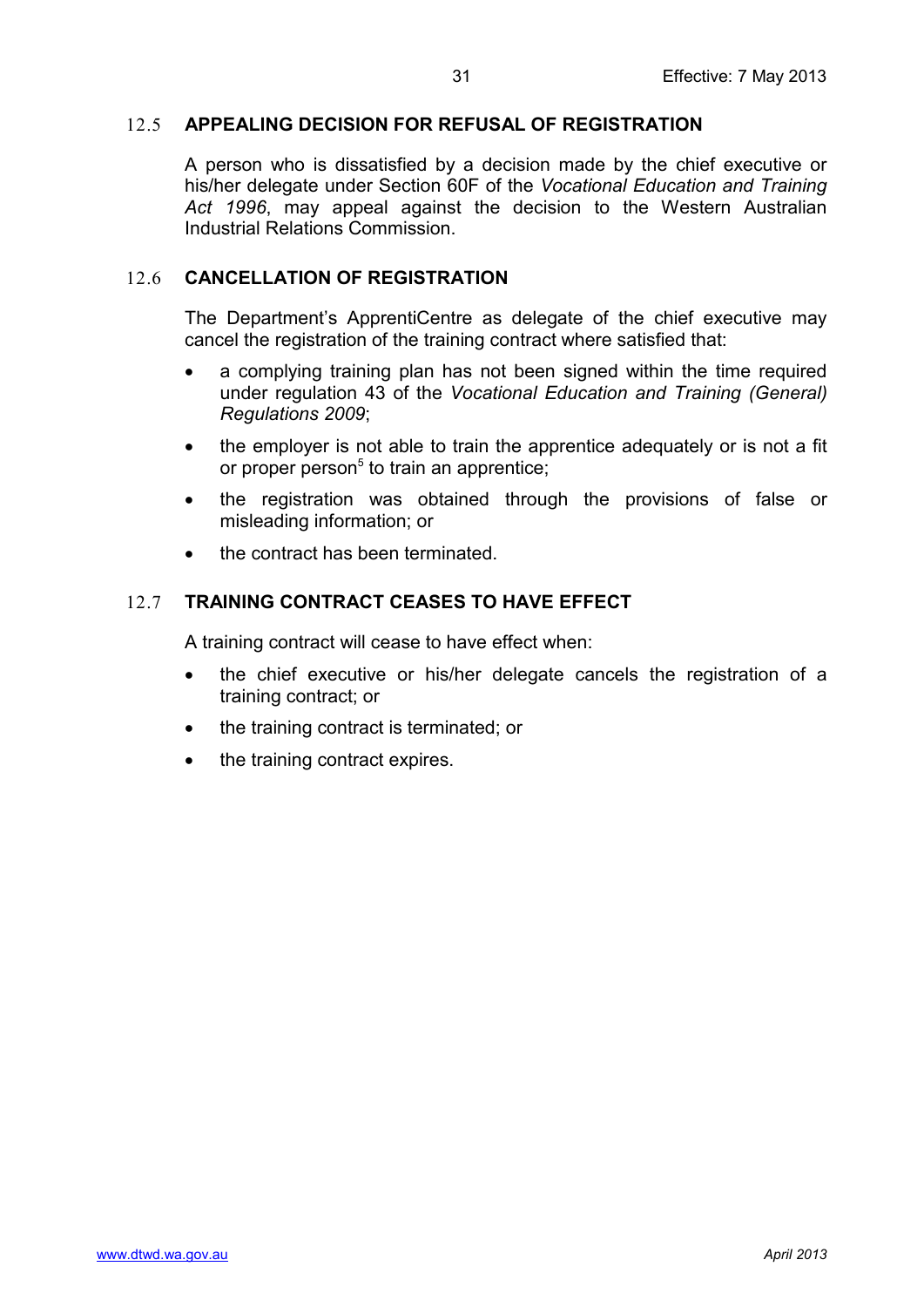## <span id="page-31-0"></span>13 VARIATIONS TO A TRAINING CONTRACT

This policy relates to variations to training contracts and includes variations such as change of business details, employment and/or working arrangements, the nominated training provider and the completion date of the training contract.

This policy covers the following:

- 13.1 Variations that can be made to a training contract
- 13.2 Specific information required for the type of variation
- 13.3 Change to completion date of a training contract
- 13.4 Change of personal details

This policy is supported by the:

*Vocational Education and Training Act 1996* and in particular, sections 60C, 60D and 60E; and

*Vocational Education and Training Regulations 2009* and in particular, regulation 35, 46, 52 and Schedule 1.

*[Key components of an apprenticeship](#page-8-0)*

*[Training delivery and assessment requirements](#page-19-0)*

*[Assignment \(transfer\) of a training contract](#page-36-0)*

*[Suspension of a training contract](#page-43-0)*

*[Dispute resolution](#page-50-0)*

*[Completion of Training Contract and Certification](#page-54-0)*

## <span id="page-31-1"></span>13.1 **VARIATIONS THAT CAN BE MADE TO A TRAINING CONTRACT**

The parties to a training contract may vary any or all of the following sections related to the training contract:

- 1. the qualification to which the contract relates;
- 2. the nominated training provider;
- 3. the employment arrangement that governs the employment of the apprentice (employment arrangements include but are not limited to workplace location; host employer; award);
- 4. whether working full time or part time under the contract; or
- 5. any other detail of the contract (includes completion date, change of parent/guardian and some aspects of personal information).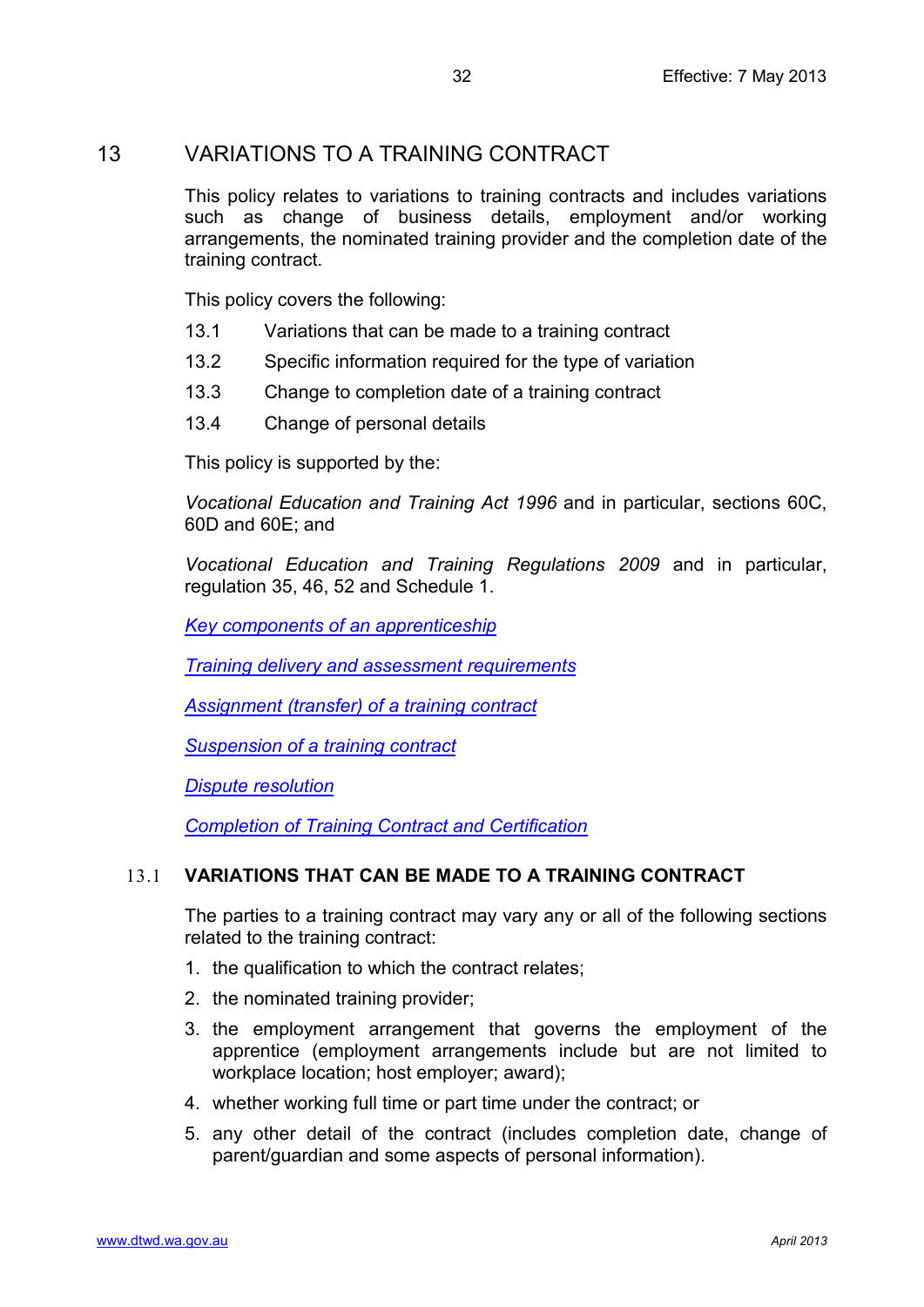Any variation to a registered training contract must be given in writing and approved by the Department's ApprentiCentre as delegate of the chief executive prior to any change taking place.

It is the responsibility of the parties to provide the relevant information to effect the variation. Specific information for the particular variation is detailed below.

An application to vary a training contract will be provided by the Department's ApprentiCentre.

On receipt of any application for variation of a training contract, the Department's ApprentiCentre will:

- validate the application;
- where appropriate, approve and register the application; and
- inform parties, including the training provider, of the registration of the variation, highlighting any amendments to the original training contract.

Where the parties vary a training contract other than in accordance with this regulation, that variation has no effect.

### <span id="page-32-1"></span><span id="page-32-0"></span>13.2 **SPECIFIC INFORMATION FOR THE TYPE OF VARIATION**

#### 1 VARIATIONS TO THE QUALIFICATION

If the parties to a training contract vary the qualification to which the contract relates, the parties must also vary:

- the nominal period of the contract if required; and
- other terms that are necessary.

In varying the qualification the parties must comply with:

- the requirements imposed under the related classification (Class A or B) of the new qualification;
- any pre conditions that must be satisfied before a training contract for the qualification can be entered into; and
- the period and terms of the training contract.

Variations to a qualification may include but are not limited to a situation where an apprentice's capacity to complete the original qualification stated in the training contract is no longer possible. Variations should be in a similar or the same qualification.

Where the variation to the qualification is caused by the requirement for a training provider to transition from a superseded training package or accredited course, the variation is to be made in accordance with the *Western Australian Training Package Transition Policy and Guidelines*.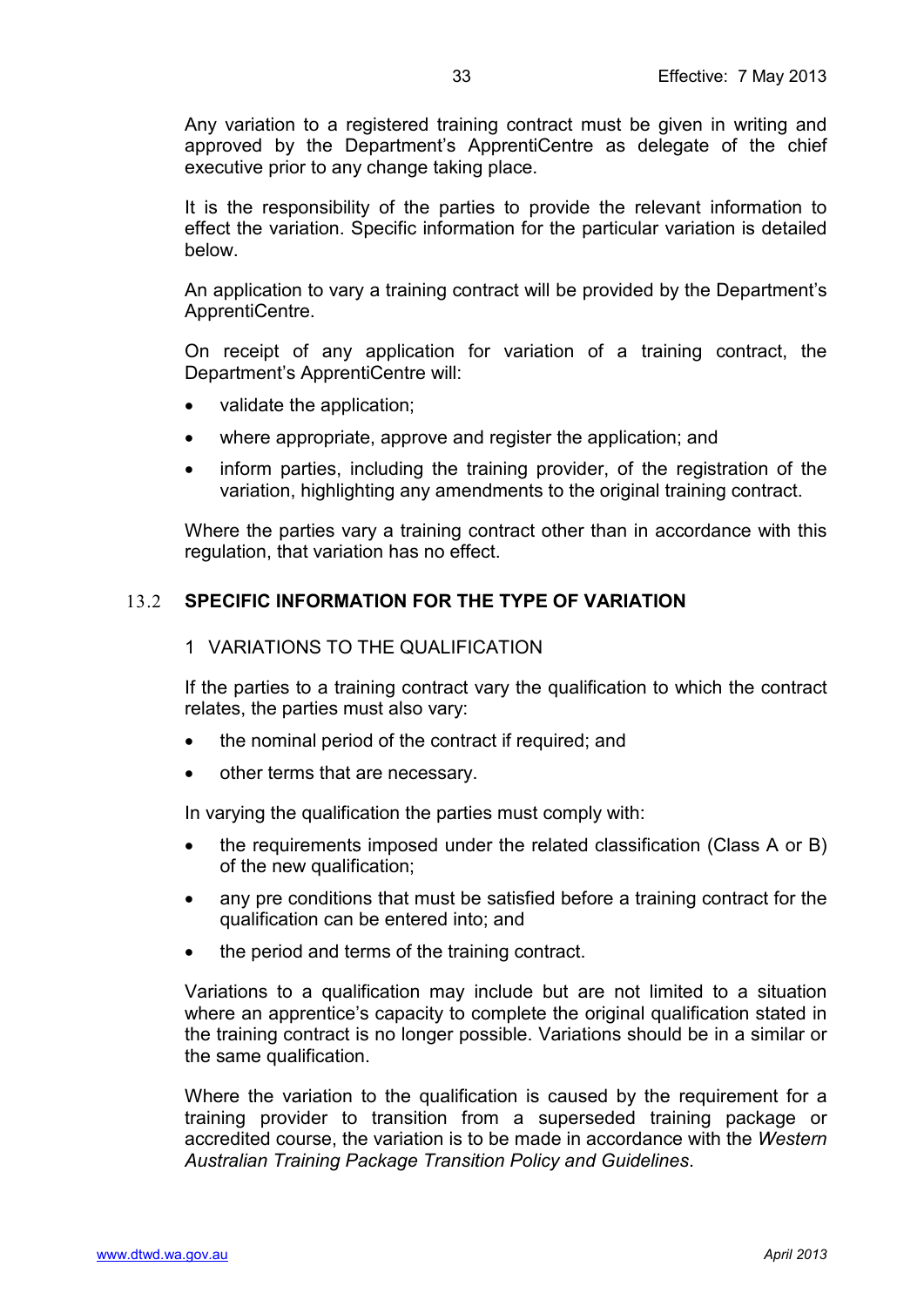## <span id="page-33-0"></span>2 VARIATIONS TO THE NOMINATED TRAINING PROVIDER

The parties to the training contract may make application to change the nominated training provider.

It is the responsibility of the parties to the training contract to ensure a written application is made to the Department's ApprentiCentre. The application should include:

- the apprentice and employer details;
- qualification being undertaken;
- details of the new training provider;
- effective date of the variation;
- reasons for the variation; and
- agreement of all parties.

### <span id="page-33-1"></span>3 VARIATIONS TO THE EMPLOYMENT ARRANGEMENTS

It is the responsibility of the parties to the training contract to ensure a written application is made to the Department's ApprentiCentre to maintain the intent of the training contract in particular, changes to the workplace location and host employer. The application should include:

- the apprentice and employer details:
- details of the new employment arrangement;
- effective date of the variation;
- reasons for the variation; and
- agreement of all parties.

#### <span id="page-33-2"></span>4 VARIATIONS TO THE EMPLOYMENT TYPE

Parties to a training contract may vary a training contract by changing the employment status from full time to part time or vice versa.

This change may necessitate a change to the nominal term and completion date of the training contract.

It is the responsibility of the parties to the training contract to ensure a written application is initiated to apply for the variation to the employment type.

The application should contain:

- the apprentice details;
- the employer details;
- the new employment details including hours;
- effective date of the variation;
- reasons for the variations; and
- agreement of the parties.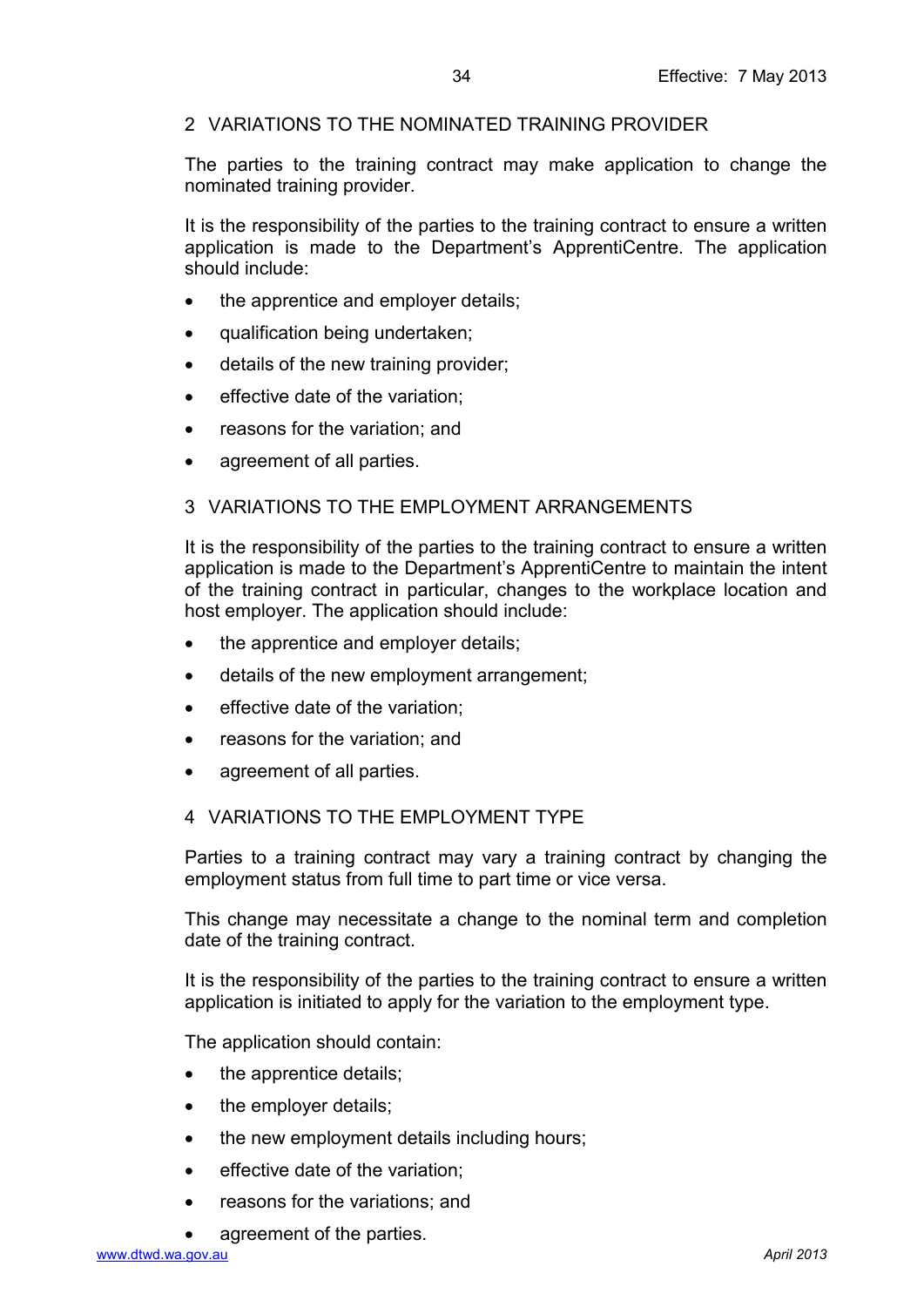<span id="page-34-0"></span>5 VARIATIONS TO OTHER DETAILS OF A TRAINING CONTRACT

Variations to other details of a training contract may include any of the following:

- a. change to completion date of a training contract (that is, extension or early completion);
- b. change to details provided for the:
	- apprentice;
	- employer; and/or
	- parent or guardian.

## <span id="page-34-1"></span>13.3 **CHANGE TO COMPLETION DATE OF A TRAINING CONTRACT**

The training provider and/or the employer in determining the apprentice's competence against the training plan and eligibility for certification are best placed to determine if a variation to the completion date is required.

<span id="page-34-2"></span>ROLE OF THE EMPLOYER, APPRENTICE AND TRAINING PROVIDER

It is the responsibility of the parties to the training contract and the training provider to ensure a written application is initiated to apply for the variation (either an early completion or an extension) to the completion date.

The application must contain:

- the apprentice details;
- the employer details;
- the new completion date; and
- agreement of all parties and the training provider.

The request for a variation to the completion date of a training contract must be approved by the Department's ApprentiCentre as delegate of the chief executive to take effect.

*Notes:*

- Apprenticeship training is delivered as competency based training therefore this variation can only be applied in the final year of training or to finalise the training contract.
- An application to extend the training contract must be implemented before the original expiration date and should be for a period of time sufficient for the attainment of the required competencies. Failure to implement this variation would result in the expiration of the training contract without certification and the need for a new training contract.
- An extension to the term of a training contract should only be considered in situations where this action is in the best interest of the apprentice.
- An early completion to a training contract must only be implemented when the apprentice has attained all required competencies for the qualification as indicated in the negotiated training plan and only with the agreement of the training provider, employer and apprentice that no further training is required.
- Where a party to the training contract **does not** agree with a request to vary the completion date, they should notify the Department's ApprentiCentre.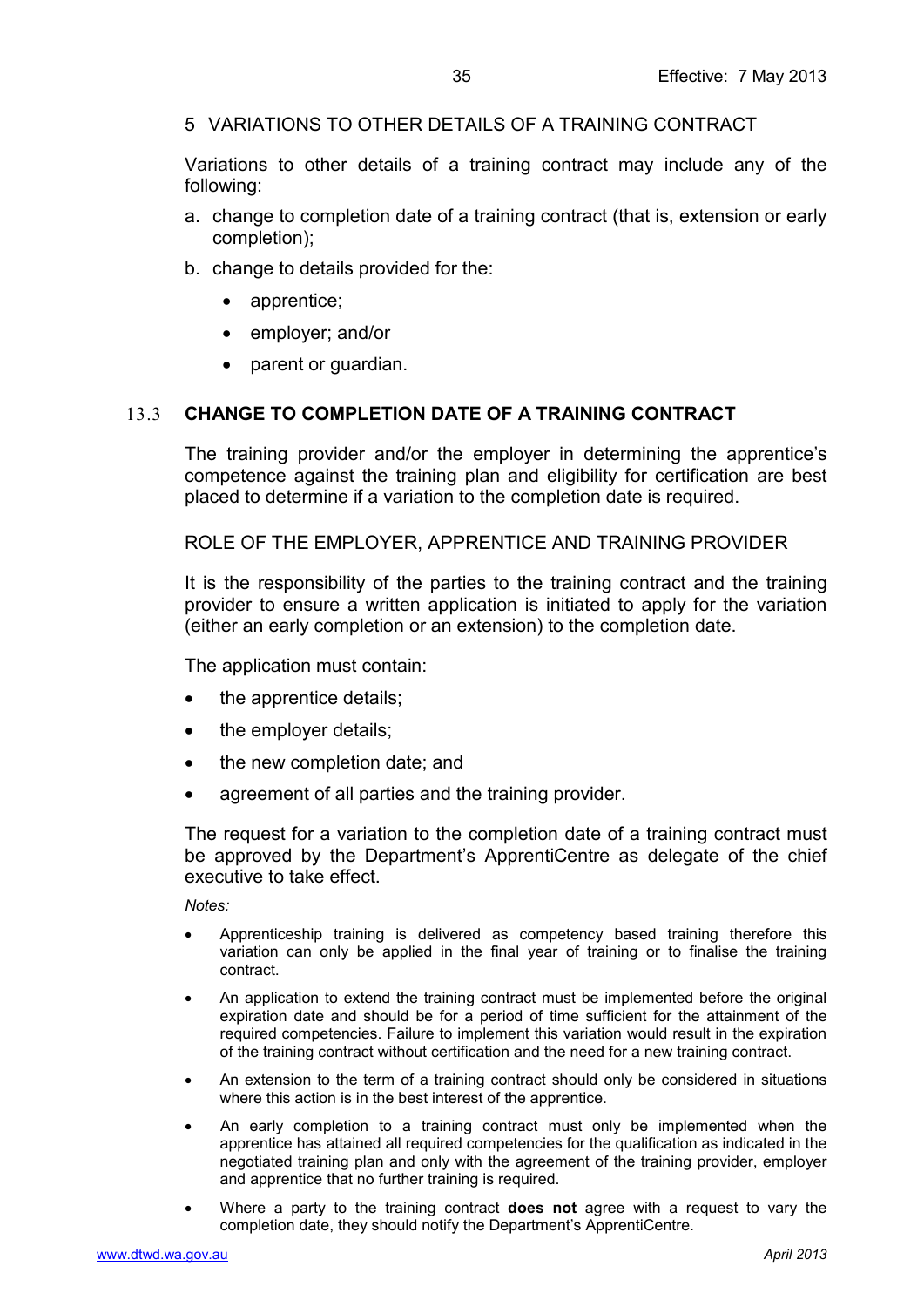### <span id="page-35-0"></span>IMPLICATIONS ON TRAINING ARRANGEMENTS

Parties should be aware that a variation to the completion date of the training contract will have a direct bearing on training and employment arrangements including industrial relations and supervision requirements.

## <span id="page-35-1"></span>13.4 **CHANGE OF PERSONAL DETAILS**

Where during the term of the training contract, information provided regarding the apprentice, employer and/or parent/guardian changes, that person should inform the Department's ApprentiCentre, the nominated training provider and relevant Australian Apprenticeships Centre (AAC).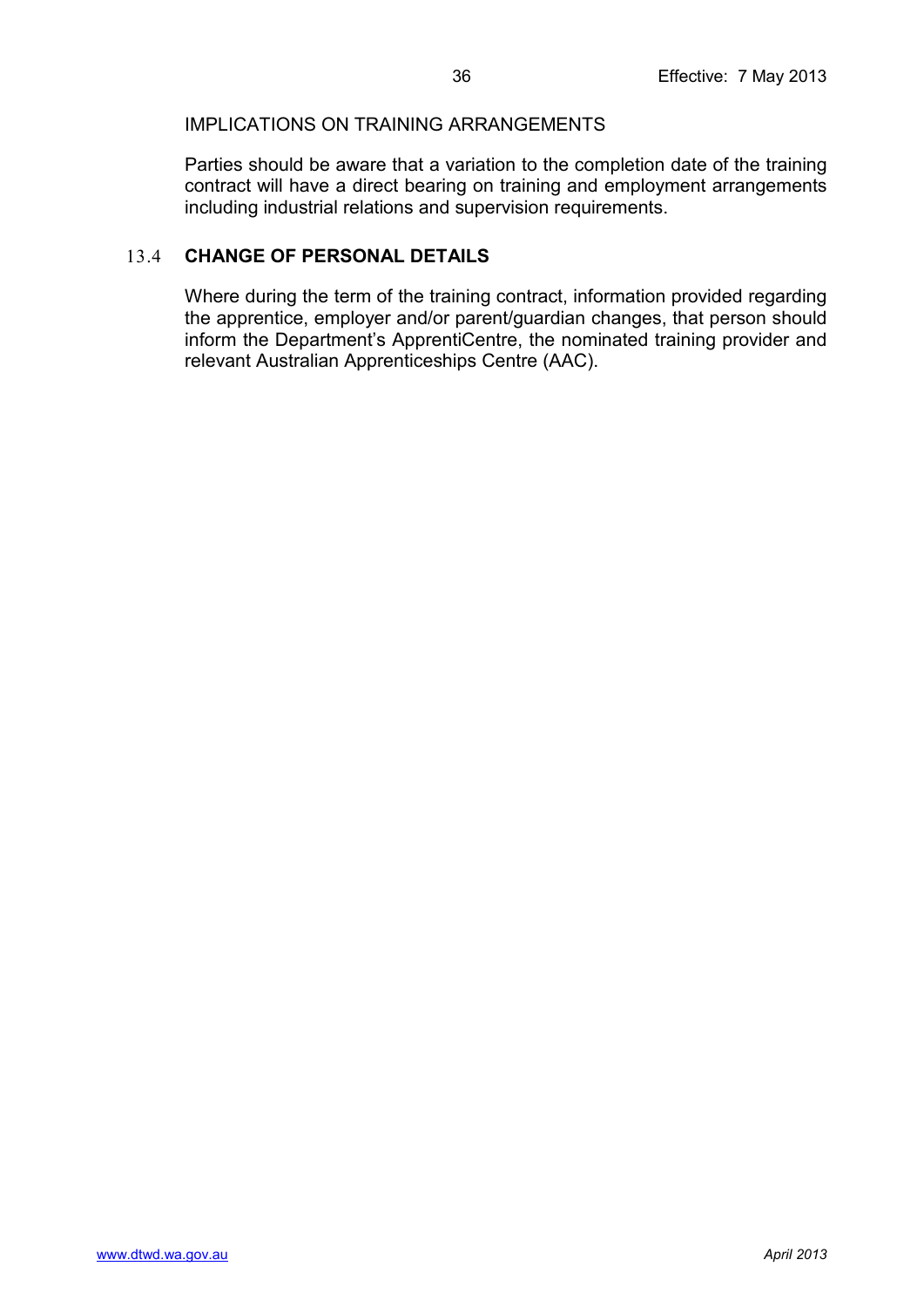## <span id="page-36-0"></span>14 ASSIGNMENT (TRANSFER) OF A TRAINING CONTRACT

This policy relates to the requirements associated with the assignment (transfer) of the training contract to another employer, including requirements associated with the sale of a business.

This policy covers the following:

- 14.1 Request to assign a training contract
- 14.2 Approving the request for assignment
- 14.3 Appealing decision for assignment
- 14.4 Probation period for assignment of training contract
- 14.5 Assignment due to sale of business
- 14.6 Employer does not agree to assignment
- 14.7 Renegotiation of the training plan

This policy is supported by the:

*Vocational Education and Training Act 1996* and in particular, sections 60D and 60E; and

*Vocational Education and Training Regulations 2009* and in particular regulation 47.

*[Key components of an apprenticeship](#page-8-0)*

*[Training delivery and assessment requirements](#page-19-0)*

*[Termination of a training contract](#page-39-0)*

*[Dispute resolution](#page-50-0)*

## <span id="page-36-1"></span>14.1 **REQUEST TO ASSIGN A TRAINING CONTRACT**

An employer may assign a training contract to another employer providing all parties agree to this action.

The apprentice may not commence with the new employer unless the employer (as indicated in the training contract) has given the Department's ApprentiCentre as delegate of the chief executive written notice of the proposed assignment providing the personal and business details of the new employer and written consent of the new employer, apprentice (and parent/guardian if required) to the assignment.

The Department's ApprentiCentre under delegation from the chief executive must approve the assignment before the apprentice commences with the new employer.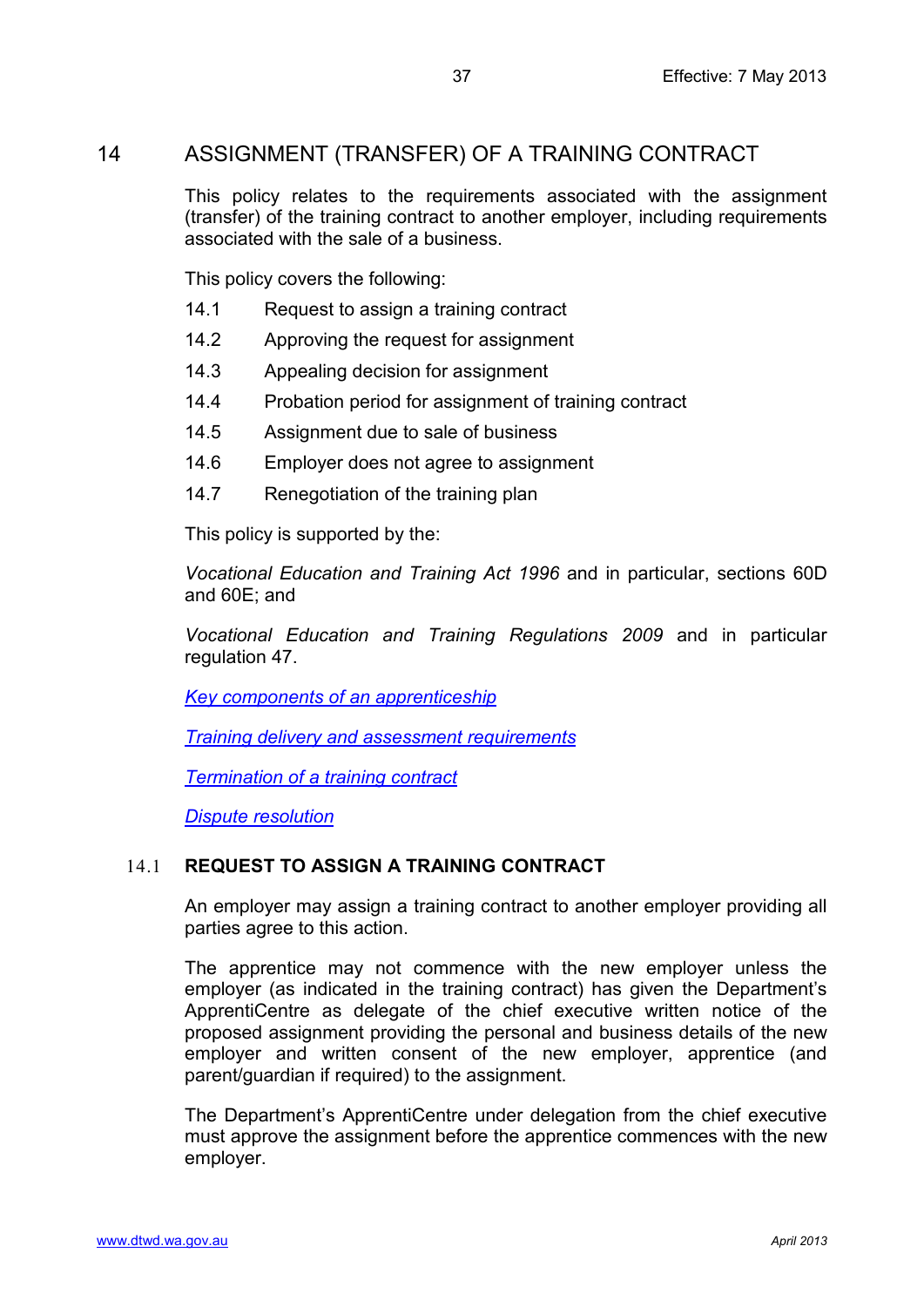#### <span id="page-37-0"></span>**OFFENCE**

If the employer assigns the training contract to another person without the approval from the chief executive or his/her delegate an offence is committed. The Department may apply penalties in accordance with regulation 47 of the *Vocational Education and Training (General) Regulations 2009*.

*Notes*:

Where there is a break in service, the training contract should be terminated and a new training contract signed.

Where a request to assign a training contract occurs during the probation period, the training contract will be terminated and a new training contract signed.

### <span id="page-37-1"></span>14.2 **APPROVING REQUEST FOR ASSIGNMENT**

The Department's ApprentiCentre under delegation from the chief executive may refuse to approve the assignment of a training contract if:

- the new employer is not able to train the apprentice adequately; or
- $\bullet$  is not a fit and proper person<sup>3</sup> to be assigned the contract.

The Department's ApprentiCentre will process and record the application for assignment in a timely manner.

Advice relating to the assignment of the training contract will be provided to the parties, nominated training provider and the relevant Australian Apprenticeships Centre (AAC).

#### <span id="page-37-2"></span>14.3 **APPEALING DECISION FOR ASSIGNMENT**

A party to the training contract who is dissatisfied by a decision of the chief executive or his/her delegate in this matter may appeal against it to the Western Australian Industrial Relations Commission.

#### <span id="page-37-3"></span>14.4 **PROBATION PERIOD FOR ASSIGNMENT OF TRAINING CONTRACT**

Where a training contract is assigned to another employer, the apprentice is on probation for a period of one month from the date of commencement with the new employer.

## <span id="page-37-4"></span>14.5 **ASSIGNMENT DUE TO SALE OF BUSINESS**

When a business is sold, the new business owner is not obliged to continue with the training contract.

Where a new business owner chooses to continue the employment of the apprentice under the training contract arrangements, the employer (as indicated in the training contract) must notify the Department's ApprentiCentre as delegate of the chief executive of the sale.

The written notice of the proposed assignment should include the personal and business details of the new owner and written consent of the new owner, apprentice (and parent/guardian if required) to the assignment.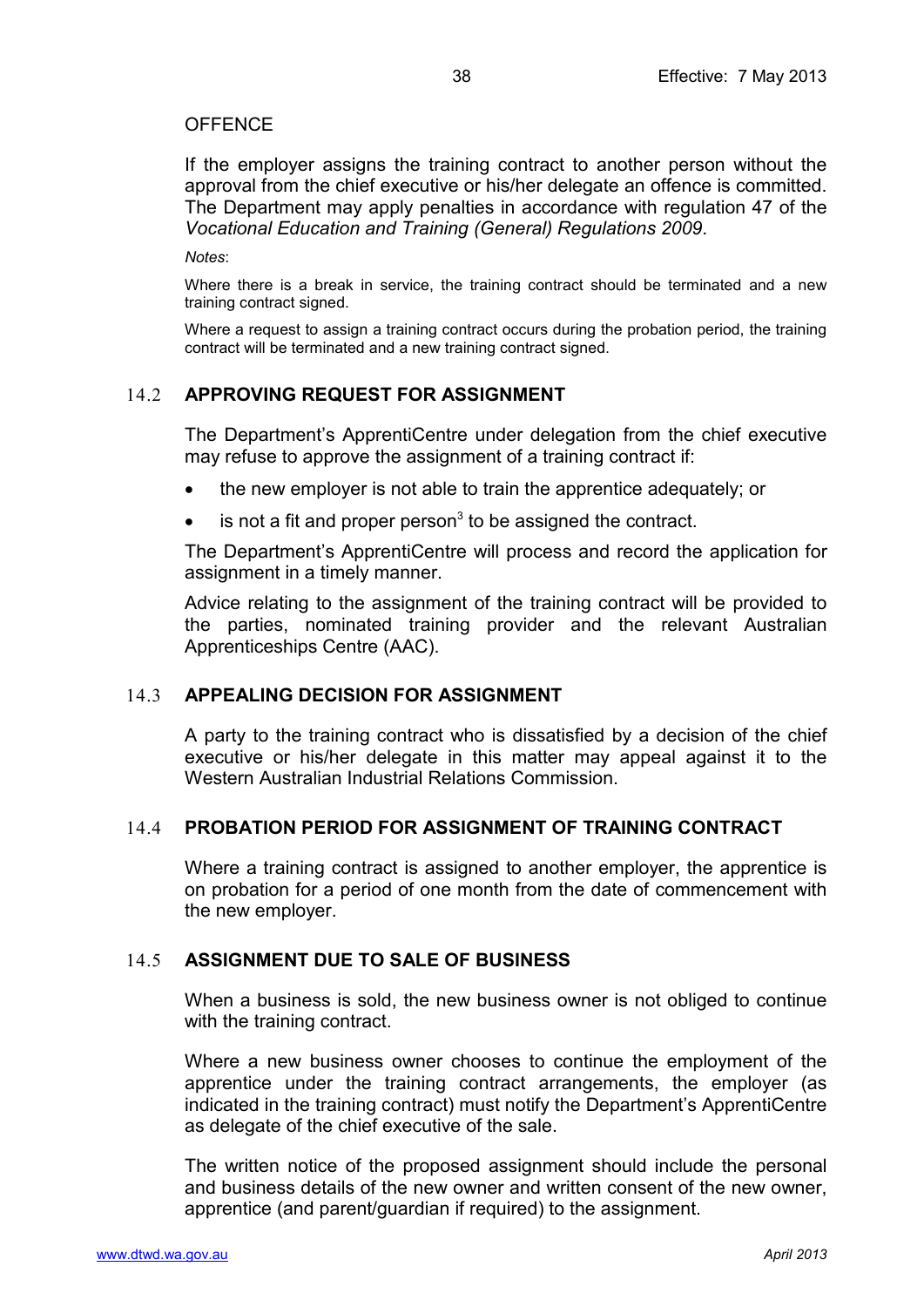The Department's ApprentiCentre under delegation from the chief executive must approve the assignment before the apprentice commences with the new owner.

Where the new owner does not agree to the assignment of the training contract, the apprenticeship will be terminated, refer to *[Termination of a](#page-39-0)  [training contract](#page-39-0)*.

<span id="page-38-0"></span>APPRENTICES COMMENCED PRIOR TO 10 JUNE 2009

Where the business or part of the business is sold, the training contract will be assigned to the purchaser unless the chief executive or his/her delegate approves the termination of the training contract.

### <span id="page-38-1"></span>14.6 **EMPLOYER DOES NOT AGREE TO ASSIGNMENT**

Under the VET legislation, the employer (as indicated on the training contract) must initiate and provide information of the assignment to the Department's ApprentiCentre as the delegate of the chief executive. Where that employer does not agree to the assignment, the apprentice cannot be assigned to another employer.

#### <span id="page-38-2"></span>14.7 **RENEGOTIATION OF THE TRAINING PLAN**

Where a training contract is assigned to another employer, the training provider is required to:

- review the training plan with the apprentice and the original employer (to update competencies as applicable); and
- review the training plan with the apprentice and the new employer to determine if units of competency are still applicable; and
- determine if the new employer has the capacity to train.

For further information refer to *[Training delivery and assessment](#page-19-0)  [requirements.](#page-19-0)*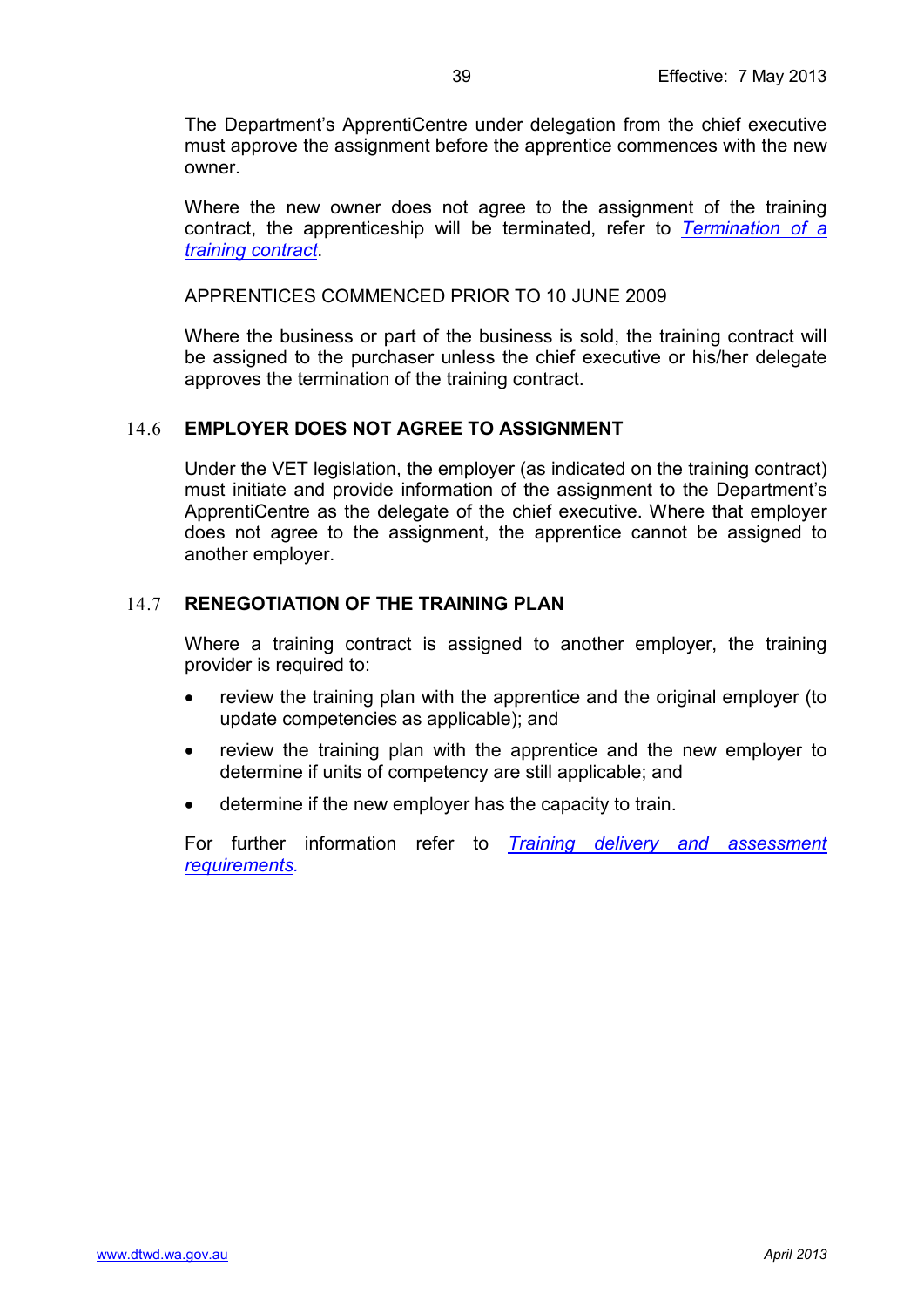## <span id="page-39-0"></span>15 TERMINATION OF A TRAINING CONTRACT

This policy relates to the requirements associated with the termination of a training contract.

This policy covers the following:

- 15.1 Termination during the probation period
- 15.2 Termination of a training contract
- 15.3 Requesting termination of a training contract
- 15.4 Confirming termination of a training contract
- 15.5 Receiving advice from other agencies
- 15.6 Appealing decision for termination

This policy is supported by the:

*Vocational Education and Training Act 1996* and in particular, sections 60D, 60F and 60G; and

*Vocational Education and Training Regulations 2009* and in particular, regulations 44, 50 and Schedule 1.

*[Key components of an apprenticeship](#page-8-0)*

*[Commencement and registration of a training contract](#page-27-0)*

*[Variations to a training contract](#page-31-0)*

*[Suspension due to serious misconduct](#page-46-0)*

*[Dispute resolution](#page-50-0)*

## <span id="page-39-1"></span>15.1 **TERMINATION DURING THE PROBATION PERIOD**

The probationary period commences at the beginning of the training contract and provides an opportunity for the parties to assess their compatibility and to determine the apprentice's suitability for the vocation.

During this period, either party may terminate the training contract without fault or blame. Appropriate notice as stated in the applicable award or industrial agreement should be given.

The employer must notify the Department's ApprentiCentre as delegate of the chief executive within **five working days** of the apprentice ceasing the apprenticeship.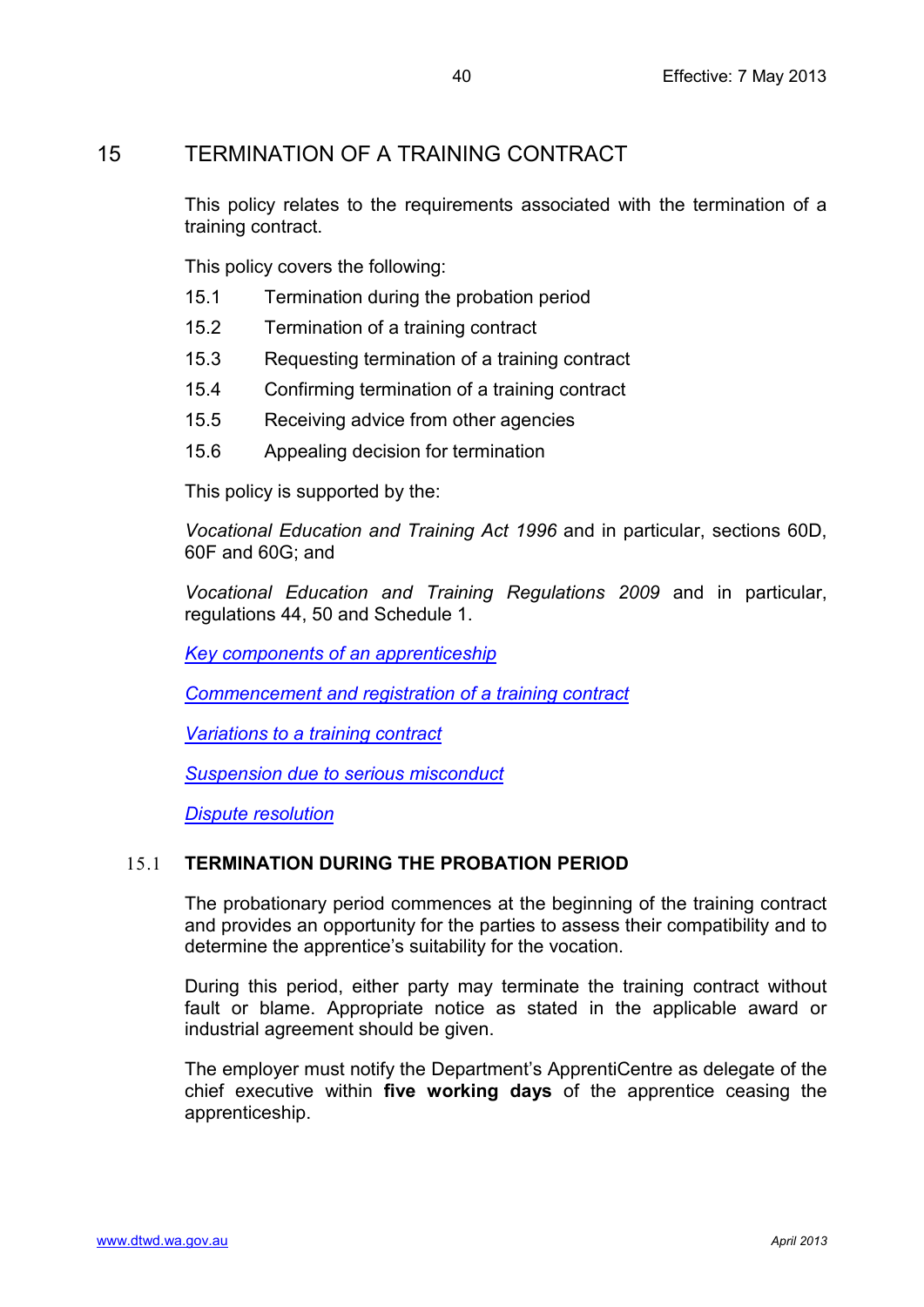### <span id="page-40-0"></span>15.2 **TERMINATION OF A TRAINING CONTRACT**

Under legislation termination of the training contract, other than during the probation period, occurs where:

- 1. the parties mutually agree with the decision to terminate; or
- 2. the parties do not agree to terminate the training contract and the Department's ApprentiCentre as delegate of the chief executive approval is required.

In either case, the employer must notify the Department's ApprentiCentre as delegate of the chief executive within **five working days** if the training contract has been jeopardised.

#### <span id="page-40-1"></span>**OFFENCE**

If an employer terminates the training contract without the approval from apprentice or the chief executive (or his/her delegate) an offence is committed. The Department may apply penalties in accordance with section 60G of the *Vocational Education and Training Act 1996*.

#### <span id="page-40-2"></span>APPLICATION FORM

Written application for termination of a training contract is required and must provide the effective date of termination, the reason/s for termination and the signatures of the parties. A standard form can be obtained from the Department's ApprentiCentre.

An application that is not in the standard form will be accepted providing all required information has been supplied.

#### <span id="page-40-3"></span>OBTAINING CONSENT OF ALL PARTIES

Where the signature of a party to the training contract cannot be obtained, the Department's ApprentiCentre may process the application for termination providing the principles of procedural fairness have been observed.

#### <span id="page-40-5"></span><span id="page-40-4"></span>15.3 REQUESTING TERMINATION OF A TRAINING CONTRACT

The termination of a training contract may be requested in the following manner.

#### 1. PARTIES MUTUALLY AGREE WITH TERMINATION

Where all parties agree with the termination of the training contract, the parties must provide written notification to the Department's ApprentiCentre as the delegate of the chief executive, confirming the effective date of termination and reason for termination.

The Department's ApprentiCentre under delegation from the chief executive will approve the application for termination once satisfied that the request is valid.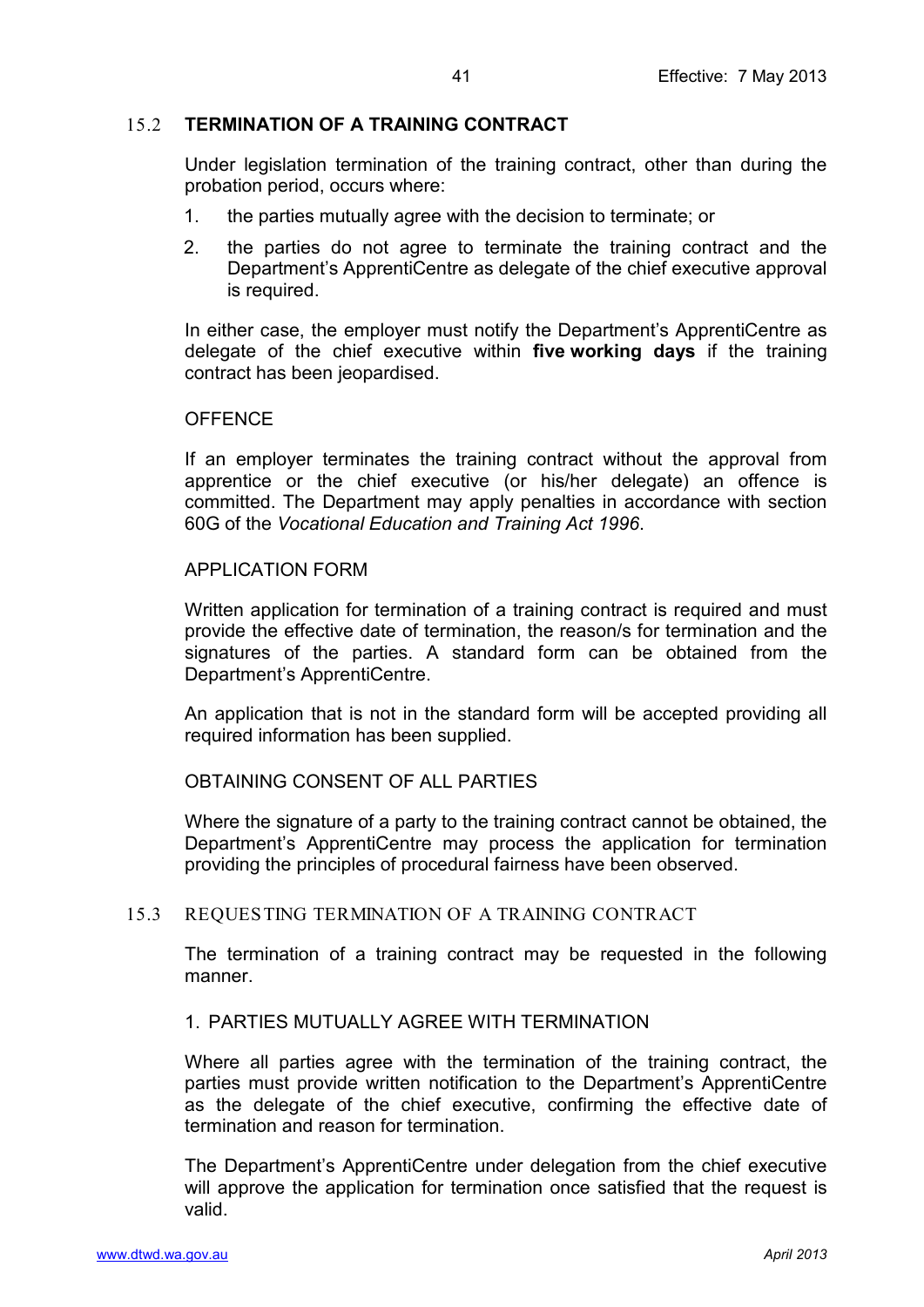## <span id="page-41-0"></span>2. PARTIES DO NOT AGREE WITH TERMINATION

Where a party to the training contract does not agree with the termination of the training contract, the situation will be investigated by the Department's ApprentiCentre. If appropriate, mediation will be undertaken to resolve the situation and allow the continuation and/or termination of the training contract.

Where mediation with the parties is unable to resolve the situation the matter may be progressed to a hearing.

#### <span id="page-41-1"></span>EMPLOYER INSTIGATES TERMINATION

The employer must notify the Department's ApprentiCentre under delegation from the chief executive within five working days where:

- the business has ceased or is about to cease operation;
- the business operations have changed significantly so that it can no longer support the training contract; or
- a change of circumstances has occurred since the training contract was signed preventing the continuation of the training arrangements.

In seeking approval to terminate a training contract, the employer must provide the Department's ApprentiCentre as delegate of the chief executive, with a written application indicating the reasons for the request and a copy of this written application must be given to the apprentice.

Approval to terminate a training contract will not be given where coercion or undue pressure has been placed on any party to consent to termination.

Note: This advice does not apply to termination for misconduct, refer to *[Suspension due to serious misconduct.](#page-46-0)*

#### <span id="page-41-2"></span>APPRENTICE INSTIGATES TERMINATION

The apprentice must advise their employer and the Department's ApprentiCentre as delegate of the chief executive, of their intention and reason/s for requesting the termination of their training contract.

Where the employer accepts the request for termination, mutual termination will apply. Where the employer does not accept the request, the apprentice and/or employer may contact the Department's ApprentiCentre to seek determination of the matter.

Reasons which concern issues of occupational health, safety and welfare; industrial relations, harassment and/or alleged activities of an unlawful nature are to be reported to the appropriate agency and/or authorities.

The welfare of other apprentices in the workplace should also be determined and appropriate action taken to ensure their safety and well being.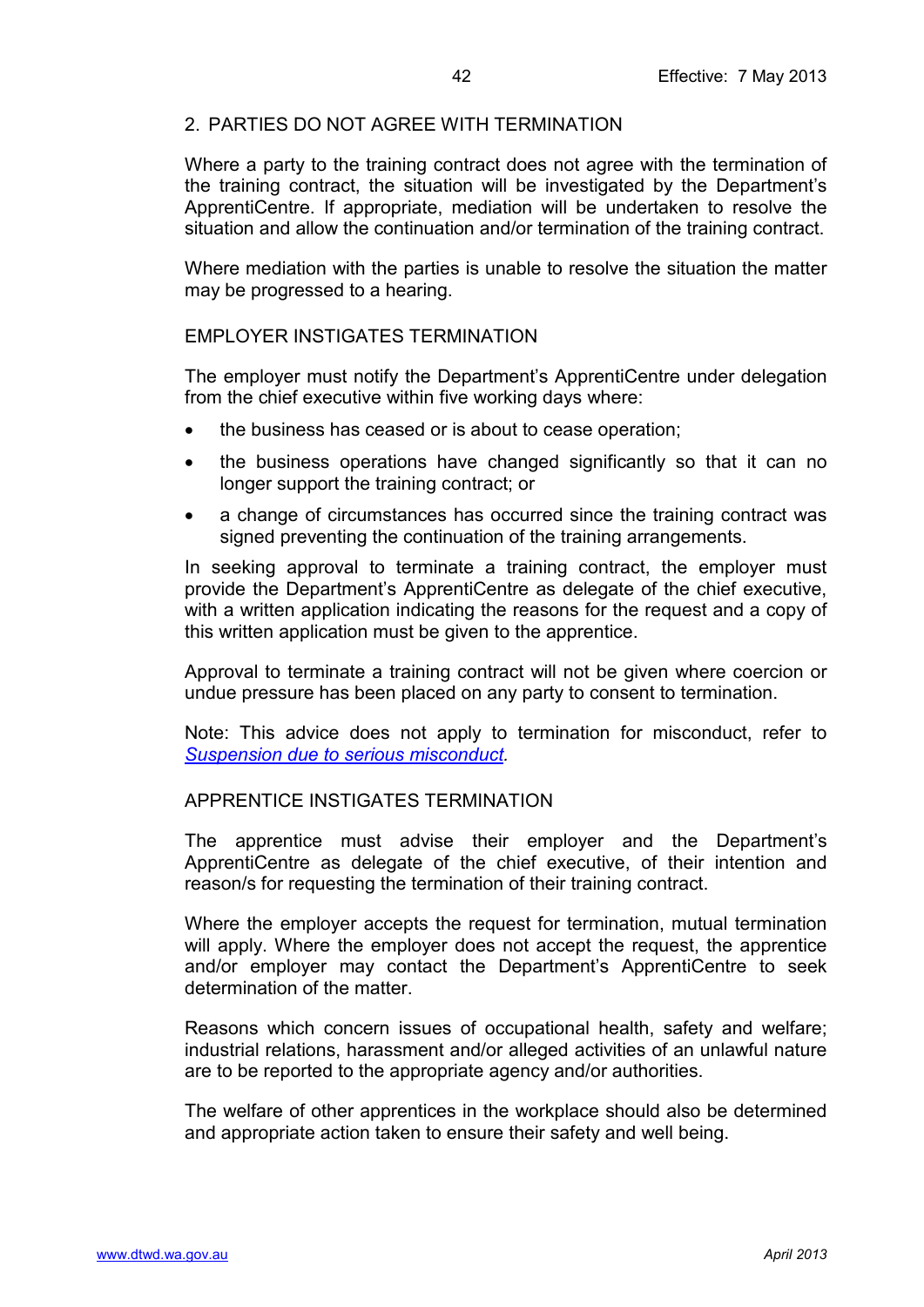### <span id="page-42-0"></span>15.4 **CONFIRMING TERMINATION OF A TRAINING CONTRACT**

The Department's ApprentiCentre will process and record the application for termination of a training contract in a timely manner.

Confirmation of termination will be provided to the parties to the training contract, the nominated training provider and the relevant Australian Apprenticeships Centre (AAC).

### <span id="page-42-1"></span>15.5 **RECEIVING ADVICE FROM OTHER AGENCIES**

Where advice is received from the training provider, AAC or similar, that an apprentice is no longer continuing with their training contract and/or is no longer employed, the Department's ApprentiCentre will confirm the situation with the parties and take the necessary action to terminate the training contract or vary the training contract to reflect the correct situation.

For information on what variations to the training contract are possible refer to the *[Variations to a training contract](#page-31-0)*.

## <span id="page-42-2"></span>15.6 **APPEALING DECISION FOR TERMINATION**

Where a party to the training contract is dissatisfied with a decision of the chief executive or his/her delegate relating to termination of a training contract, they may appeal to the Western Australian Industrial Relations **Commission**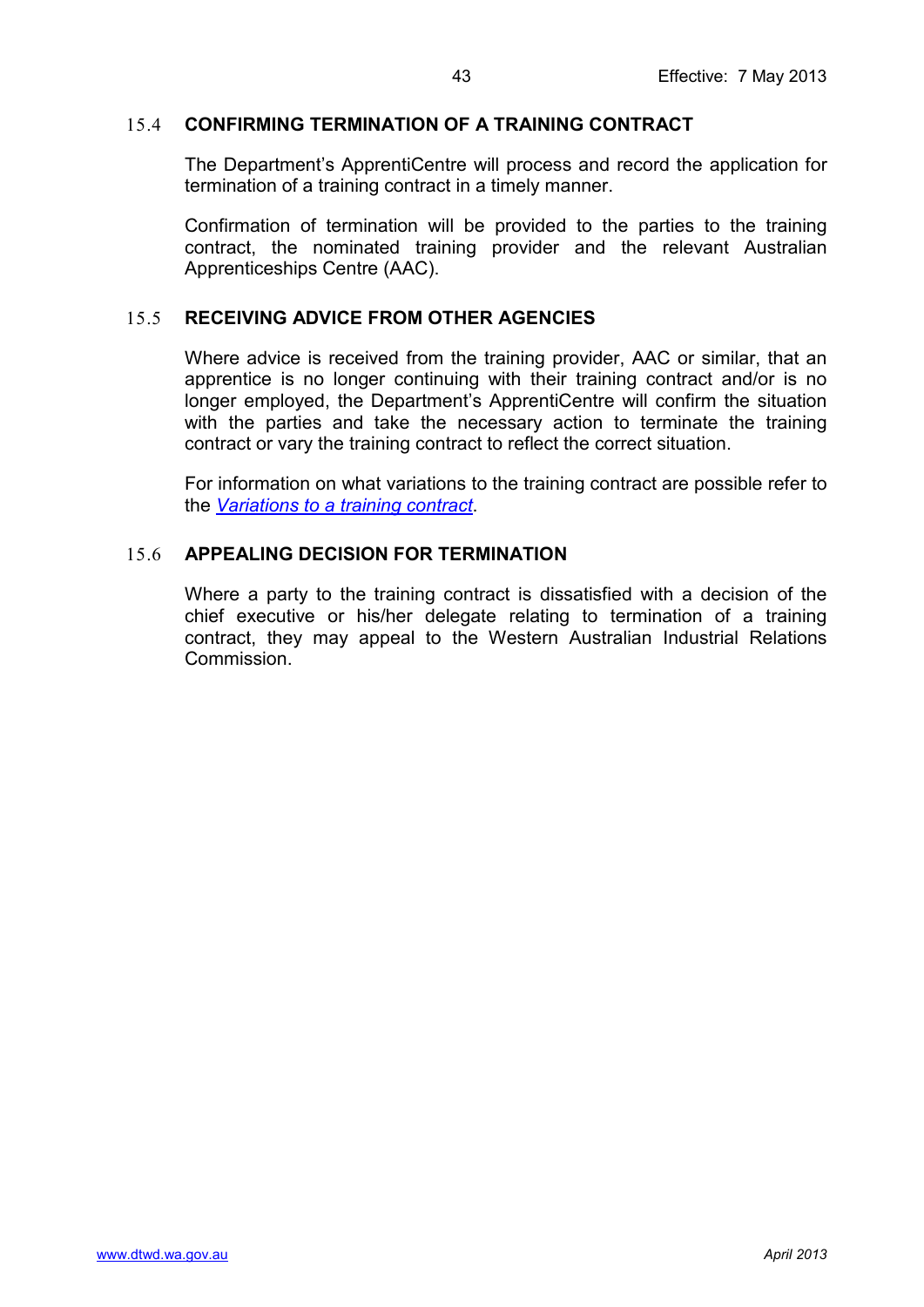## <span id="page-43-0"></span>16 SUSPENSION OF A TRAINING CONTRACT

This policy provides information on the requirements associated with the suspension of a training contract due to the inability of the apprentice or the employer to temporarily comply with the terms of the training contract.

This policy does not relate to suspension due to serious misconduct. For information on this matter refer to *[Suspension due to serious misconduct.](#page-46-0)*

This policy covers the following:

- 16.1 Suspension of a training contract
- 16.2 Requesting suspension of a training contract
- 16.3 Confirming suspension of a training contract
- 16.4 Amending the period of suspension
- 16.5 Resuming the training contract
- 16.6 Training contract not resumed
- 16.7 Appealing decision pertaining to suspension

This policy is supported by the:

*Vocational Education and Training Act 1996* and in particular, sections 60D and 60E; and

*Vocational Education and Training Regulations* 2009 and in particular, regulations 48, 49, 53 and 54.

*[Key components of an apprenticeship](#page-8-0)*

*[Suspension due to serious misconduct](#page-46-0)*

*[Dispute resolution](#page-50-0)*

#### <span id="page-43-1"></span>16.1 SUSPENSION OF A TRAINING CONTRACT

Suspension of a training contract provides for the parties to 'break' the training obligations of the apprenticeship for an agreed period of time.

An employer cannot suspend a training contract, without the consent of the other parties, except on the ground that the apprentice has engaged in serious misconduct. Refer to *[Suspension due to serious misconduct](#page-46-0)*.

*Note*:

Suspension of a training contract, in general terms, does not apply during the probation period. The training contract should be terminated and another training contract signed when the parties are able to meet the training obligations. In a situation of work related injury and/or illness, all legal requirements regarding the apprentice must be adhered to regardless of when the suspension occurs.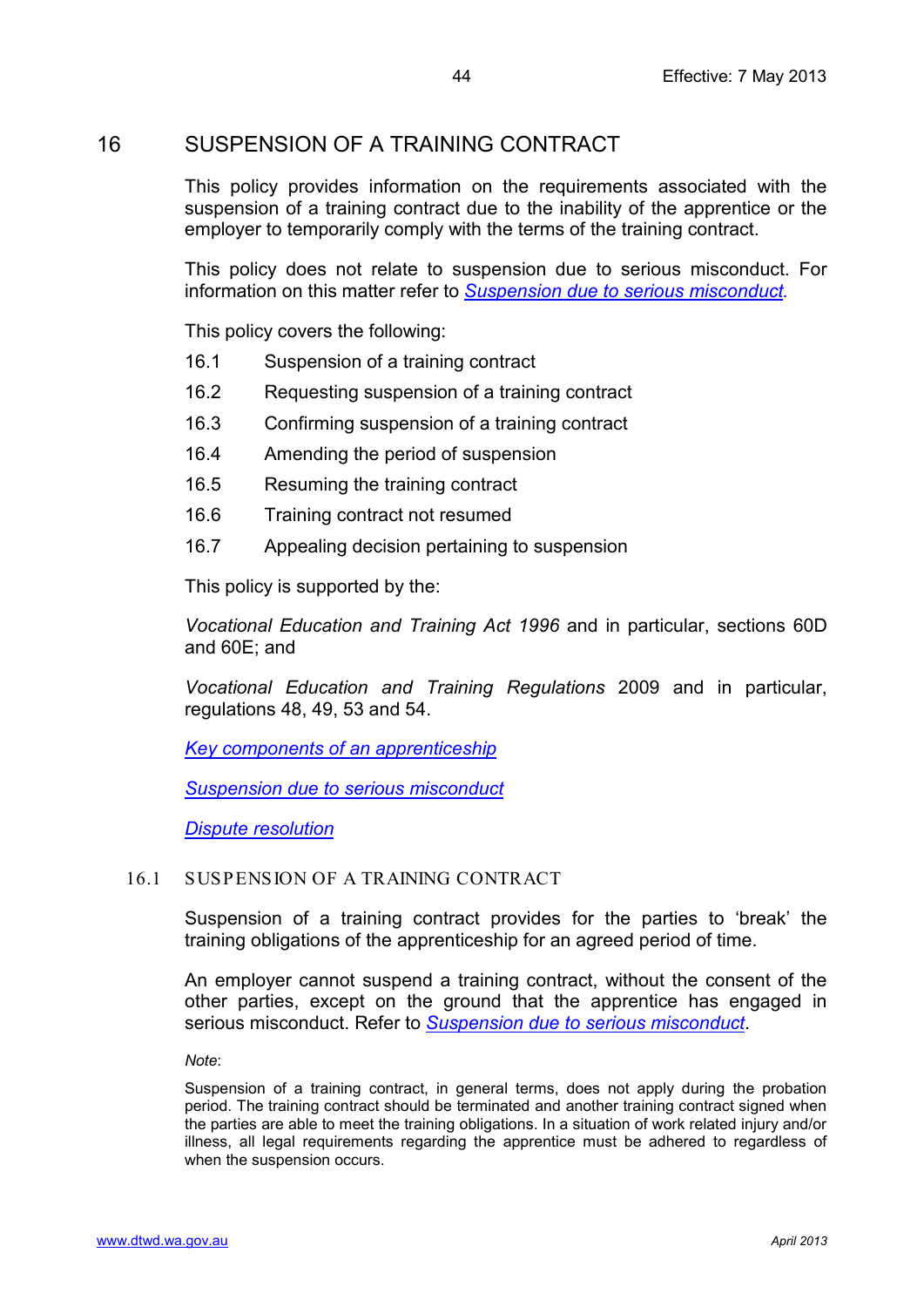#### <span id="page-44-0"></span>GROUNDS FOR SUSPENSION

Grounds for suspension under this policy include but are not limited to the following:

- apprentice related issues: medical reasons (extended illness, workers' compensation, maternity leave) and leave without pay; and
- employer related issues: economic or financial downturn; renovations to the workplace; absence of appropriately qualified and/or licensed staff.

GTOs experiencing host placement difficulties should comply with the requirements as outlined in the *National Standards for Group Training Organisations* and the Department's *Group Training Organisation Policy*.

#### CONDITIONS OF SUSPENSION

The period of suspension cannot exceed a continuous period of 12 months, except with the prior approval of the Department's ApprentiCentre under delegation from the chief executive.

On the expiration of the period of suspension, the employer must accept the apprentice into the workplace, where this is no longer possible the employer should contact the Department's ApprentiCentre.

If appropriate, the apprentice may continue with the off the job training component of the apprenticeship.

## <span id="page-44-1"></span>SUSPENSION TO BE FULL TIME

There is no provision in the VET legislation for suspension of a training contract other than on a full time basis. Arrangements for amending the hours of employment and training should be considered as a variation to the training contract. For further information refer to *[Variations to a training contract](#page-31-0)*.

#### <span id="page-44-2"></span>16.2 REQUESTING SUSPENSION OF A TRAINING CONTRACT

The employer must provide the Department's ApprentiCentre as delegate of the chief executive with written notice within **21 days** after the date on which the parties agree to the suspension indicating:

- that the training contract has been suspended:
- the date on which the suspension takes effect;
- the period of the suspension; and
- the reason/s for the suspension.

#### <span id="page-44-3"></span>**OFFENCE**

If the employer fails to provide advice of the suspension to the Department's ApprentiCentre under delegation from the chief executive within 21 days after the date on which the parties agree to the suspension, an offence has occurred. The Department may apply penalties in accordance with regulation 48 of the *Vocational Education and Training (General) Regulations 2009*.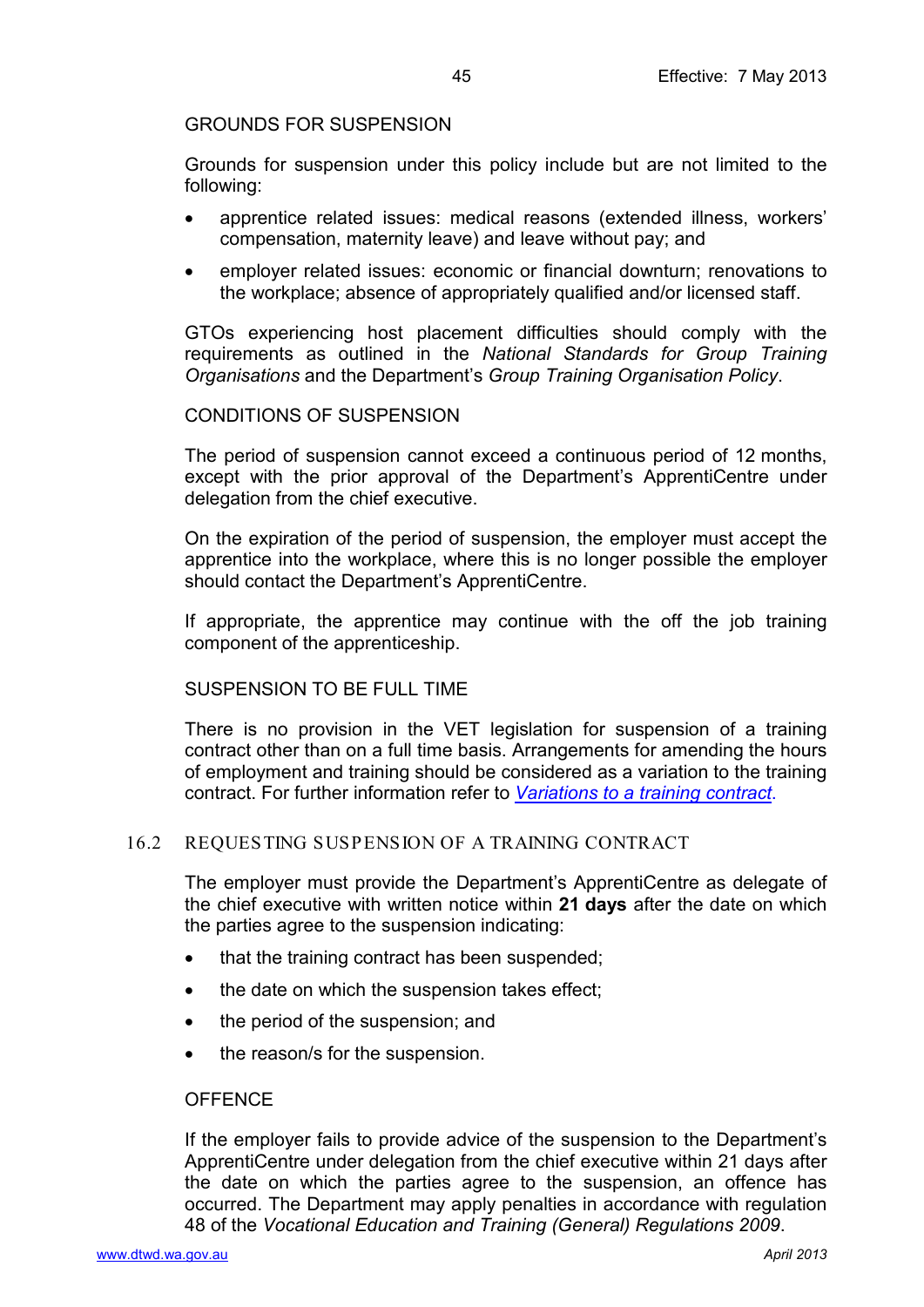#### <span id="page-45-0"></span>16.3 CONFIRMING SUSPENSION OF A TRAINING CONTRACT

The Department's ApprentiCentre will process and record the application for suspension in a timely manner.

Confirmation of the suspension request will be provided to the parties to the training contract, the nominated training provider and the relevant Australian Apprenticeships Centre (AAC).

#### <span id="page-45-1"></span>16.4 AMENDING THE PERIOD OF SUSPENSION

The period of suspension may be extended by written advice to the Department's ApprentiCentre. The total period of suspension must not exceed a continuous period of 12 months from the initial date of suspension.

The period of suspension may be lifted prior to the agreed date with the consent of the parties. Suspension will cease to have effect from the day before the apprentice resumes in the workplace as an apprentice.

#### <span id="page-45-2"></span>16.5 RESUMING THE TRAINING CONTRACT

At the conclusion of the period of suspension the apprentice is to resume training with the employer.

On the reinstatement of the training contract, the nominated completion date will be amended by the period of suspension. No consideration will be given to reducing this period for any related work undertaken during the period of suspension.

#### <span id="page-45-3"></span>16.6 TRAINING CONTRACT NOT RESUMED

The training contract will be terminated from the last working date by the Department's ApprentiCentre under delegation from the chief executive. where the:

- apprentice does not resume his/her training contract with the employer: or
- employer is no longer in a position to re-instate the apprentice at the conclusion of the period of suspension.

#### <span id="page-45-4"></span>16.7 APPEALING DECISION PERTAINING TO SUSPENSION

Where a party to the training contract is dissatisfied with the decision of the chief executive or his/her delegate they may appeal to the Western Australian Industrial Relations Commission.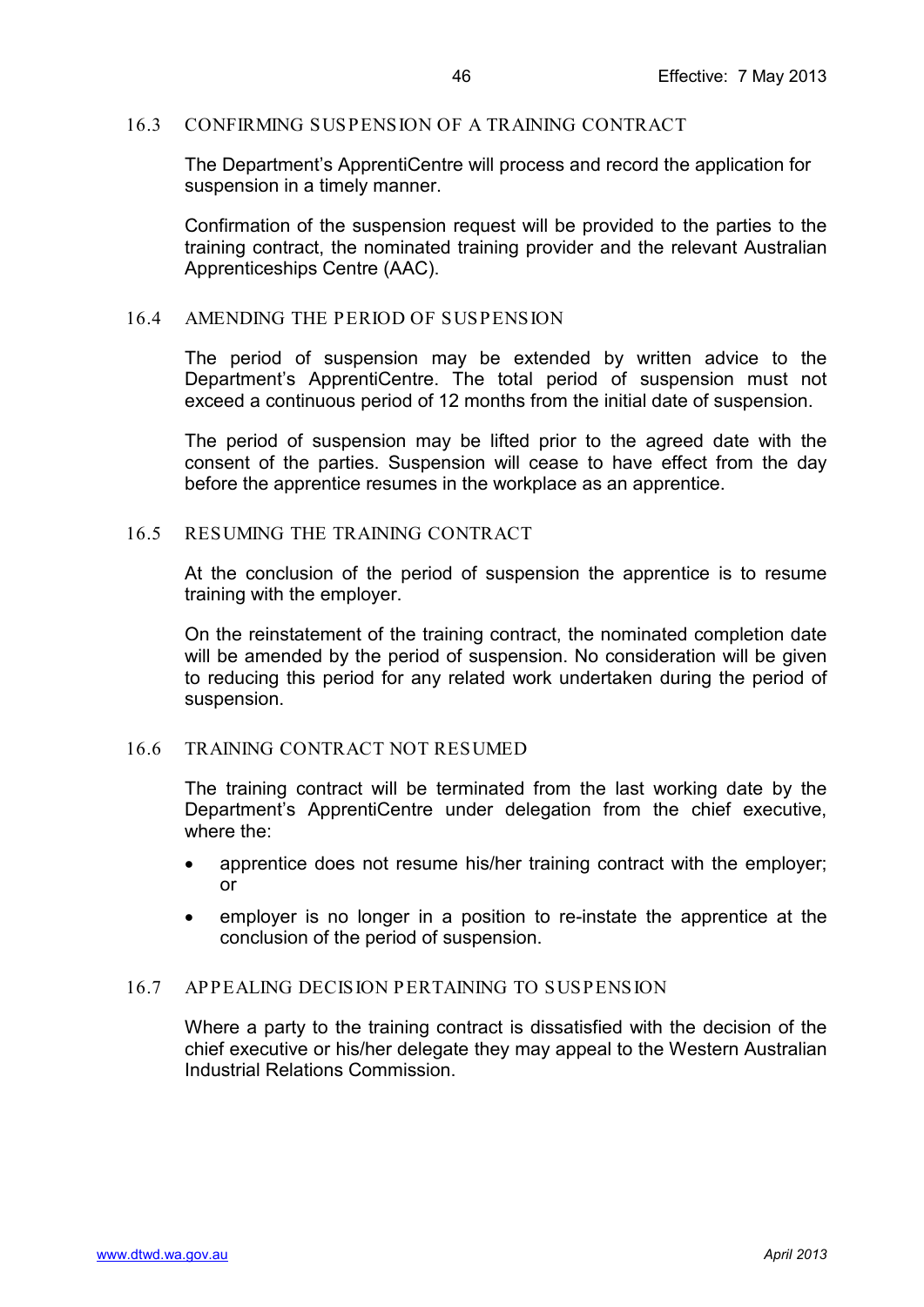# <span id="page-46-0"></span>17 SUSPENSION DUE TO SERIOUS MISCONDUCT

This policy relates to the requirements associated with the suspension of a training contract due to serious misconduct.

This policy covers the following:

- 17.1 Definition of serious misconduct
- 17.2 Suspension for alleged serious misconduct
- 17.3 Conditions of suspension for alleged serious misconduct
- 17.4 Off the job training may continue
- 17.5 Training contract to be re-instated or terminated
- 17.6 Determination of application
- 17.7 Notification of decision
- 17.8 Appealing decision pertaining to serious misconduct

This policy is supported by the:

*Vocational Education and Training Act 1996* and in particular, sections 60D and 60E; and

*Vocational Education and Training Regulations 2009* and in particular, regulations 49, 53, 54.

*[Key components of an apprenticeship contract](#page-8-0)*

*[Dispute resolution](#page-50-0)*

## <span id="page-46-1"></span>17.1 **DEFINITION OF SERIOUS MISCONDUCT**

Serious misconduct for the purpose of this policy may include but is not limited to the following $6$ .

Serious misconduct includes both of the following:

- a) wilful or deliberate behaviour by an employee that is inconsistent with the continuation of the training [contract;](http://www.rurallaw.org.au/handbook/xml/go01.php#id3788589) and
- b) conduct that causes serious and imminent risk to:
	- i) health or safety of a person; or
	- ii) the reputation, viability or profitability of the employer's business.

Conduct that is serious misconduct includes each of the following:

- a) the apprentice, in the course of his/her employment, engaging in:
	- i) theft; or
	- ii) fraud; or

 $\overline{a}$ 

<span id="page-46-2"></span>[www.dtwd.wa.gov.au](http://www.dtwd.wa.gov.au/) *April 2013*  $6$  Adapted from Fair Work Regulations 2009- Regulation 1.07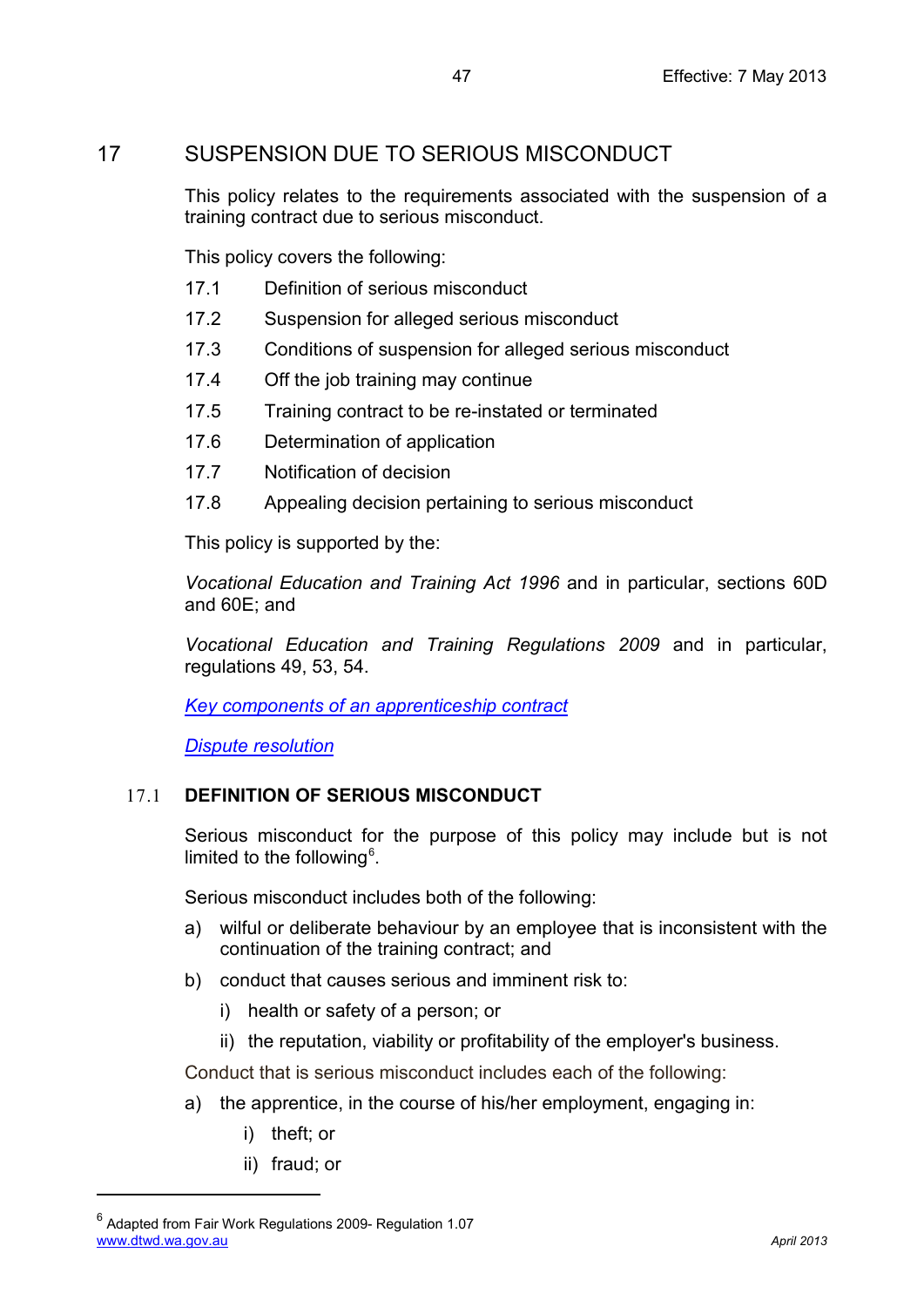- iii) assault;
- b) the apprentice refusing to carry out a lawful and reasonable instruction that is consistent with the training contract;
- c) the apprentice being intoxicated at work.

The apprentice is taken to be intoxicated if the apprentice's faculties are, by reason of the apprentice being under the influence of intoxicating liquor or a drug (except a drug administered by, or taken in accordance with the directions of, a person lawfully authorised to administer the drug), so impaired that the apprentice is unfit to be entrusted with their duties or with any duty that the employee may be called upon to perform.

## <span id="page-47-0"></span>17.2 **SUSPENSION FOR ALLEGED SERIOUS MISCONDUCT**

In cases of alleged serious misconduct, employers may suspend the training contract and instruct the apprentice to leave the workplace immediately.

In this situation the employer must provide notification to the apprentice and the Department's ApprentiCentre as delegate of the chief executive in the following manner:

#### <span id="page-47-1"></span>NOTIFICATION TO THE APPRENTICE

Provide the apprentice with written notice (referred as the '*suspension notice'*) outlining:

- that the training contract is suspended on the grounds that the apprentice has engaged in serious misconduct;
- when the suspension has effect (which must not be earlier than when the apprentice is given notice). That is, suspension is effective from the same day as the incident of serious misconduct; and
- specific details of the apprentice's alleged misconduct.

#### <span id="page-47-2"></span>NOTIFICATION TO THE DEPARTMENT

The employer must provide the Department's ApprentiCentre as delegate of the chief executive with a copy of the *suspension notice* before **5.00pm** on the next working day.

#### <span id="page-47-3"></span>**OFFENCE**

If the employer fails to provide advice of the suspension due to alleged serious misconduct to the chief executive or his/her delegate before 5.00 pm on the next working day, an offence has occurred. The Department may apply penalties in accordance with regulation 49 of the *Vocational Education and Training (General) Regulations 2009*.

*Notes:*

• Employers should exercise Duty of Care responsibilities when sending apprentices home for misconduct particularly where the person is allegedly under the influence of drugs and/or alcohol. For apprentices under the age of 18 years, the employer should also notify the parent/guardian.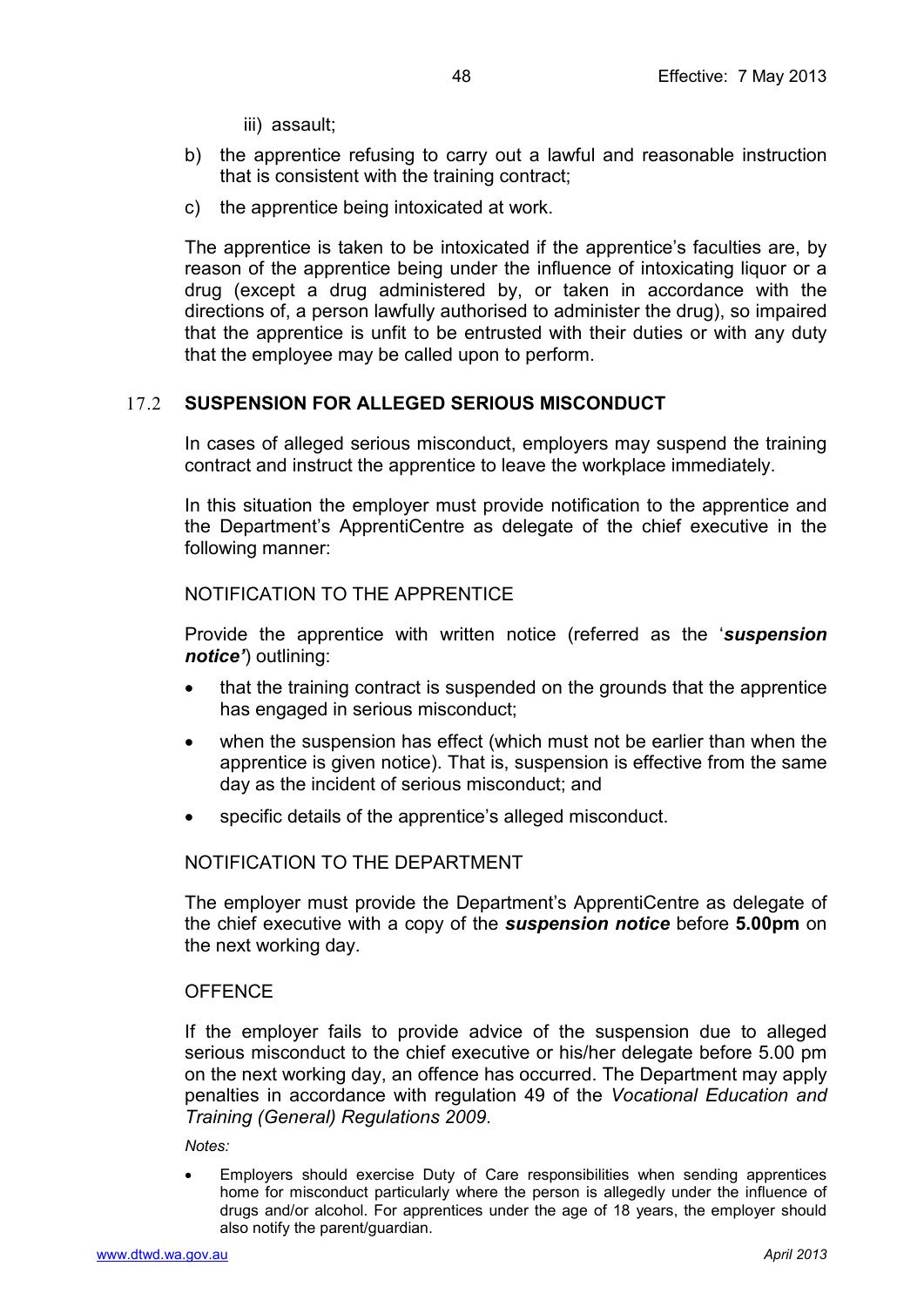• Host employers of apprentices engaged through group training arrangements should contact the GTO to seek advice in this matter.

#### <span id="page-48-0"></span>17.3 **CONDITIONS OF SUSPENSION FOR ALLEGED SERIOUS MISCONDUCT**

Following the issuance of the *suspension notice*:

- the employer must continue to **pay the apprentice** as though the training contract is not suspended; and
- the apprentice must not attend the workplace during the period of suspension.

#### <span id="page-48-1"></span>**OFFENCE**

If the employer fails to pay the apprentice or the apprentice returns to the workplace during the period of suspension, an offence has occurred. The Department may apply penalties in accordance with regulation 49 of the *Vocational Education and Training (General) Regulations 2009*.

### <span id="page-48-2"></span>17.4 **OFF THE JOB TRAINING MAY CONTINUE**

The apprentice may attend any approved VET course required for the qualification during the suspension.

#### <span id="page-48-3"></span>17.5 **TRAINING CONTRACT TO BE RE-INSTATED OR TERMINATED**

After suspending the training contract on the grounds of alleged serious misconduct, the employer must decide within **seven days** of the date of suspension (as stated in the suspension notice) if he/she will re-instate the apprentice or apply for termination of the training contract.

### <span id="page-48-4"></span>REINSTATING THE APPRENTICE

The employer may at any time cancel the suspension of the training contract by giving the apprentice written notice stating the date the suspension will cease.

The employer must provide a copy of the written notice advising the apprentice of the cancellation of the suspension and return to work, to the Department's ApprentiCentre as delegate of the chief executive before **5.00pm** on the next working day.

Failure to do so may incur penalties applied by the Department in accordance with regulation 49 of the *Vocational Education and Training (General) Regulations 2009*.

<span id="page-48-5"></span>TERMINATION OF A TRAINING CONTRACT

Where the employer decides to terminate the training contract, the employer must make written application to the chief executive or his/her delegate and provide a copy of this application to the apprentice.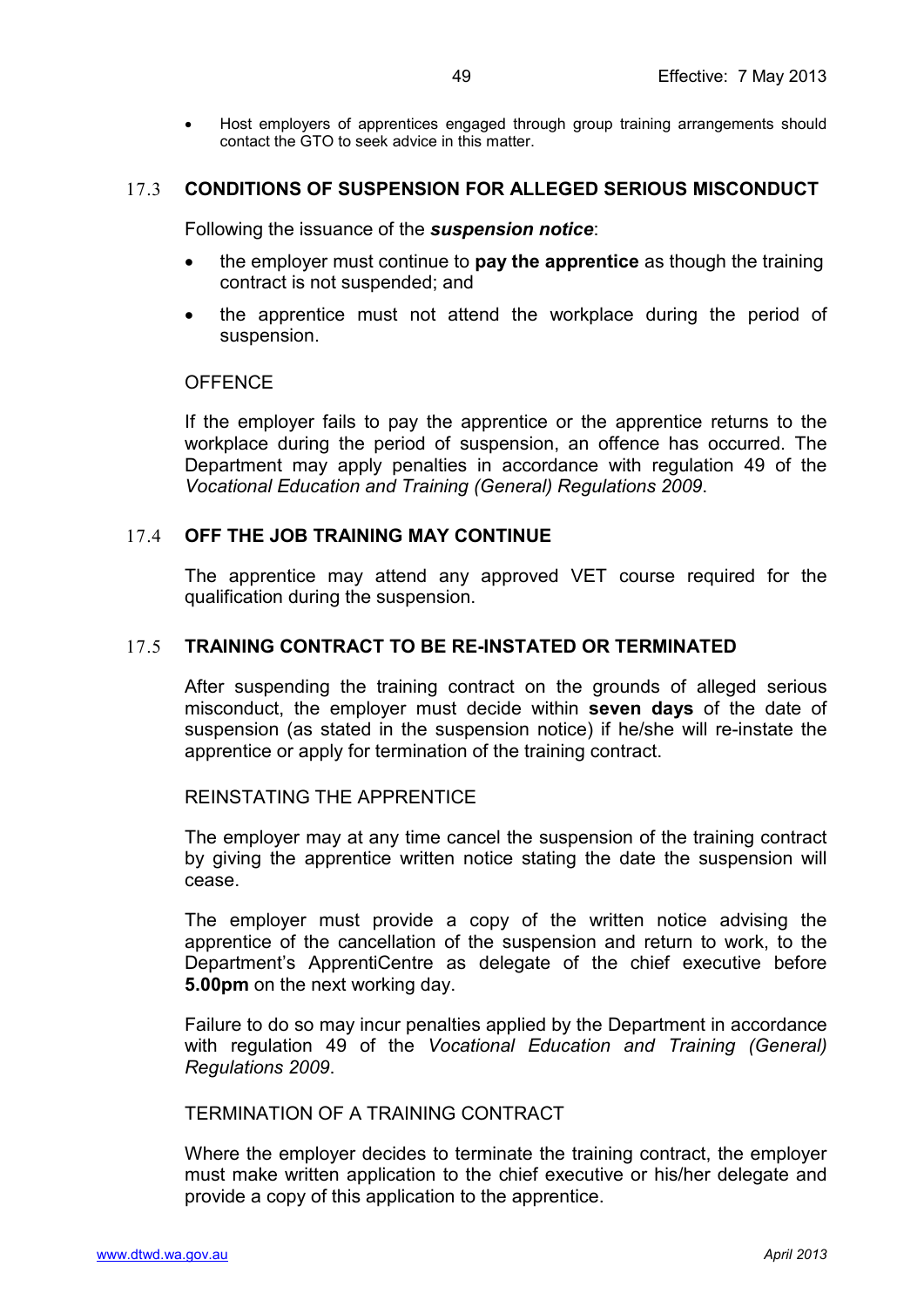Failure to do so may incur penalties by the Department in accordance with regulation 49 of the *Vocational Education and Training (General) Regulations 2009*.

#### <span id="page-49-0"></span>17.6 **DETERMINATION OF APPLICATION**

On receipt of the application, the Department's ApprentiCentre as delegate of the chief executive will determine if the apprentice has engaged in serious misconduct.

The Department's ApprentiCentre as delegate of the chief executive must give the applicant and parties to the training contract and any other person who may be affected by the decision reasonable opportunity to provide evidence and make submissions relevant to the application.

All applications regarding termination of the training contract due to serious misconduct will be investigated and determined within **five working days**.

#### <span id="page-49-1"></span>APPLICATION APPROVED

Where the Department's ApprentiCentre as delegate of the chief executive determines that the apprentice has engaged in serious misconduct the training contract will be terminated effective from the date of the Department's ApprentiCentre as delegate of the chief executive's decision.

The apprentice will be ineligible to enrol on the Out of the Contract Register.

#### <span id="page-49-2"></span>APPLICATION REFUSED

Where the Department's ApprentiCentre as delegate of the chief executive determines that termination due to serious misconduct is not valid, suspension will be cancelled from the day after the decision is made by the chief executive. This will also be the date the apprentice should return to work.

The nominal completion date of the training contract will not be altered by the period of suspension.

#### <span id="page-49-3"></span>17.7 **NOTIFICATION OF DECISION**

Written confirmation of the outcome and reason/s for the decision will be forwarded to all parties as soon as practicable after the chief executive's or his/her delegate's decision.

#### <span id="page-49-4"></span>17.8 **APPEALING DECISION PERTAINING TO SERIOUS MISCONDUCT**

Where a party to the training contract is dissatisfied with the decision of the chief executive or his/her delegate, they may appeal to the Western Australian Industrial Relations Commission within **14 days** of the decision being made.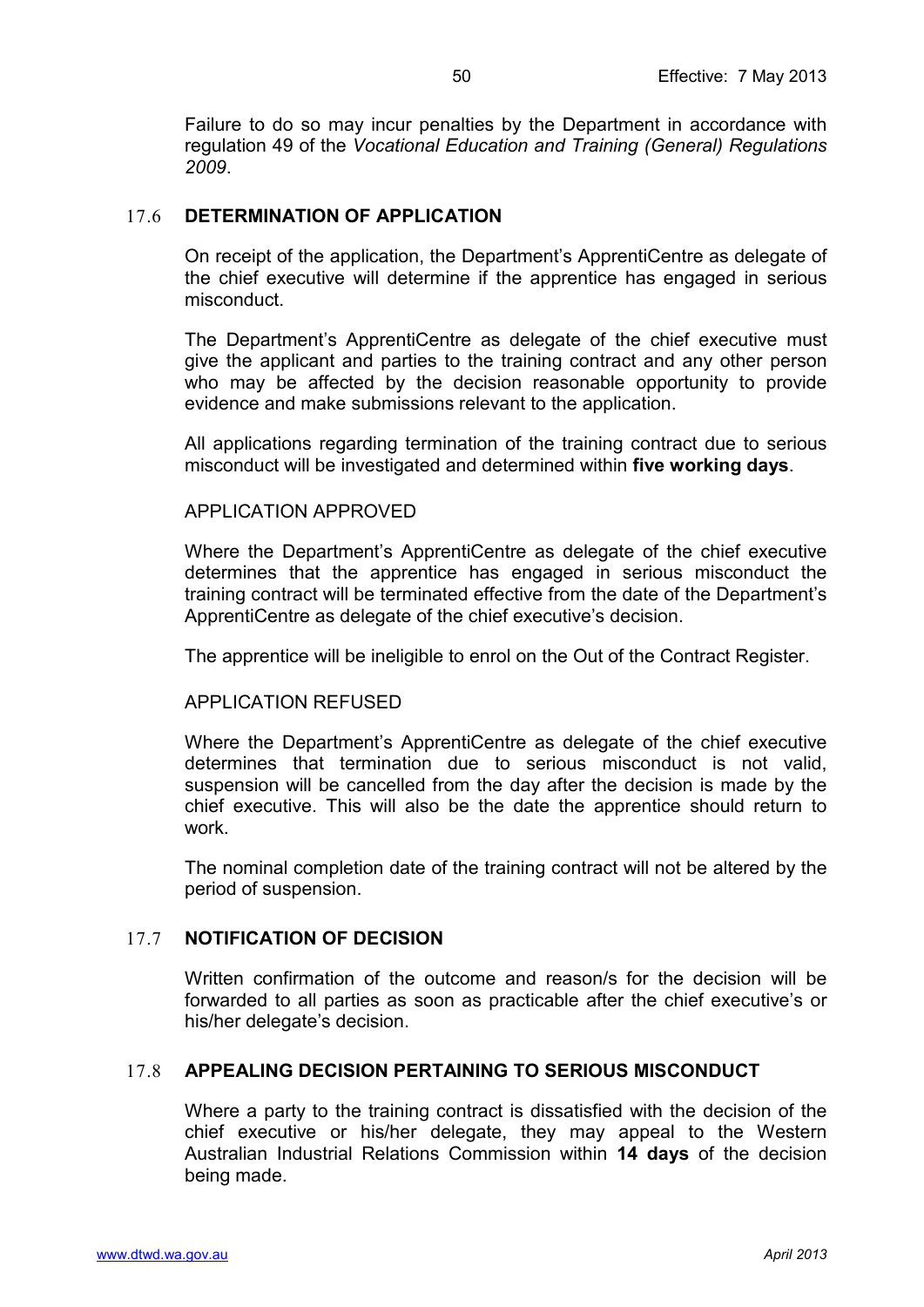## <span id="page-50-0"></span>18 DISPUTE RESOLUTION

This policy relates to the requirements associated with the resolution of disputes between the parties of a training contract.

This policy covers the following:

- 18.1 Disputes relating to the training contract
- 18.2 Formal resolution
- 18.3 Appeals against decision

This policy is supported by the:

*Vocational Education and Training Act 1996* and in particular, sections 60B; 60C and 60D; and

*Vocational Education and Training Regulations 2009* and in particular, regulations 53 and 54.

*[Key components of an apprenticeship](#page-8-0)*

*[Termination of a training contract](#page-39-0)*

*[Suspension of a training contract](#page-43-0)*

*[Variations to a training contract](#page-31-0)*

## <span id="page-50-1"></span>18.1 **DISPUTES RELATING TO THE TRAINING CONTRACT**

Parties to the training contract including the nominated training provider may request assistance from the Department's ApprentiCentre to resolve matters in dispute under training contract arrangements.

All disputes reported to the Department's ApprentiCentre as delegate of the chief executive will be assessed to determine the jurisdiction of the dispute and if the dispute remains unresolved it will be referred to the appropriate authority. Disputes regarding:

- assessment, training delivery and training plan should be directed to the nominated training provider;
- wage rates and matters should be directed to the appropriate Industrial Relations agency; and
- health and safety concerns will be referred to WorkSafe.

All requests requiring mediation of the parties should be conducted in a timely manner.

## <span id="page-50-2"></span>18.2 **FORMAL RESOLUTION**

Matters will be referred for formal resolution where previous attempts to mediate an agreed outcome with the parties cannot be achieved.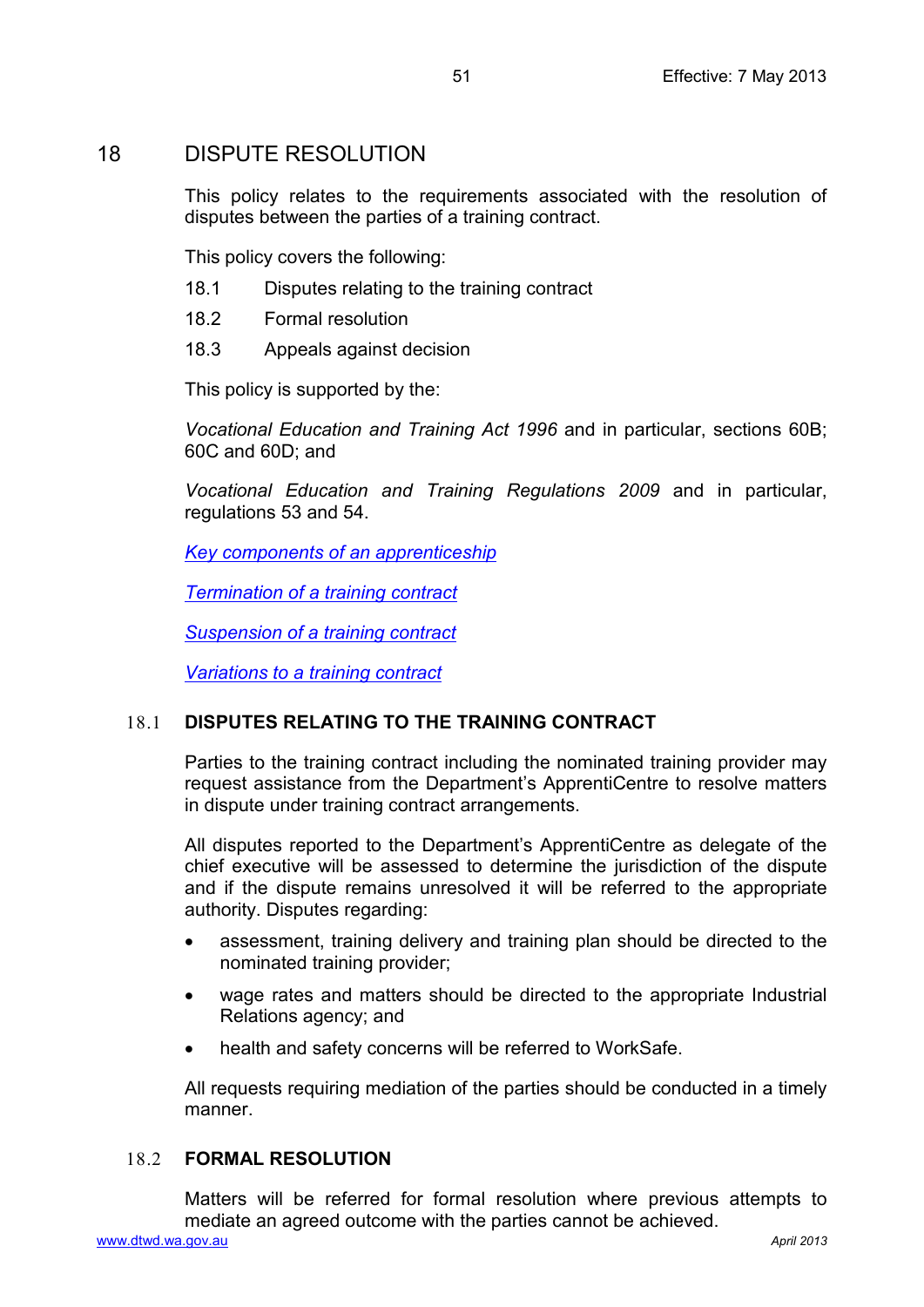#### <span id="page-51-0"></span>APPLICATION FOR FORMAL RESOLUTION

An application for a hearing should be made in writing and clearly identify the reason/s for the request and the relevant regulation that the request is being made under.

In reaching a decision on the disputed matter the Department's ApprentiCentre as delegate of the chief executive may or may not decide to conduct a hearing involving the parties.

### <span id="page-51-1"></span>REPRESENTATION AT A HEARING

The chief executive or his/her delegate must give parties to the training contract and any other person who may be affected by the matter in dispute, reasonable opportunity to provide evidence and make submissions relevant to the application.

Any party to the training contract may seek approval from the Department's ApprentiCentre as delegate of the chief executive for representation at the hearing. As appropriate, representation may be sought from an employer association, union association or if a point of law is to be discussed, a lawyer.

### <span id="page-51-2"></span>ADVISING OF DECISION

As soon as practicable after the application is heard, the chief executive or his/her delegate, must provide written notice of the decision and the reason/s to the parties to the training contract.

#### <span id="page-51-3"></span>18.3 **APPEALS AGAINST DECISION**

Where a party to the training contract is dissatisfied with a decision of the chief executive or his/her delegate they may appeal to the Western Australian Industrial Relations Commission. Appeals can be made in relation to:

- Regulation 39 Probation periods of the training contract;
- Regulation 46 Variations of training contract by parties;
- Regulation 47 Assignment of training contract to another employer; or
- Regulation 48 Suspension of training contract by parties.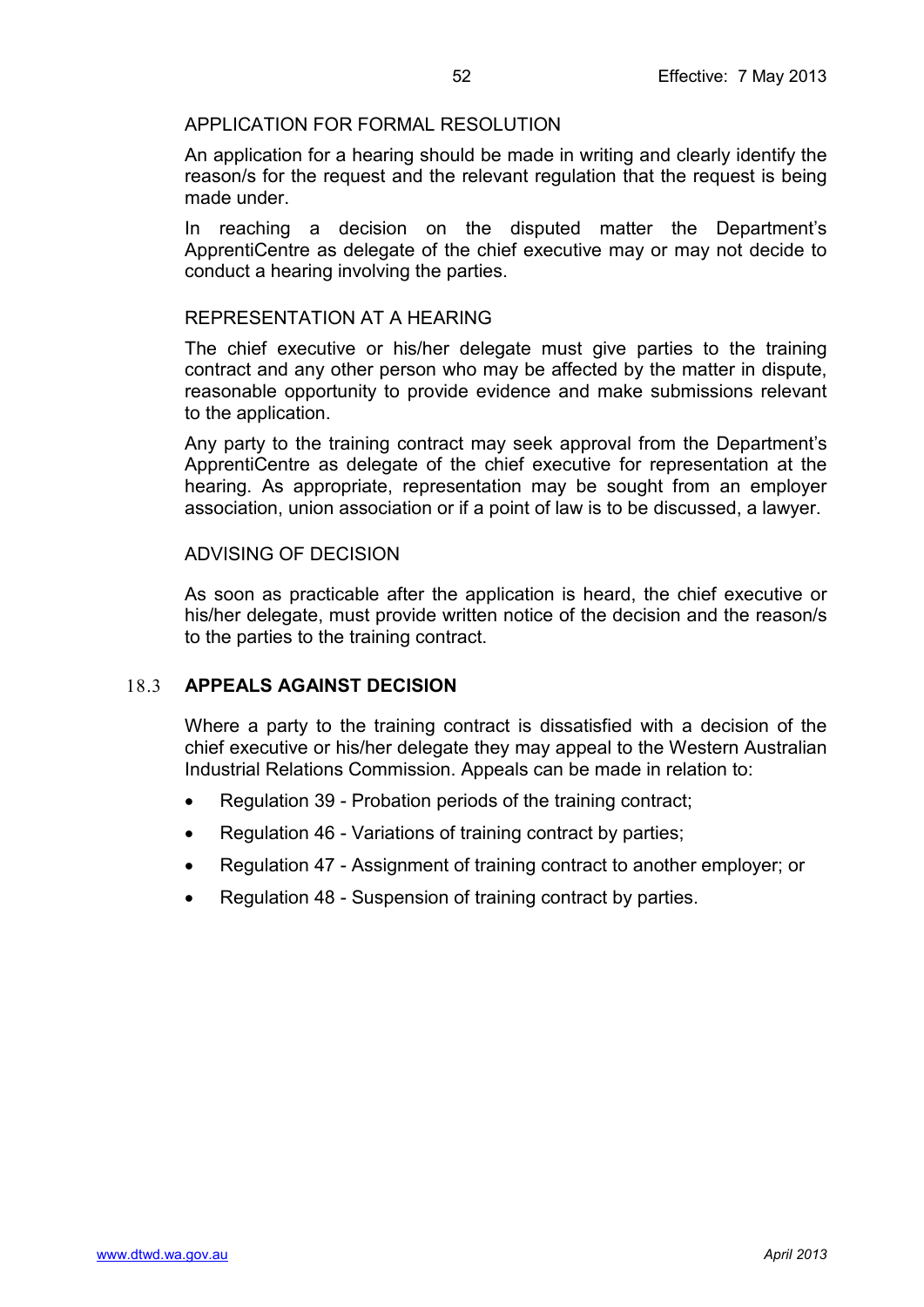# <span id="page-52-0"></span>19 OUT OF CONTRACT REGISTER

This policy relates to the requirements associated with the registration of a person on the Department's Out of Contract Register.

This policy covers the following:

- 19.1 Out of Contract Register
- 19.2 Eligibility criteria
- 19.3 Employers accessing names of apprentices
- 19.4 Recommencing apprenticeship training
- 19.5 Off the job training while on the Register
- 19.6 Completing a training contract while on the Register

## <span id="page-52-1"></span>19.1 **OUT OF CONTRACT REGISTER**

The Department's ApprentiCentre will administer an Out of Contract Register (Register) for suitable persons who have had their training contracts terminated and wish to secure another employer to complete their training.

## <span id="page-52-2"></span>19.2 **ELIGIBILITY CRITERIA**

Persons who apply to be on the Register must:

- be able to continue their off the job training (where applicable); and
- be actively seeking an employer to continue their training.

Enrolment on the Register is for a **maximum period of six months**. During this time, the person's commitment to the off the job training component and interest in seeking an employer will be monitored by the Department's ApprentiCentre.

Where it is determined that the person is no longer interested in continuing the qualification, their details will be removed from the Register.

Apprentices whose training contracts have been terminated due to serious misconduct are not eligible for inclusion on the Register.

## <span id="page-52-3"></span>19.3 **EMPLOYERS ACCESSING NAMES OF APPRENTICES**

Employers interested in employing a person from the Register should contact the Department's ApprentiCentre for names of suitable candidates.

## <span id="page-52-4"></span>19.4 **RECOMMENCING APPRENTICESHIP TRAINING**

Employers employing an apprentice from the Register need to lodge a training contract and complete questions 23 and 24 regarding prior apprenticeship training.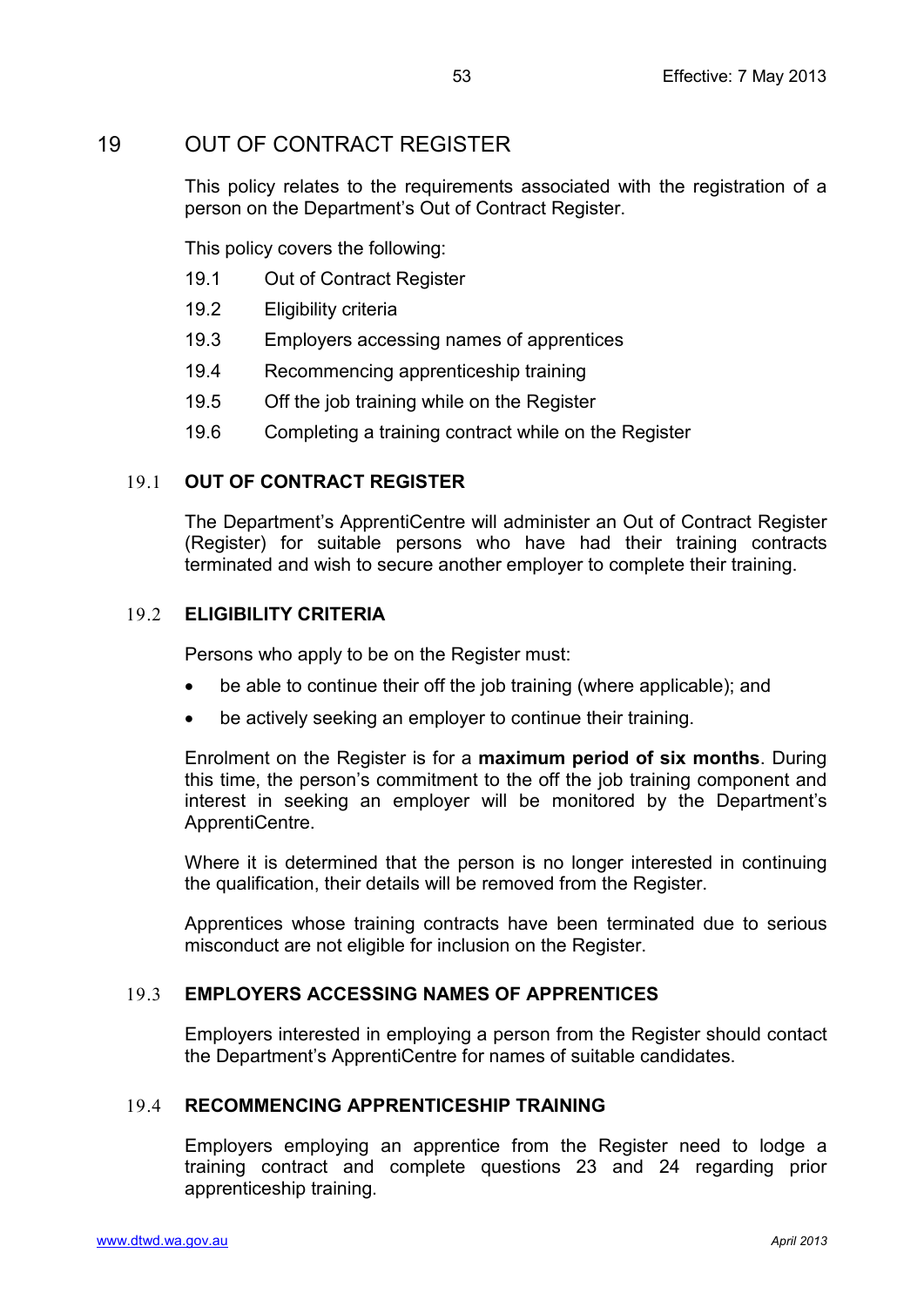## <span id="page-53-0"></span>19.5 **OFF THE JOB TRAINING WHILE ON THE REGISTER**

For the six month period that a person is on the Register, he/she must not undertake more off the job training than would have been undertaken if he/she was an apprentice.

## <span id="page-53-1"></span>19.6 **COMPLETING A TRAINING CONTRACT WHILE ON THE REGISTER**

Refer to *[Completion of a training contract and certification.](#page-54-0)*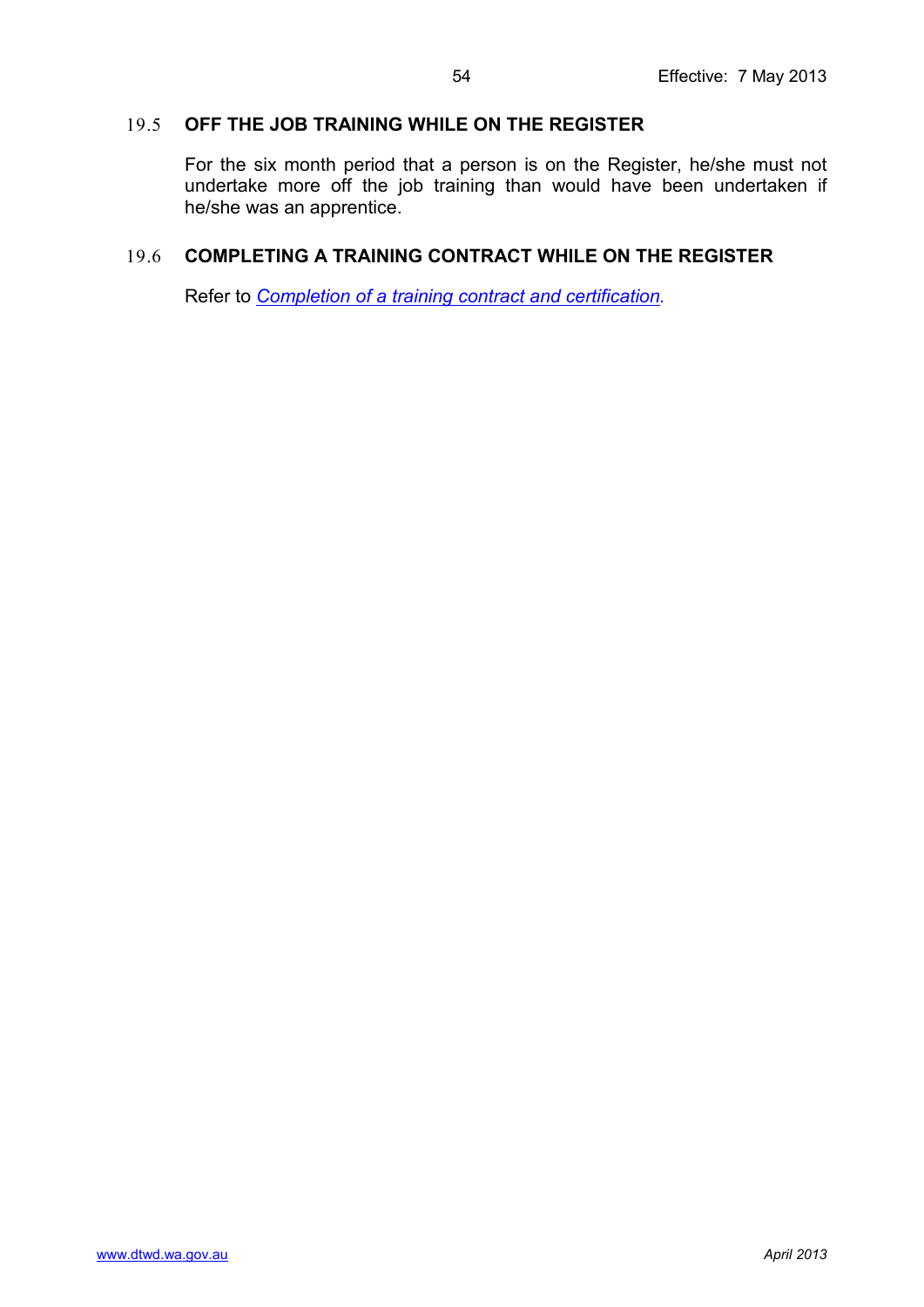## <span id="page-54-0"></span>20 COMPLETION OF TRAINING CONTRACT AND CERTIFICATION

This policy outlines the requirements associated with the completion of a training contract and issuance of a certificate.

This policy covers the following:

- 20.1 Completing a training contract
- 20.2 Determining competence
- 20.3 Completion for person on Out of Contract Register
- 20.4 Responsibilities of nominated training provider
- 20.5 Responsibilities of the Department
- 20.6 Certification

This policy is supported by the:

*Vocational Education and Training Act 1996* and in particular, sections 60B; 60C and 60D; and

*Vocational Education and Training Regulations 2009* and in particular, regulation 52 and Schedule 1.

*[Key components of an apprenticeship](#page-8-0)*

*[Training delivery and assessment requirements](#page-19-0)*

*Variations to [a training contract](#page-31-0)*

*[Out of Contract Register](#page-52-0)*

## <span id="page-54-1"></span>20.1 **COMPLETING A TRAINING CONTRACT**

The nominated training provider must notify the Department's ApprentiCentre as delegate of the chief executive that:

- the apprentice has achieved all the required competencies for the qualification being undertaken;
- that the employer and apprentice have confirmed the attainment of these competencies; and
- the agreed date for the successful completion of the training contract, either the completion date of the nominal term or an alternative date.

This notification is to be sent within **21 days** of the nominated completion on the training contract or in the case of an early completion, the negotiated completion date.

Failure to do so may incur penalties applied by the Department in accordance with regulation 52 of the *Vocational Education and Training (General) Regulations 2009*.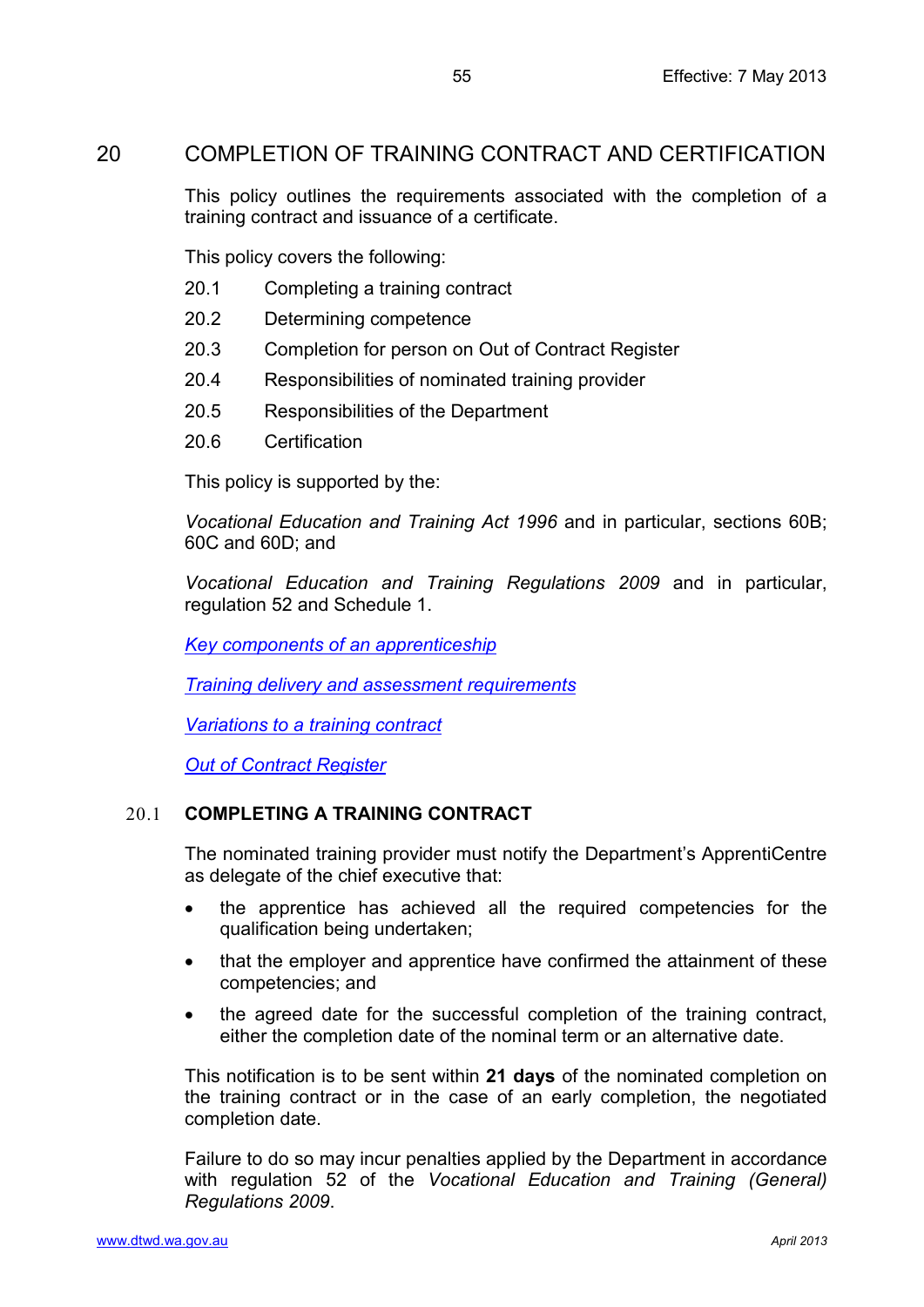## <span id="page-55-0"></span>20.2 **DETERMINING COMPETENCE**

The nominated training provider is to:

- determine the competence of the apprentice in accordance with the prescribed VET qualification nominated on the training contract; and
- ensure that the assessment of competence is undertaken in a timely manner to ensure that the apprentice and/or employer are not disadvantaged.

## <span id="page-55-1"></span>COMPETENCE ACHIEVED BEFORE THE COMPLETION DATE

Where the apprentice has achieved competence to the satisfaction of the employer and training provider, the training contract can be completed and the certificate issued. Refer to *[Variations to a training contract.](#page-31-0)*

### <span id="page-55-2"></span>COMPETENCE NOT ACHIEVED BEFORE THE COMPLETION DATE

Where an apprentice is unlikely to achieve competence, the training provider should enter into discussion with the employer and apprentice to determine if the training will be extended. Refer to *[Variations to a training contract](#page-31-0)*.

Where the parties are not willing to negotiate an extension to allow the achievement of the required competencies, the training provider is to notify the Department's ApprentiCentre as delegate of the chief executive of this discussion and that the apprentice is not yet competent in the prescribed qualification. The training provider must issue the apprentice with a Statement of Attainment outlining the competencies that have been successfully achieved.

<span id="page-55-3"></span>DIFFERENCE OF OPINION REGARDING COMPETENCE

If the employer and/or apprentice disagree with the training provider's assessment and the impact this has on the completion of the training contract, then the employer and/or apprentice should use the training provider's grievance process.

## <span id="page-55-4"></span>20.3 **COMPLETION FOR PERSON ON OUT OF CONTRACT REGISTER**

A person who completes his/her off the job training while on the Out of Contract Register may be issued with a qualification from a training provider under the following circumstances:

- Where the person has completed a significant portion of the apprenticeship and before cancelling the training contract his/her employer confirms all competencies listed in the training plan have been achieved, the certificate issued can state 'achieved through apprenticeship, traineeship, cadetship or internship arrangements' as appropriate.
- If the person does not have confirmation of competence from his/her employer, eligibility for a qualification must be through a skills recognition process. The certificate must not refer to the qualification being 'achieved through apprenticeship, traineeship, cadetship or internship arrangements'.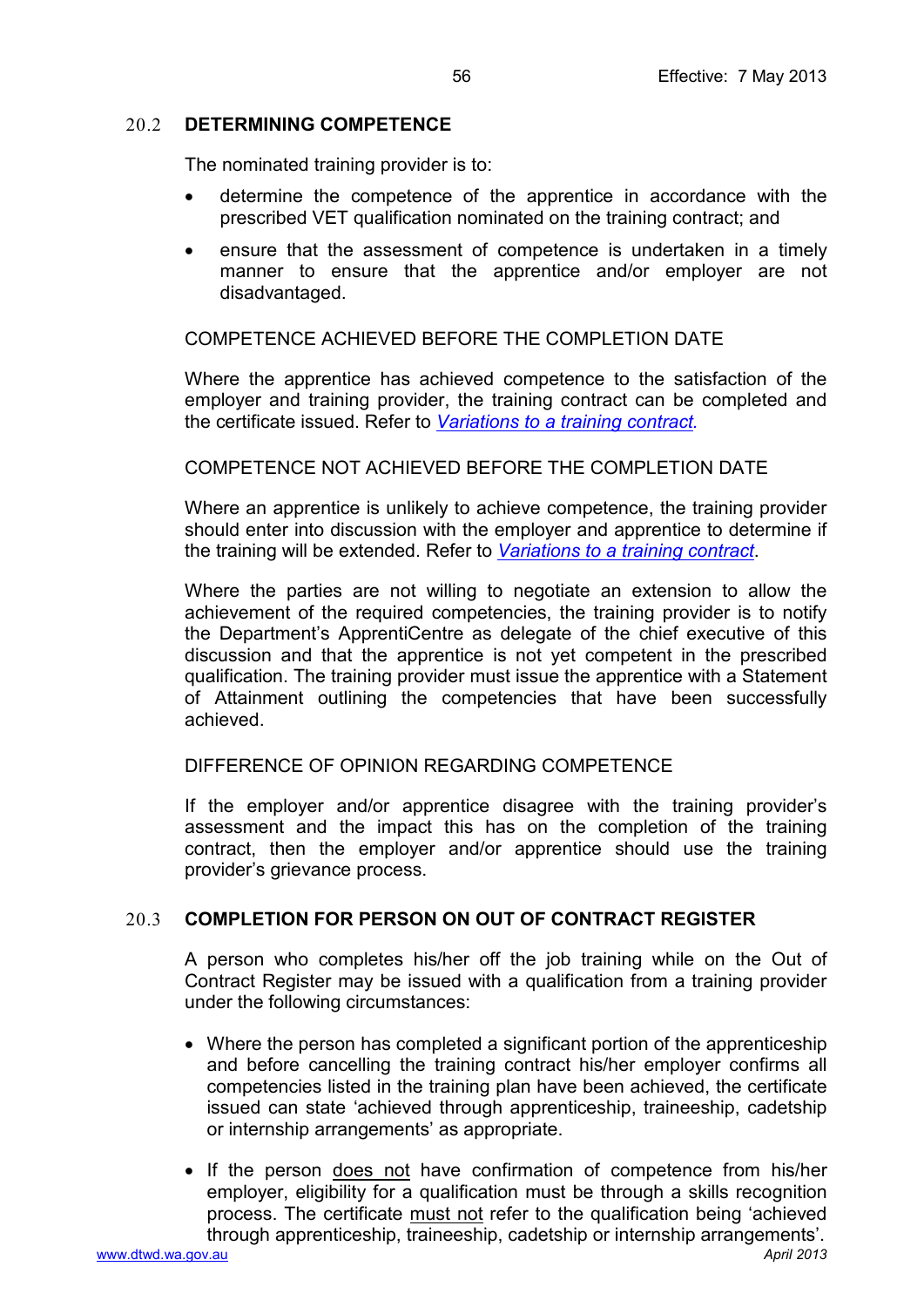The training provider must notify the Department's ApprentiCentre **before** issuing a qualification to a person on the Out of Contract Register.

#### <span id="page-56-0"></span>20.4 **RESPONSIBILITIES OF NOMINATED TRAINING PROVIDER**

With respect to the completion of the training contract, the nominated training provider is responsible for:

- conferring competence of the prescribed VET qualification with the employer and apprentice;
- where competencies will not be achieved by the nominated completion date, or competencies have been achieved prior to the nominated completion date, an application for a variation to the training contract is required; Refer to *[Variations to a training contract](#page-31-0)*.
- advising the Department's ApprentiCentre as delegate of the chief executive of the completion date of the training contract (within **21 days** of the nominated or negotiated completion date); and
- issuing the AQF certificate.

### <span id="page-56-1"></span>20.5 **RESPONSIBILITIES OF THE DEPARTMENT**

The Department's ApprentiCentre will:

- amend the apprentice's training record status; and
- issue a Trade Certificate to persons undertaking a qualification with a training type of apprenticeship as defined in the *Public Register of Prescribed Vocational Education and Training Qualifications*.

### <span id="page-56-2"></span>20.6 **CERTIFICATION**

A person successfully completing a training contract is eligible to receive a certificate declaring competence in the prescribed VET qualification from the nominated training provider.

The certificate should include the wording, 'achieved through apprenticeship, traineeship, cadetship or internship arrangements' as appropriate.

### <span id="page-56-3"></span>TRADE CERTIFICATE

A person who has undertaken an apprenticeship, as defined in the *Public Register of Prescribed Vocational Education and Training Qualifications*, and received confirmation of the successful completion of the qualification and has been issued with an AQF certificate, will be eligible to receive a Trade Certificate from the Department's ApprentiCentre.

#### <span id="page-56-4"></span>REQUESTS FOR A REPLACEMENT CERTIFICATE

Persons seeking a replacement AQF certificate should contact the training provider who originally issued the certificate.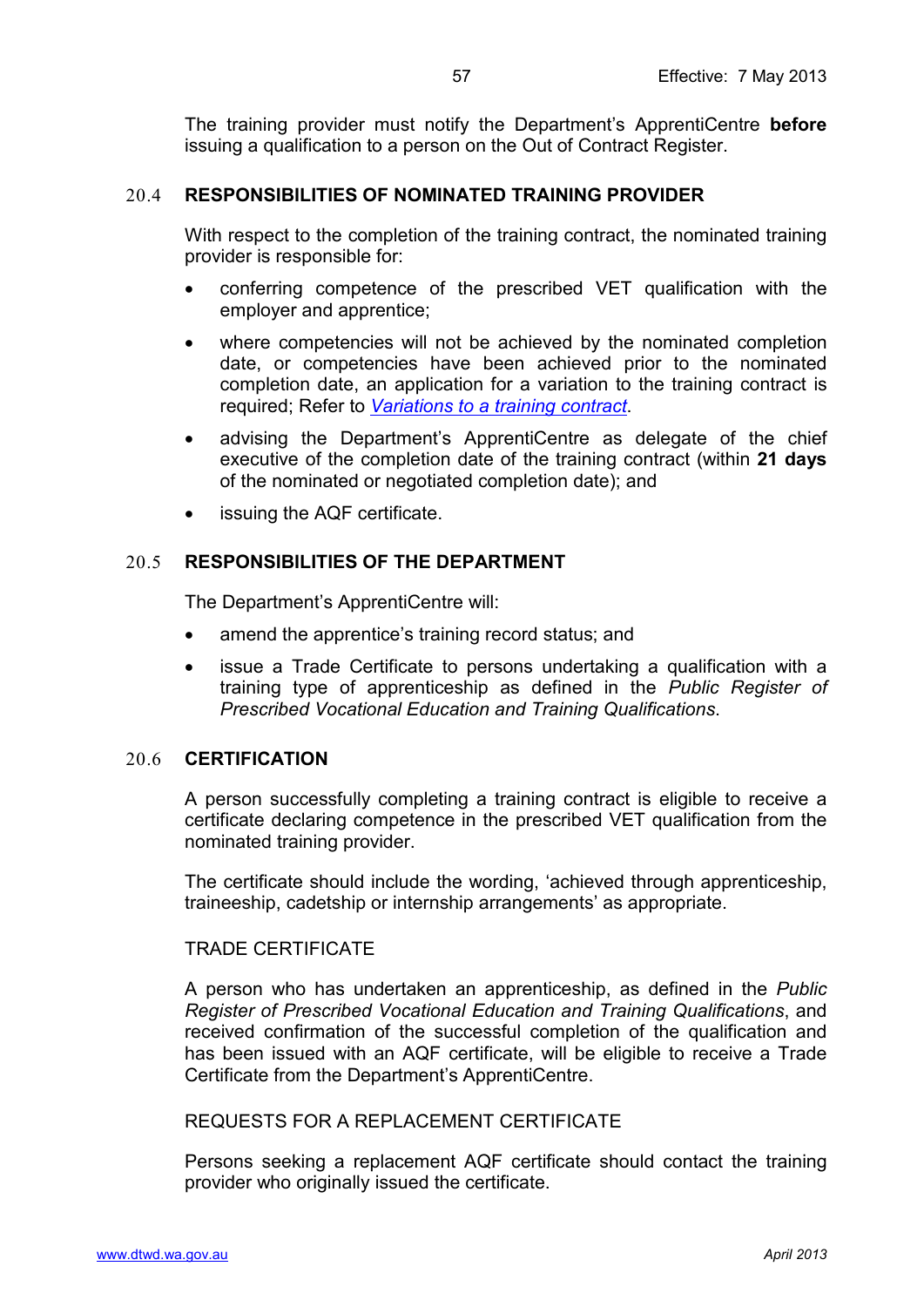In the case where the training provider has ceased to operate, the person should contact the Training Accreditation Council.

Persons seeking a replacement Trade Certificate should contact the Department's ApprentiCentre.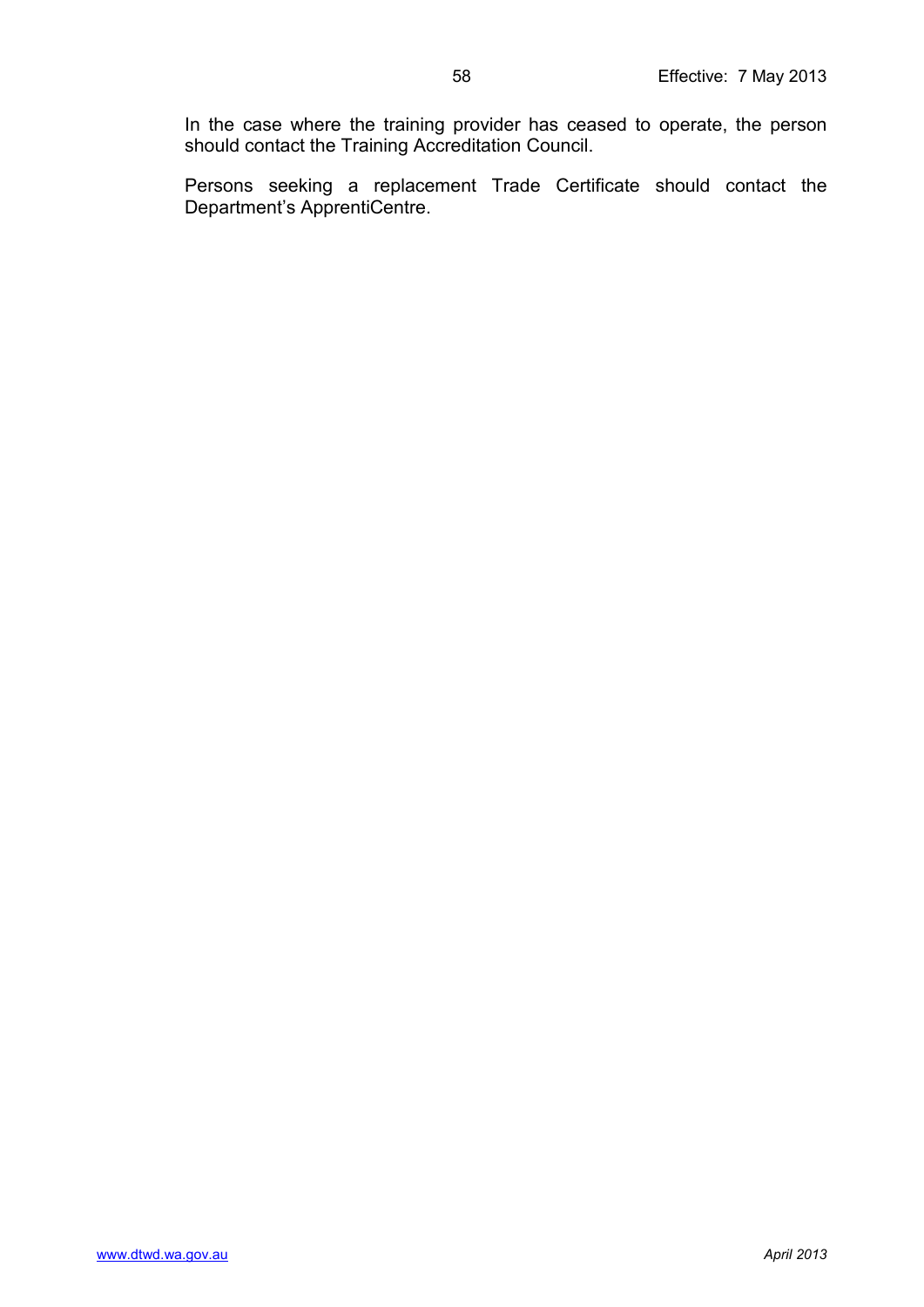## <span id="page-58-0"></span>21 APPENDIX 1 - GLOSSARY

*Apprentice* - a person aged 15 years or more who is undertaking an approved apprenticeship, traineeship, cadetship or internship that leads to a nationally recognised qualification under a training contract. This term refers to apprentices, trainees, cadets and interns, unless specified otherwise.

*Apprenticeship* - a structured employment based training program that leads to apprentices gaining a nationally recognised qualification. Apprenticeships (including apprenticeships, traineeships, cadetships and internships) may be full time, part time or school based.

*Assignment (of a training contract)* - the transfer of a training contract to another employer to allow the continuation of apprenticeship training.

*Assessment* - the process of collecting evidence and making judgments on whether competency has been achieved to confirm that an individual can perform to the standard expected in the workplace, as expressed by the relevant endorsed industry/enterprise competency standards of a training package or by the learning outcomes of an accredited course.

*Australian Qualification Framework (AQF) qualification* - is a nationally recognised complete program of learning that leads to formal certification that a graduate has achieved learning outcomes as described in the AQF.

*Australian Quality Training Framework (AQTF)* - the national set of standards which assure nationally consistent, high quality training and assessment services for the clients of Australia's vocational education and training systems. Training providers must meet and maintain the standards within the AQTF.

*Certificate level* - refers to the AQF qualification.

*Class A qualification -* means a qualification that can only be obtained by:

- fulfilling the obligations of an apprentice under a training contract; or
- demonstrating competence under Part 7, Division 3 of the VET Act.

*Class B qualification* - means a qualification that can be obtained:

- by fulfilling the obligations of an apprentice under a training contract; or
- through an institutional learning pathway (subject to conditions); or
- by demonstrating competence under Part 7, Division 3 of the VET Act.

*Class C qualification* - means a qualification that can only be obtained:

- through an institutional learning pathway; or
- by demonstrating competence under Part 7, Division 3 of the VET Act.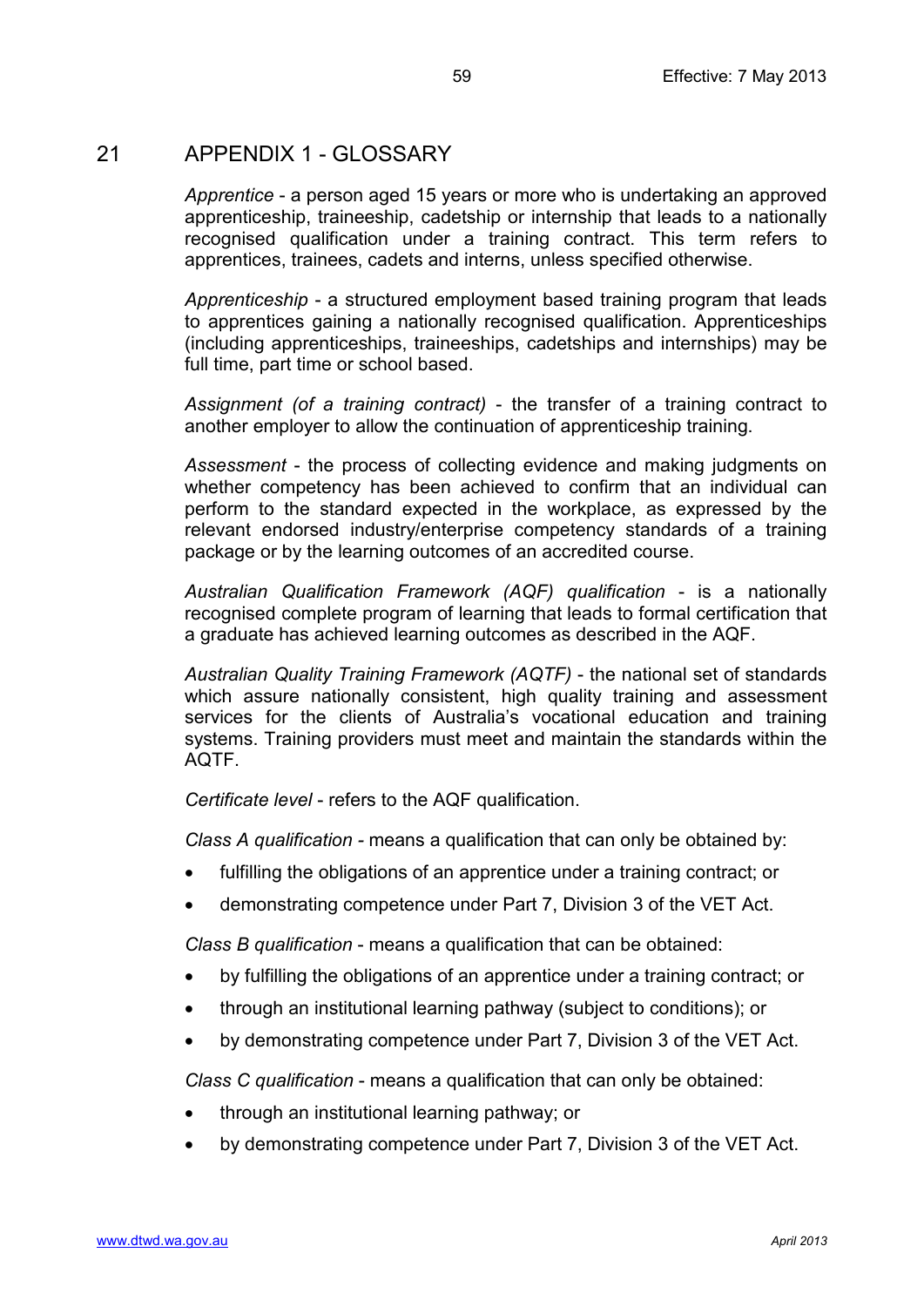*Competence* - is the consistent application of knowledge and skill to the standard of performance required in the workplace. It embodies the ability to transfer and apply skills and knowledge to new situations and environments.

*Competency based training* - is an approach to learning where emphasis is placed on what a learner can do in the workplace as a result of their training. Learners who have successfully achieved competence will have the skills and knowledge they need to complete workplace activities in a range of different situations and environments, to an industry standard of performance that is expected in the workplace.

Competency-based training is usually based on performance standards that have been set by industry. Competency-based assessment materials are designed to ensure that each learner has achieved all the outcomes (skills and knowledge) required by each unit of competency. Training can take place both on and off the job using a variety of delivery modes and methods.

*Employer* - refers to a person who engages workers under a contract of employment or apprenticeship scheme. This term also includes group training organisations.

*Existing worker* - a person employed with the same employer for more than three months full-time or 12 months part time immediately prior to the commencement date of a traineeship.

*Extension (of a training contract)* - a variation to a training contract that provides additional time under apprenticeship arrangements to allow the apprentice to gain the necessary skills and experience to successfully complete their apprenticeship.

*Extract of service* - is an official document issued by state training authorities. This document confirms the training undertaken and period/s served under the training contract/s.

*Gap training* - the training required to enable a candidate to acquire missing competencies in their skills and knowledge. This term is generally used in the RPL process.

*Group training organisation (GTO)* - an organisation that employs apprentices, trainees and cadets under a training contract and places them with host employers. The organisation undertakes the employer responsibilities for the quality and continuity of the apprentices' employment and training. Refer to: *[http://www.grouptrainingwa.com.au](http://www.grouptrainingwa.com.au/)*

*Guardian* - (for the purpose of an apprenticeship) refers generally to the apprentice's parent or the person legally entrusted with the rights of a minor. A guardian is required for apprentices until they attain the age of 18 years or the completion of the training contract, whichever occurs first.

*Host employer* - an employer who employs apprentices through group training arrangements.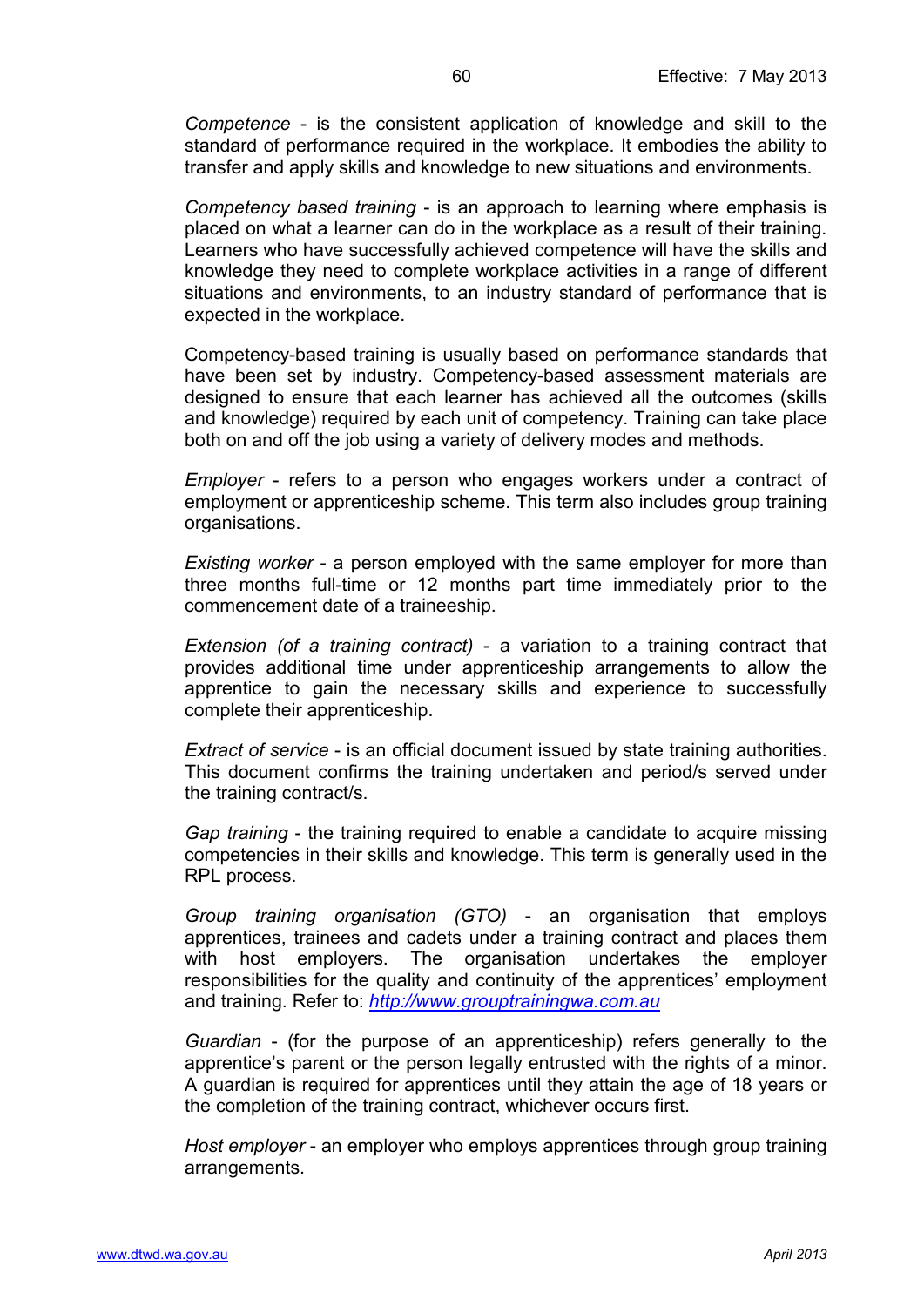*Institutional learning* - means individuals are enrolled with a training provider to complete a nationally recognised qualification. There is no employment relationship, contract of training or period of indenture.

*National Recognition* - training providers must recognise the AQF qualifications and Statements of Attainment issued by all other registered training providers.

*National Standards for group training organisations* - refers to eight minimum standards, applied consistently across all States and Territories that GTOs must comply with before being registered.

*Nominal term* - the period of time under training contract arrangements deemed appropriate to achieve competence in a particular qualification, as listed on *[The Public Register of Apprenticeship and Traineeship](http://www.vetinfonet.dtwd.wa.gov.au/VETpolicyandguidelines/Pages/ClassABRegisters.aspx)  [Qualifications](http://www.vetinfonet.dtwd.wa.gov.au/VETpolicyandguidelines/Pages/ClassABRegisters.aspx)*, refer to *[www.vetinfonet.dtwd.wa.gov.au](http://www.vetinfonet.dtwd.wa.gov.au/)*

*Off the job training* - training that takes place away from a person's job, usually off the premises and at the training provider premises but may be on the premises of the employer/enterprise such as in a special training area.

*On the job training* - training acquired or learned while working at a job. Training is provided by the supervisor/employer.

*Out of Contract Register* - a list of apprentices who are no longer in a training contract who are seeking an employer to continue their training. This list can be accessed by employers seeking to employ an apprentice.

*Parties to the training contract* - refers to the employer, the apprentice and where appropriate, the guardian (of the apprentice) who have entered into the apprenticeship arrangement.

*Pre-apprenticeship* - is training designed and intended to lead into an apprenticeship. This training generally involves both theoretical and work experience components. It is distinct from pre-vocational or job readiness courses in that it generally provides credit towards the first year of the 'off-the job' training component of an apprenticeship.

Pre-apprenticeship training is frequently targeted at trade occupations and has a greater focus on industry specific skills over general employability skills.

*Private Training Provider (PTP) – refer to definition for training provider.*

*Recognition of Prior Learning (RPL)* - is an assessment process that involves assessment of an individual's relevant prior learning (including formal, informal and non formal learning).

*School based apprentice* - a full time enrolled school student aged 15 years or more who is a permanent Australian resident, enrolled in the WACE and undertaking a prescribed Class A or B qualification approved for commencement by a school based apprentice under a training contract. Approval for a person of compulsory school age to participate in a school based apprenticeship must be obtained from the school.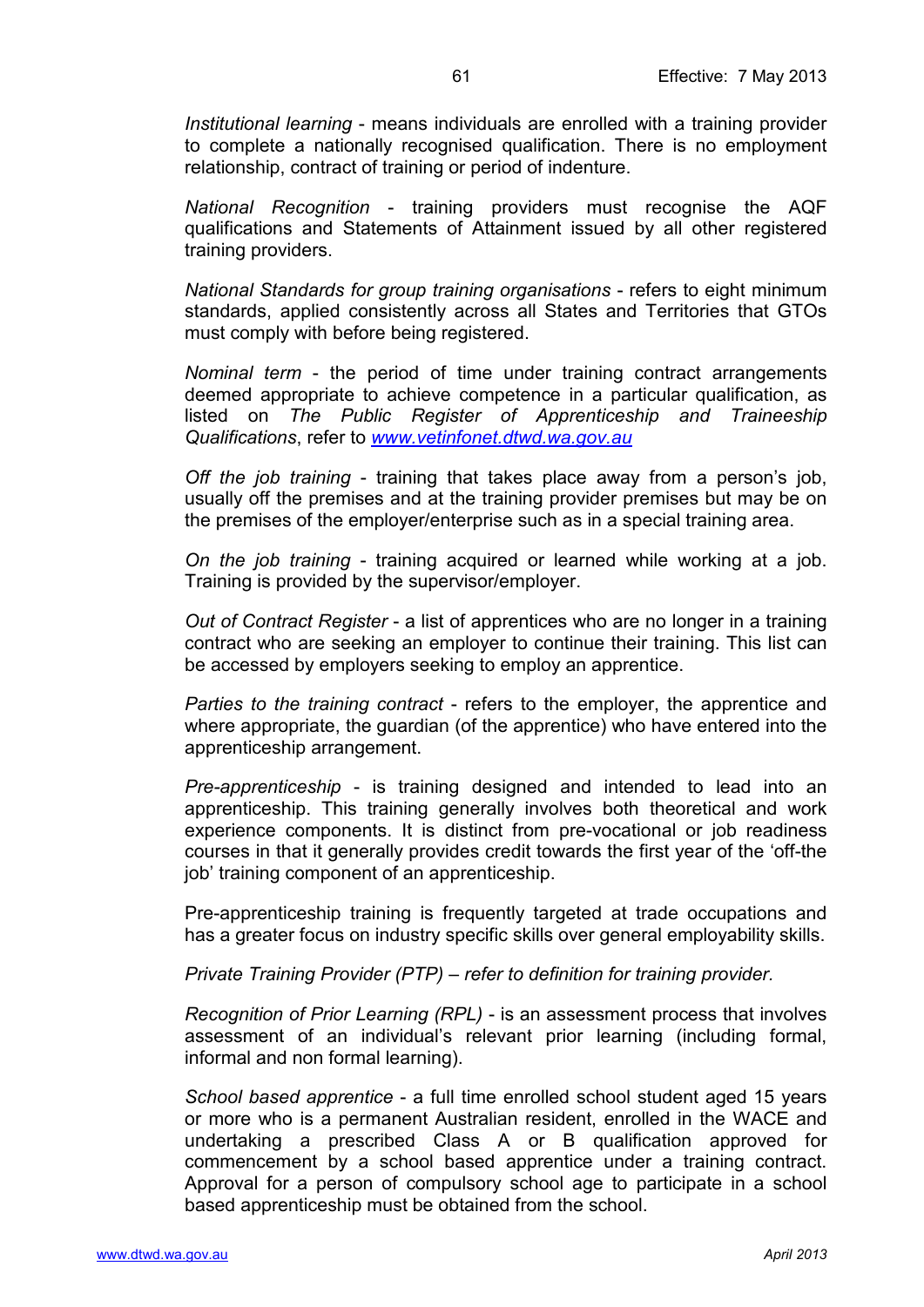*School-based trainee* - a full time enrolled school student, aged 15 years or more who is a permanent Australian resident, enrolled in the WACE and undertaking a prescribed Class A or B qualification approved for commencement by a school based trainee under a training contract. Approval for a person of compulsory school age to participate in a school based traineeship must be obtained from the school.

*State Training Provider* (STP) - previously known as TAFE colleges, refer to definition for training provider.

*Statement of Attainment* - is issued by the training provider and confirms that one or more nationally recognised units of competency have been completed.

*Suspension (of training contract)* - is a temporary postponement of a training contract for a period of time agreed by the apprentice and employer.

*Training Accreditation Council (TAC)* - is the Western Australian Registering and Course Accrediting Body for training providers. Refer to: *[http://www.tac.wa.gov.au](http://www.tac.wa.gov.au/)*

*Training contract* - means a legally binding agreement between an employer, an apprentice, their legal guardian where required, to undertake an apprenticeship. The contract contains information such as the qualification, employer details, apprentice personal details, training provider, employment arrangements, nominal term and specifies employer and apprentice obligations and responsibilities.

*Training journal/Training record book* - a document provided by the training provider to the apprentice for the purpose of monitoring the progress of the apprentice against the training plan. The provision of this document is optional.

*Training packages* - are nationally endorsed standards and qualifications developed by industry. The packages define the guidelines and standards surrounding delivery of training and assessment against these qualifications. They provide flexibility to enable training organisations to meet an individual's training need and guidelines on how to customise training to meet these needs.

*Training plan* - outlines the training delivery and assessment strategy to be undertaken throughout the apprenticeship training contract. It is developed by the nominated training provider in accordance with the VET Act and Regulations and in negotiation with the parties to the training contract.

*Training provider* - is a state (STP) or private (PTP) training organisation registered by a state or territory recognition authority to deliver training and/or conduct assessments and issue nationally recognised qualifications in accordance with the AQTF.

*Unit of competency* - means the specification of knowledge and skills and the application of that knowledge and skills in a job or occupation, to the standard of performance required by industry in the workplace.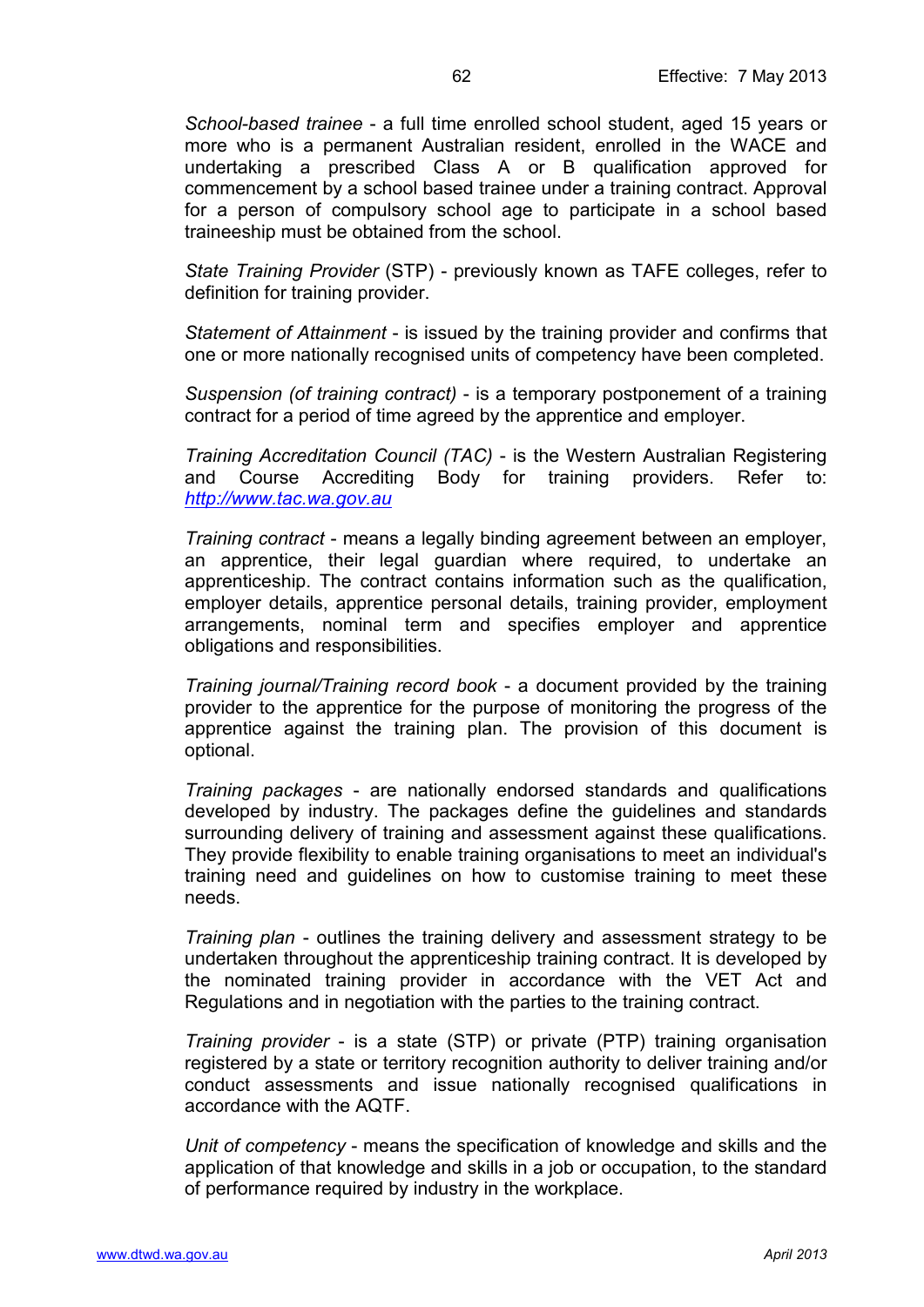*Variation (of training contract)* - amendments that alter the original content of the training contract.

*Vocational education and training* - means education, instruction, training or experience that encompasses the development of skills, knowledge and attitudes in any vocation, or in any academic or practical discipline relevant to a particular occupation, business, employment or trade, but, subject to section 6, does not include education, instruction, training or experience provided by a school or a university.

*Work-based learning* - means learning derived from undertaking paid or unpaid work. It includes learning for work (such as work placements), learning at work (such as company in house training programmes) and learning through work, linked to formal nationally recognised further or higher education and training programs.

*Workplace* - refers to a place where work is carried out for a business or undertaking and includes any place where a worker goes, or is likely to be, while at work.

<span id="page-62-0"></span>ACRONYMS

AAC – Australian Apprenticeships Centre

AQF – Australian Qualification Framework

AQTF – Australian Quality Training Framework

CBT – competency based training

DTWD – Department of Training and Workforce Development

GTO – Group Training Organisation

RPL – Recognition of Prior Learning

TAC – Training Accreditation Council

VET – vocational education and training